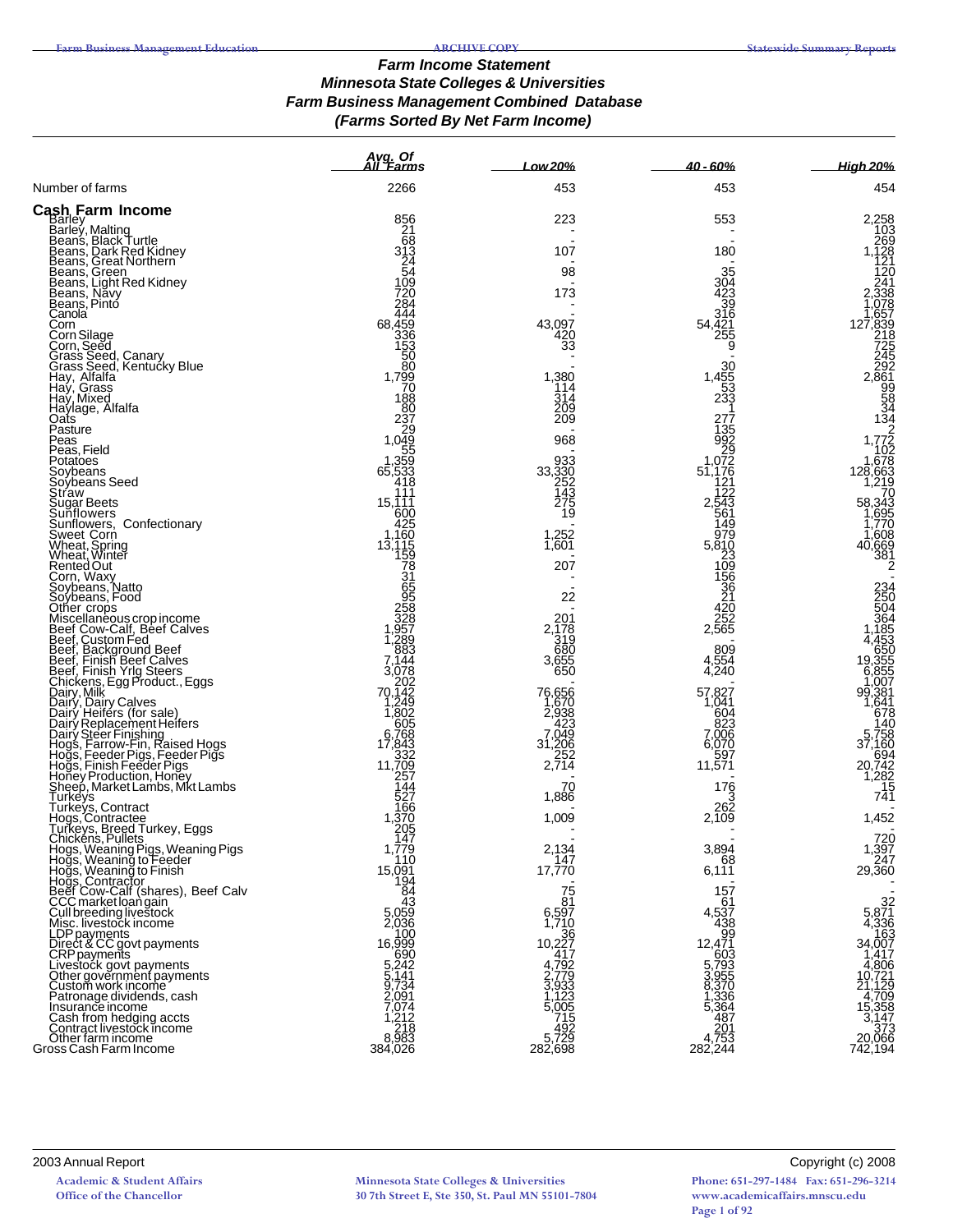### *Farm Income Statement (Continued) Minnesota State Colleges & Universities Farm Business Management Combined Database (Farms Sorted By Net Farm Income)*

|                                            | Avg. Of          |           |           |                 |
|--------------------------------------------|------------------|-----------|-----------|-----------------|
|                                            | <b>All Farms</b> | Low 20%   | 40 - 60%  | <b>High 20%</b> |
| Number of farms                            | 2266             | 453       | 453       | 454             |
| Cash Farm Expense                          |                  |           |           |                 |
| Seed                                       | 20,869           | 12,265    | 15,495    | 41,472          |
| Fertilizer                                 | 21,378           | 11,637    | 15,726    | 44,398          |
| Crop chemicals                             | 19,083           | 9,340     | 12,945    | 43,178          |
| Crop insurance                             | 6,479            | 3,127     | 4,868     | 13,659          |
| Drying fuel                                | 1,940            | 1,287     | 1,612     | 3,514           |
| Irrigation energy                          | 145              | 147       | 131       | 334             |
| CCC buyback                                | 13,027           | 9,788     | 11,245    | 23,029          |
| Crop custom hire                           | 253              | 288       | 372       | 170             |
| Crop hauling and trucking                  | 31               |           |           | 136             |
| Cropmarketing                              | 1,063            | 682       | 1,068     | 1,831           |
| Crop miscellaneous                         | 2,444            | 1,577     | 1,882     | 5,345           |
| Feeder livestock purchase                  | 19,674           | 11,464    | 13,679    | 41,997          |
| Purchased feed                             | 42,744           | 54,100    | 28,942    | 69,206          |
| <b>Breeding fees</b>                       | 1,514            | 2,003     | 1,235     | 1,979           |
| Veterinary                                 | 4,906            | 6,071     | 3,737     | 7,133           |
| <b>BST</b>                                 | 911              | 1,246     | 694       | 1,614           |
| Supplies                                   | 4,352            | 4,582     | 3,549     | 6,299           |
| <b>DHIA</b>                                | 406              | 404       | 370       | 479             |
| Contract production exp.                   | 2,587            | 2,916     | 1,136     | 6,691           |
| Livestock custom hire                      | 459              | 1,262     | 612       | 101             |
| Livestock leases                           | 513              | 420       | 38        | 1,493           |
| Grazing fees                               | 123              | 5         | 9         | 474             |
| Livestock hauling and trucking             | 1,053            | 1,231     | 935       | 1,370           |
| Livestock marketing                        | 1,807            | 1,945     | 1,567     | 2,591           |
| Bedding                                    | 393              | 669       | 269       | 537             |
| Interest                                   | 23,369           | 23,799    | 17,791    | 36,340          |
| Fuel & oil                                 | 10,822           | 8,133     | 8,123     | 19,645          |
| Repairs                                    | 21,497           | 16,774    | 16,967    | 36,935          |
| Custom hire                                | 7,177            | 6,575     | 5,159     | 12,220          |
| Hired labor                                | 16,441           | 18,141    | 9,707     | 34,036          |
| Land rent                                  | 40,179           | 21,413    | 29,294    | 85,942          |
| <b>Machinery leases</b>                    | 6,550            | 7,092     | 4,291     | 10,384          |
| Real estate taxes                          | 2,716            | 2,288     | 2,163     | 4,611           |
| Farm insurance                             | 5,125            | 4,496     | 3,997     | 8,735           |
| <b>Utilities</b>                           | 5,756            | 5,681     | 4,882     | 8,277           |
| Dues & professional fees                   | 1,476            | 1,223     | 1,065     | 2,881           |
| Hedging account deposits                   | 1,456            | 1,034     | 1,047     | 3,454           |
| Miscellaneous                              | 6,000            | 6,262     | 4,012     | 9,851           |
| Total cash expense                         | 316,718          | 261,368   | 230,610   | 592,339         |
| Net cash farm income                       | 67,308           | 21,331    | 51,635    | 149,854         |
| <b>Inventory Changes</b>                   |                  |           |           |                 |
| Crops and feed                             | 7,267            | $-9,299$  | 4,381     | 35,123          |
| Market livestock                           | 2,302            | 1,482     | 1,004     | 7,528           |
| Accounts receivable                        | $-144$           | $-2,416$  | $-863$    | 3,146           |
| Prepaid expenses and supplies              | 3,258            | $-175$    | 2,200     | 8,058           |
| Accounts payable                           | $-562$           | $-3,784$  | 51        | 499             |
| Total inventory change                     | 12,121           | $-14,192$ | 6,772     | 54,354          |
| Net operating profit                       | 79,430           | 7,139     | 58,406    | 204,208         |
| Depreciation and Other Capital Adjustments |                  |           |           |                 |
| <b>Breeding livestock</b>                  | $-2,512$         | $-9,091$  | $-1,734$  | 709             |
| Machinery and equipment                    | $-17,221$        | $-13,064$ | $-12,769$ | $-31,439$       |
| Buildings and improvements                 | $-5,357$         | $-6,206$  | $-4,113$  | $-9,096$        |
| Other farm capital                         | 540              | $-461$    | 208       | 2,237           |
| Total depr. and other capital adj          | $-24,549$        | $-28,823$ | $-18,408$ | $-37,589$       |
| Net farm income                            | 54,880           | $-21,684$ | 39,999    | 166,619         |
|                                            |                  |           |           |                 |

### 2003 Annual Report Copyright (c) 2008

**Academic & Student Affairs Office of the Chancellor**

**Minnesota State Colleges & Universities 30 7th Street E, Ste 350, St. Paul MN 55101-7804**

**Phone: 651-297-1484 Fax: 651-296-3214 www.academicaffairs.mnscu.edu Page 2 of 92**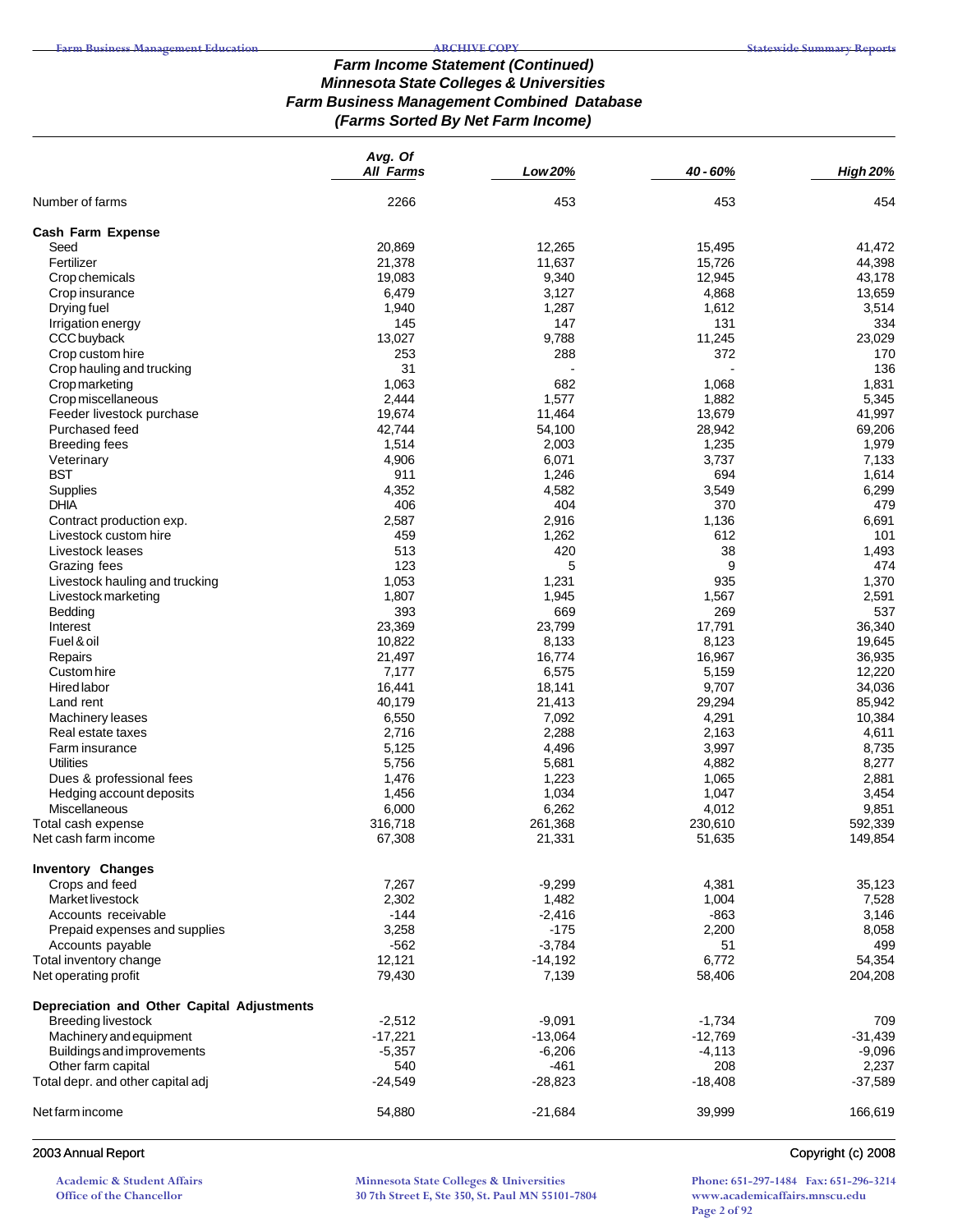## *Inventory Changes Minnesota State Colleges & Universities Farm Business Management Combined Database (Farms Sorted By Net Farm Income)*

|                                                    | Avg. Of          |           |          |                 |
|----------------------------------------------------|------------------|-----------|----------|-----------------|
|                                                    | <b>All Farms</b> | Low 20%   | 40 - 60% | <b>High 20%</b> |
| Number of farms                                    | 2266             | 453       | 453      | 454             |
| Net cash farm income                               | 67,308           | 21,331    | 51,635   | 149,854         |
| <b>Crops and Feed</b>                              |                  |           |          |                 |
| <b>Ending inventory</b>                            | 116,800          | 54,465    | 82,724   | 269,450         |
| Beginning inventory                                | 109,533          | 63,764    | 78,343   | 234,327         |
| Inventory change                                   | 7,267            | $-9,299$  | 4,381    | 35,123          |
| <b>Market Livestock</b>                            |                  |           |          |                 |
| <b>Ending inventory</b>                            | 31,187           | 31,527    | 23,180   | 52,730          |
| Beginning inventory                                | 28,885           | 30,044    | 22,177   | 45,202          |
| Inventory change                                   | 2,302            | 1,482     | 1,004    | 7,528           |
| <b>Accts Receivable &amp; Other Current Assets</b> |                  |           |          |                 |
| <b>Ending inventory</b>                            | 20,470           | 13,979    | 10,396   | 49,600          |
| Beginning inventory                                | 20,614           | 16,396    | 11,260   | 46,454          |
| Inventory change                                   | $-144$           | $-2,416$  | $-863$   | 3,146           |
| <b>Prepaid Expenses and Supplies</b>               |                  |           |          |                 |
| <b>Ending inventory</b>                            | 18,639           | 7,754     | 11,260   | 48,315          |
| Beginning inventory                                | 15,382           | 7,929     | 9,061    | 40,257          |
| Inventory change                                   | 3,258            | $-175$    | 2,200    | 8,058           |
| <b>Accounts Payable &amp; Accrued Expenses</b>     |                  |           |          |                 |
| Beginning inventory                                | 15,173           | 15,748    | 10,960   | 22,929          |
| <b>Ending inventory</b>                            | 15,735           | 19,531    | 10,909   | 22,430          |
| Inventory change                                   | $-562$           | $-3,784$  | 51       | 499             |
| Total inventory change                             | 12,121           | $-14,192$ | 6,772    | 54,354          |
| Net operating profit                               | 79,430           | 7,139     | 58,406   | 204,208         |

2003 Annual Report Copyright (c) 2008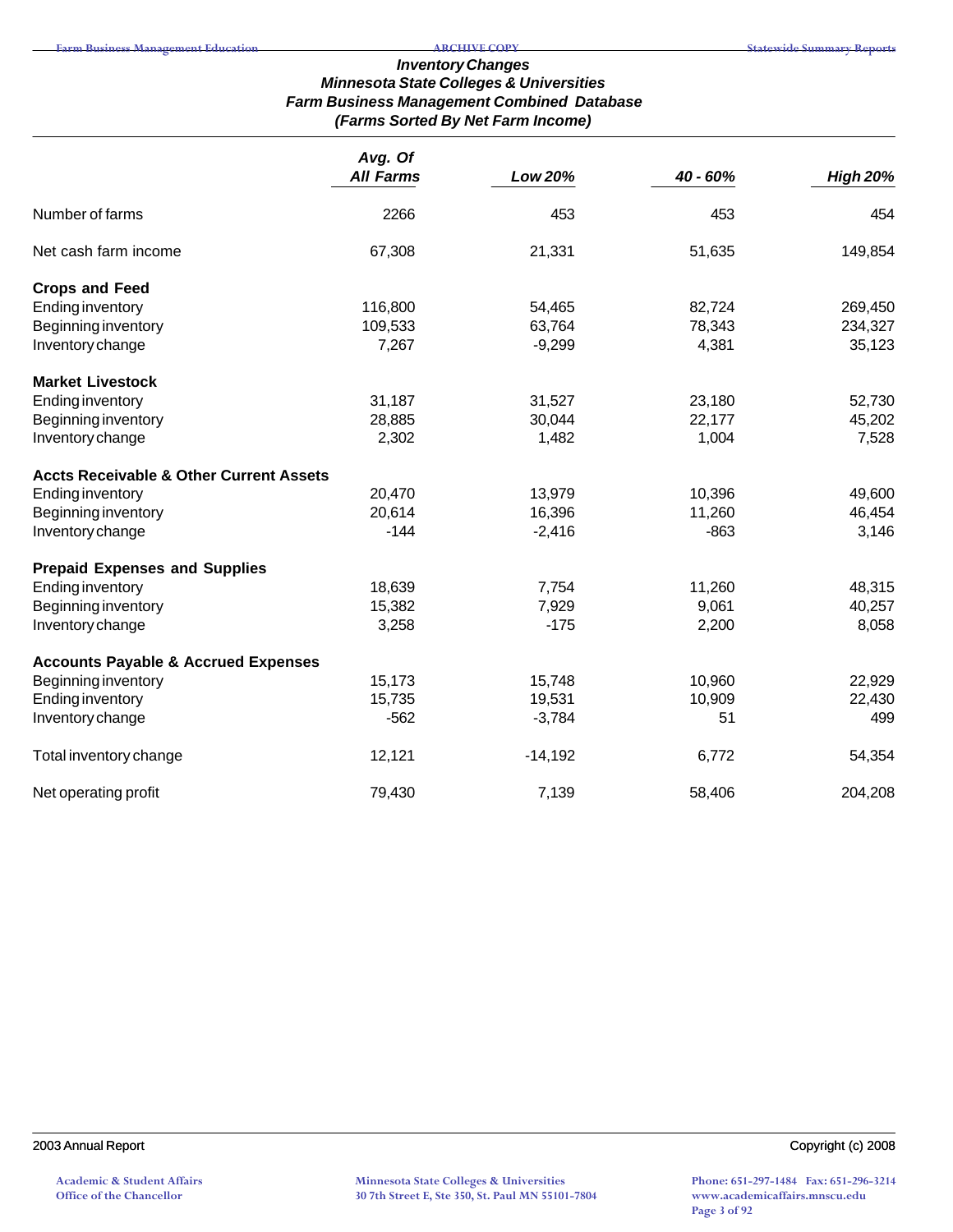## *Depreciation and Other Capital Adjustments Minnesota State Colleges & Universities Farm Business Management Combined Database (Farms Sorted By Net Farm Income)*

|                                   | Avg. Of<br><b>All Farms</b> |           | 40 - 60%  | <b>High 20%</b> |
|-----------------------------------|-----------------------------|-----------|-----------|-----------------|
|                                   |                             | Low 20%   |           |                 |
| Number of farms                   | 2266                        | 453       | 453       | 454             |
| Net operating profit              | 79,430                      | 7,139     | 58,406    | 204,208         |
| <b>Breeding Livestock</b>         |                             |           |           |                 |
| <b>Ending inventory</b>           | 51,145                      | 59,763    | 43,972    | 62,113          |
| Capital sales                     | 1,549                       | 2,658     | 1,039     | 1,558           |
| Beginning inventory               | 49,415                      | 63,411    | 41,045    | 55,590          |
| Capital purchases                 | 5,790                       | 8,101     | 5,700     | 7,373           |
| Depreciation, capital adjust.     | $-2,512$                    | $-9,091$  | $-1,734$  | 709             |
| <b>Machinery and Equipment</b>    |                             |           |           |                 |
| <b>Ending inventory</b>           | 168,038                     | 123,568   | 127,187   | 309,936         |
| Capital sales                     | 3,133                       | 3,390     | 2,108     | 5,311           |
| Beginning inventory               | 155,558                     | 119,339   | 116,021   | 280,712         |
| Capital purchases                 | 32,834                      | 20,682    | 26,043    | 65,974          |
| Depreciation, capital adjust.     | $-17,221$                   | $-13,064$ | $-12,769$ | $-31,439$       |
| <b>Buildings and Improvements</b> |                             |           |           |                 |
| <b>Ending inventory</b>           | 100,399                     | 96,118    | 76,223    | 176,071         |
| Capital sales                     | 365                         | 612       | 120       | 181             |
| Beginning inventory               | 95,525                      | 95,886    | 70,456    | 163,614         |
| Capital purchases                 | 10,596                      | 7,050     | 10,000    | 21,734          |
| Depreciation, capital adjust.     | $-5,357$                    | $-6,206$  | $-4,113$  | $-9,096$        |
| <b>Other Capital Assets</b>       |                             |           |           |                 |
| <b>Ending inventory</b>           | 47,529                      | 19,809    | 28,696    | 125,913         |
| Capital sales                     | 649                         | 146       | 188       | 2,100           |
| Beginning inventory               | 44,941                      | 18,949    | 27,603    | 118,164         |
| Capital purchases                 | 2,698                       | 1,467     | 1,073     | 7,612           |
| Depreciation, capital adjust.     | 540                         | $-461$    | 208       | 2,237           |
| Total depreciation, capital adj.  | $-24,549$                   | $-28,823$ | $-18,408$ | $-37,589$       |
| Net farm income                   | 54,880                      | $-21,684$ | 39,999    | 166,619         |

### 2003 Annual Report Copyright (c) 2008

**Academic & Student Affairs Office of the Chancellor**

**Phone: 651-297-1484 Fax: 651-296-3214 www.academicaffairs.mnscu.edu Page 4 of 92**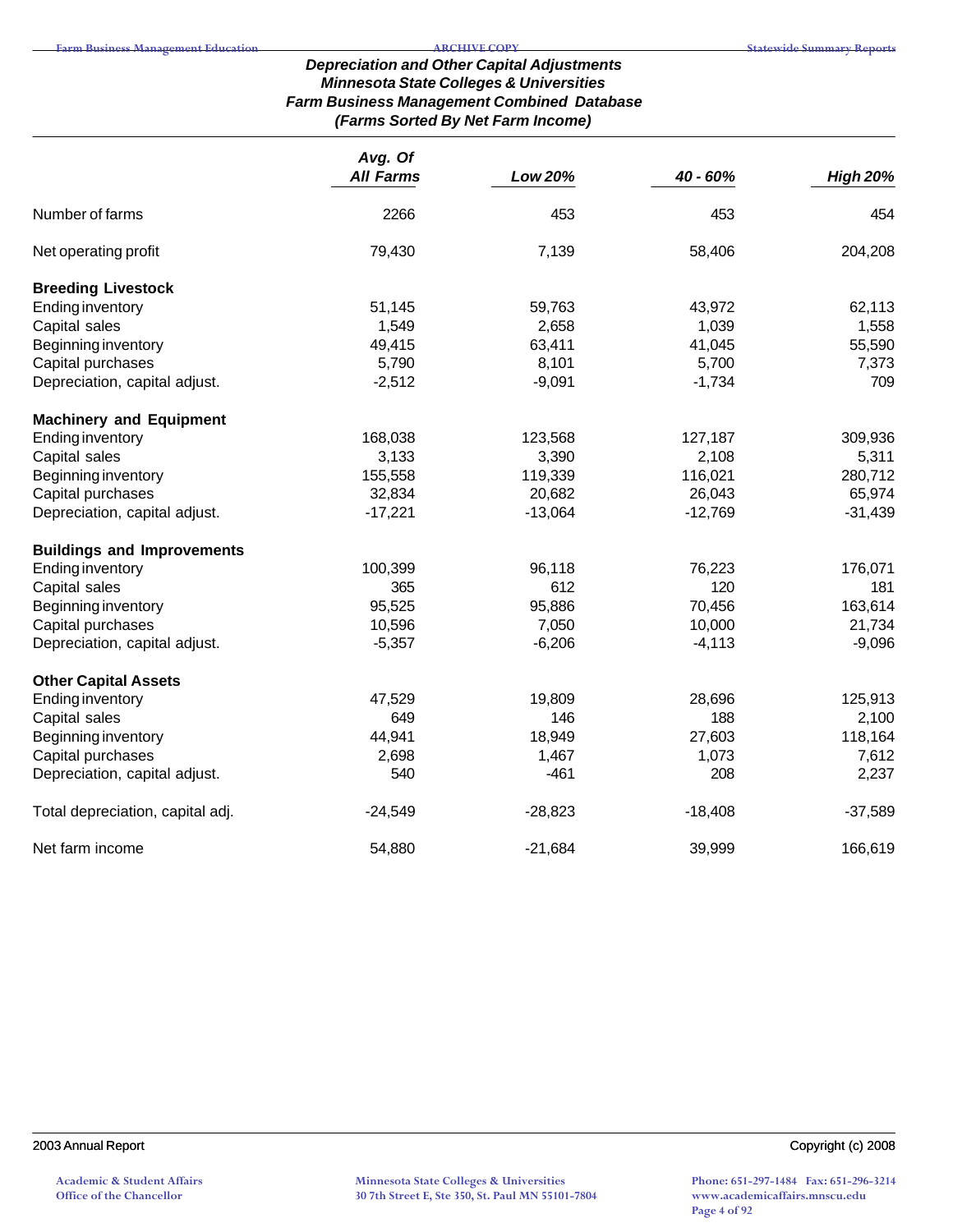### *Profitability Measures Minnesota State Colleges & Universities Farm Business Management Combined Database (Farms Sorted By Net Farm Income)*

|                                       | Avg. Of          |           |          |                 |
|---------------------------------------|------------------|-----------|----------|-----------------|
|                                       | <b>All Farms</b> | Low 20%   | 40 - 60% | <b>High 20%</b> |
| Number of farms                       | 2266             | 453       | 453      | 454             |
| Profitability (assets valued at cost) |                  |           |          |                 |
| Net farm income                       | 54,880           | $-21,684$ | 39,999   | 166,619         |
| Labor and management earnings         | 33,716           | $-34,766$ | 24,507   | 122,081         |
| Rate of return on assets              | 6.5%             | $-3.5%$   | 5.9 %    | 11.2 %          |
| Rate of return on equity              | 7.4 %            | $-22.1%$  | 6.1%     | 16.2 %          |
| Operating profit margin               | 14.9 %           | $-10.4%$  | 13.6 %   | 23.1 %          |
| Asset turnover rate                   | 43.8 %           | 33.4 %    | 43.4 %   | 48.4 %          |
| Interest on farm net worth            | 21,164           | 13,083    | 15,491   | 44,539          |
| Farm interest expense                 | 23,258           | 24,108    | 17,829   | 36,280          |
| Value of operator Ibr and mgmt.       | 29,140           | 22,929    | 24,754   | 46,616          |
| Return on farm assets                 | 48,998           | $-20,504$ | 33,073   | 156,284         |
| Average farm assets                   | 750,744          | 591,388   | 558,160  | 1,400,869       |
| Return on farm equity                 | 25,740           | $-44,612$ | 15,245   | 120,003         |
| Average farm equity                   | 345,576          | 201,807   | 250,756  | 738,825         |
| Value of farm production              | 328,522          | 197,809   | 242,411  | 677,496         |

|                                         | Avg. Of          |           |          |                 |
|-----------------------------------------|------------------|-----------|----------|-----------------|
|                                         | <b>All Farms</b> | Low 20%   | 40 - 60% | <b>High 20%</b> |
| Number of farms                         | 2266             | 453       | 453      | 454             |
| Profitability (assets valued at market) |                  |           |          |                 |
| Net farm income                         | 73,094           | 6,199     | 54,261   | 182,928         |
| Labor and management earnings           | 44,726           | $-14,209$ | 33,106   | 128,748         |
| Rate of return on assets                | 7.0 %            | 0.9%      | 6.5%     | 9.9%            |
| Rate of return on equity                | 9.3%             | $-5.0%$   | 8.4%     | 15.1 %          |
| Operating profit margin                 | 20.5 %           | 3.7%      | 19.5 %   | 25.5 %          |
| Asset turnover rate                     | 34.1 %           | 25.0 %    | 33.5 %   | 38.9 %          |
| Interest on farm net worth              | 28,368           | 20,408    | 21,154   | 54,180          |
| Farm interest expense                   | 23,258           | 24,108    | 17,829   | 36,280          |
| Value of operator Ibr and mgmt.         | 29,140           | 22,929    | 24,754   | 46,616          |
| Return on farm assets                   | 67,211           | 7,379     | 47,335   | 172,592         |
| Average farm assets                     | 964,614          | 789,786   | 723,515  | 1,740,298       |
| Return on farm equity                   | 43,953           | -16,729   | 29,507   | 136,312         |
| Average farm equity                     | 471,815          | 337,447   | 351,184  | 902,968         |
| Value of farm production                | 328,522          | 197,809   | 242,411  | 677,496         |

### 2003 Annual Report Copyright (c) 2008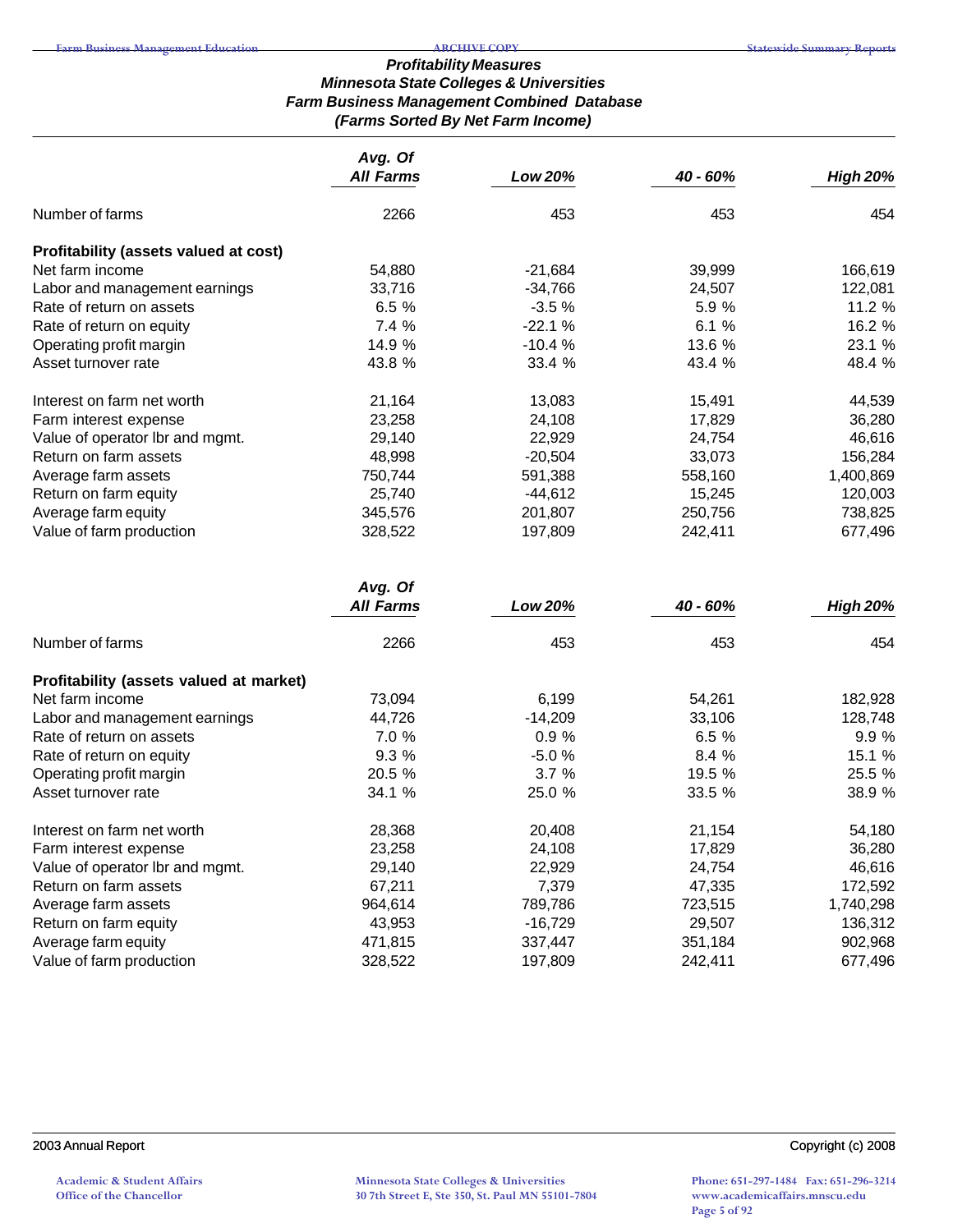### *Liquidity Measures Minnesota State Colleges & Universities Farm Business Management Combined Database (Farms Sorted By Net Farm Income)*

|                                 | Avg. Of          |          |          |                 |
|---------------------------------|------------------|----------|----------|-----------------|
|                                 | <b>All Farms</b> | Low 20%  | 40 - 60% | <b>High 20%</b> |
| Number of farms                 | 2266             | 453      | 453      | 454             |
| Liquidity (cash)                |                  |          |          |                 |
| Net cash farm income            | 67,308           | 21,331   | 51,635   | 149,854         |
| Net nonfarm income              | 21,602           | 33,477   | 18,249   | 14,997          |
| Family living and taxes         | 43,444           | 36,419   | 36,697   | 63,472          |
| Principal due on long term debt | 13,512           | 12,110   | 9,438    | 23,315          |
| Cash available for interm. debt | 31,955           | 6,279    | 23,749   | 78,064          |
| Average intermediate debt       | 111,986          | 106,308  | 88,425   | 177,916         |
| Years to turnover interm. debt  | 3.5              | 16.9     | 3.7      | 2.3             |
| Expense as a % of income        | 82 %             | 92 %     | 82 %     | 80 %            |
| Interest as a % of income       | 6 %              | 8 %      | 6 %      | 5 %             |
| Working capital to gross income | 16 %             | 2%       | 14 %     | 26 %            |
| <b>Liquidity (accrual)</b>      |                  |          |          |                 |
| Total accrual farm income       | 393,451          | 272,465  | 286,765  | 787,990         |
| Total accrual operating expense | 314,022          | 265,326  | 228,359  | 583,782         |
| Net accrual operating income    | 79,430           | 7,139    | 58,406   | 204,208         |
| Net nonfarm income              | 21,602           | 33,477   | 18,249   | 14,997          |
| Family living and taxes         | 43,444           | 36,419   | 36,697   | 63,472          |
| Principal due on long term debt | 13,512           | 12,110   | 9,438    | 23,315          |
| Available for intermediate debt | 44,076           | $-7,913$ | 30,521   | 132,418         |
| Average intermediate debt       | 111,986          | 106,308  | 88,425   | 177,916         |
| Years to turnover interm. debt  | 2.5              | $***$    | 2.9      | 1.3             |
| Expense as a % of income        | 80 %             | 97 %     | 80 %     | 74 %            |
| Interest as a % of income       | 6 %              | 9 %      | 6 %      | 5 %             |
| Working capital to gross income | 16 %             | 2%       | 14 %     | 24 %            |

\*\* Income insufficient to meet debt servicing requirements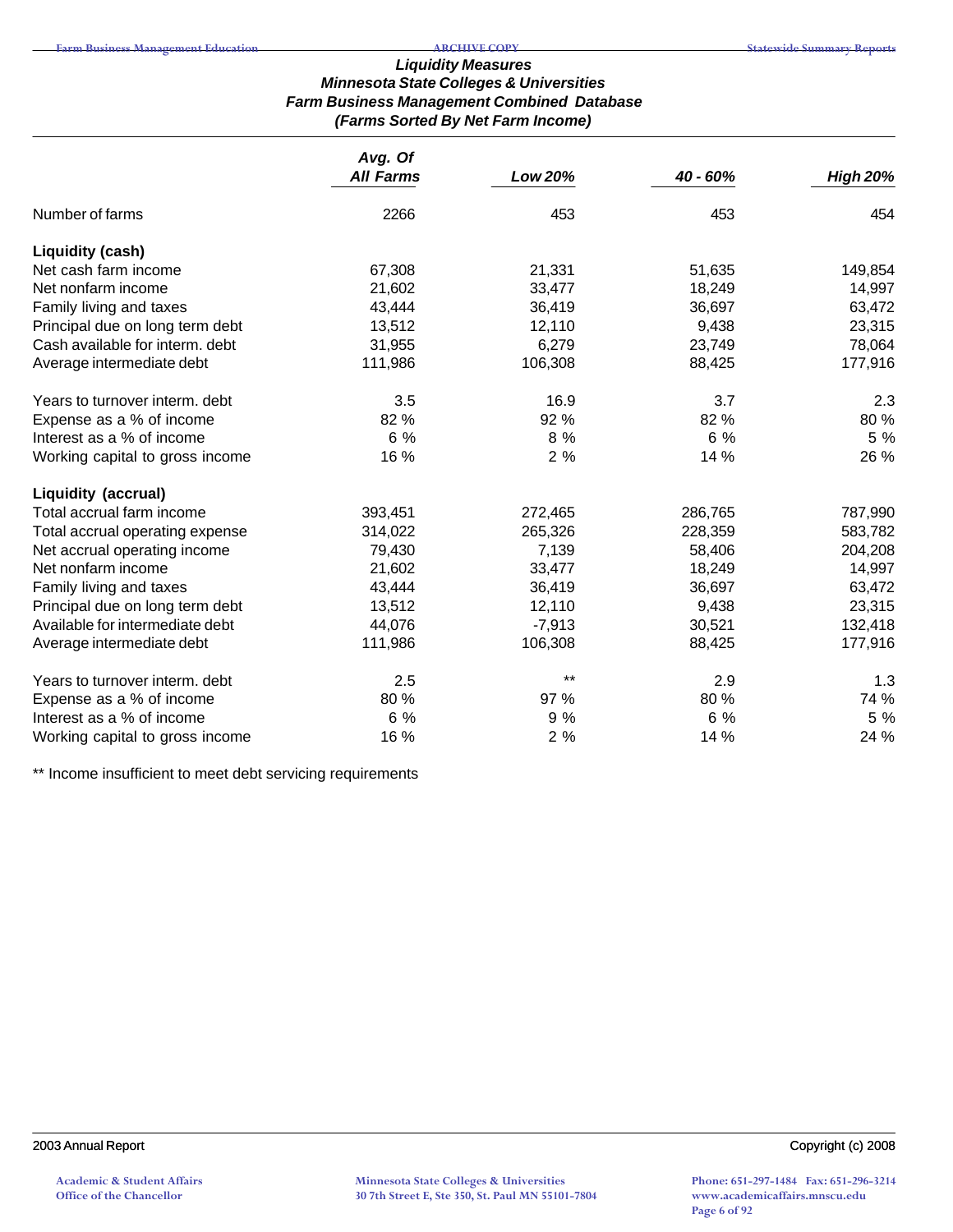### *Balance Sheet at Cost Values Minnesota State Colleges & Universities Farm Business Management Combined Database (Farms Sorted By Net Farm Income)*

|                                                                  | Avg. Of<br>All Farms | Low 20%           | 40 - 60%          | <b>High 20%</b>    |
|------------------------------------------------------------------|----------------------|-------------------|-------------------|--------------------|
| Number of farms                                                  | 2266                 | 453               | 453               | 454                |
| <b>Assets</b><br><b>Current Farm Assets</b>                      |                      |                   |                   |                    |
| Cash and checking balance                                        | 9,841                | 8,712             | 7,610             | 18,914             |
| Prepaid expenses & supplies                                      | 18,639               | 7,754             | 11,260            | 48,315             |
| Growing crops                                                    | 913                  | 166               | 381               | 1,307              |
| Accounts receivable                                              | 16,492               | 11,051            | 8,792             | 40,688             |
| Hedging accounts                                                 | 1,106                | 645               | 691               | 2,845              |
| Crops held for sale or feed                                      | 104,271              | 45,922            | 72,071            | 246,164            |
| Crops under government loan                                      | 23,783               | 16,071            | 18,573            | 45,706             |
| Market livestock held for sale                                   | 31,187               | 31,527            | 23,180            | 52,730             |
| Other current assets                                             | 1,959                | 2,116             | 533               | 4,760              |
| Total current farm assets                                        | 208,193              | 123,965           | 143,091           | 461,428            |
| Intermediate Farm Assets<br><b>Breeding livestock</b>            | 51,145               | 59,763            | 43,972            | 62,113             |
| Machinery and equipment                                          | 163,035              | 119,320           | 123,438           | 301,333            |
| <b>Titled vehicles</b>                                           | 5,004                | 4,248             | 3,749             | 8,603              |
| Other intermediate assets                                        | 27,865               | 9,313             | 11,033            | 86,898             |
| Total intermediate farm assets                                   | 247,048              | 192,643           | 182,191           | 458,948            |
| Long Term Farm Assets<br>Farm land<br>Buildings and improvements | 210,272<br>100,399   | 175,722<br>96,118 | 165,259<br>76,223 | 353,840<br>176,071 |
| Other long-term assets                                           | 19,664               | 10,496            | 17,663            | 39,015             |
| Total long-term farm assets                                      | 330,335              | 282,336           | 259,146           | 568,926            |
| <b>Total Farm Assets</b>                                         | 785,576              | 598,944           | 584,428           | 1,489,301          |
| <b>Total Nonfarm Assets</b>                                      | 114,266              | 109,656           | 89,076            | 152,986            |
| <b>Total Assets</b>                                              | 899,842              | 708,601           | 673,504           | 1,642,287          |
| <b>Liabilities</b><br><b>Current Farm Liabilities</b>            |                      |                   |                   |                    |
| Accrued interest                                                 | 5,422                | 4,704             | 3,972             | 9,009              |
| Accounts payable                                                 | 10,281               | 14,702            | 6,932             | 13,418             |
| Current notes                                                    | 77,845               | 59,648            | 52,750            | 153,846            |
| Government crop loans                                            | 18,591               | 12,455            | 14,435            | 35,736             |
| Principal due on term debt                                       | 33,181               | 27,758            | 24,604            | 57,430             |
| Total current farm liabilities                                   | 145,320              | 119,266           | 102,692           | 269,439            |
| Total intermediate farm liabs                                    | 93,043               | 91,322            | 75,153            | 146,892            |
| Total long term farm liabilities                                 | 185,674              | 197,341           | 145,169           | 276,514            |
| <b>Total farm liabilities</b>                                    | 424,038              | 407,928           | 323,013           | 692,844            |
| Total nonfarm liabilities                                        | 25,021               | 27,696            | 15,537            | 36,361             |
| <b>Total liabilities</b>                                         | 449,059              | 435,625           | 338,551           | 729,205            |
| Net worth (farm and nonfarm)                                     | 450,783              | 272,976           | 334,953           | 913,082            |
| Net worth change                                                 | 40,390               | $-15,272$         | 28,472            | 126,273            |
| <b>Ratio Analysis</b>                                            |                      |                   |                   |                    |
| Current farm liabilities / assets                                | 70 %                 | 96 %              | 72 %              | 58 %               |
| Curr. & interm farm liab. / assets                               | 52 %                 | 67 %              | 55 %              | 45 %               |
| Long term farm liab. / assets                                    | 56 %                 | 70 %              | 56 %              | 49 %               |
| Total debt to asset ratio                                        | 50 %                 | 61 %              | 50 %              | 44 %               |

### 2003 Annual Report Copyright (c) 2008

**Academic & Student Affairs Office of the Chancellor**

**Minnesota State Colleges & Universities 30 7th Street E, Ste 350, St. Paul MN 55101-7804**

**Phone: 651-297-1484 Fax: 651-296-3214 www.academicaffairs.mnscu.edu Page 7 of 92**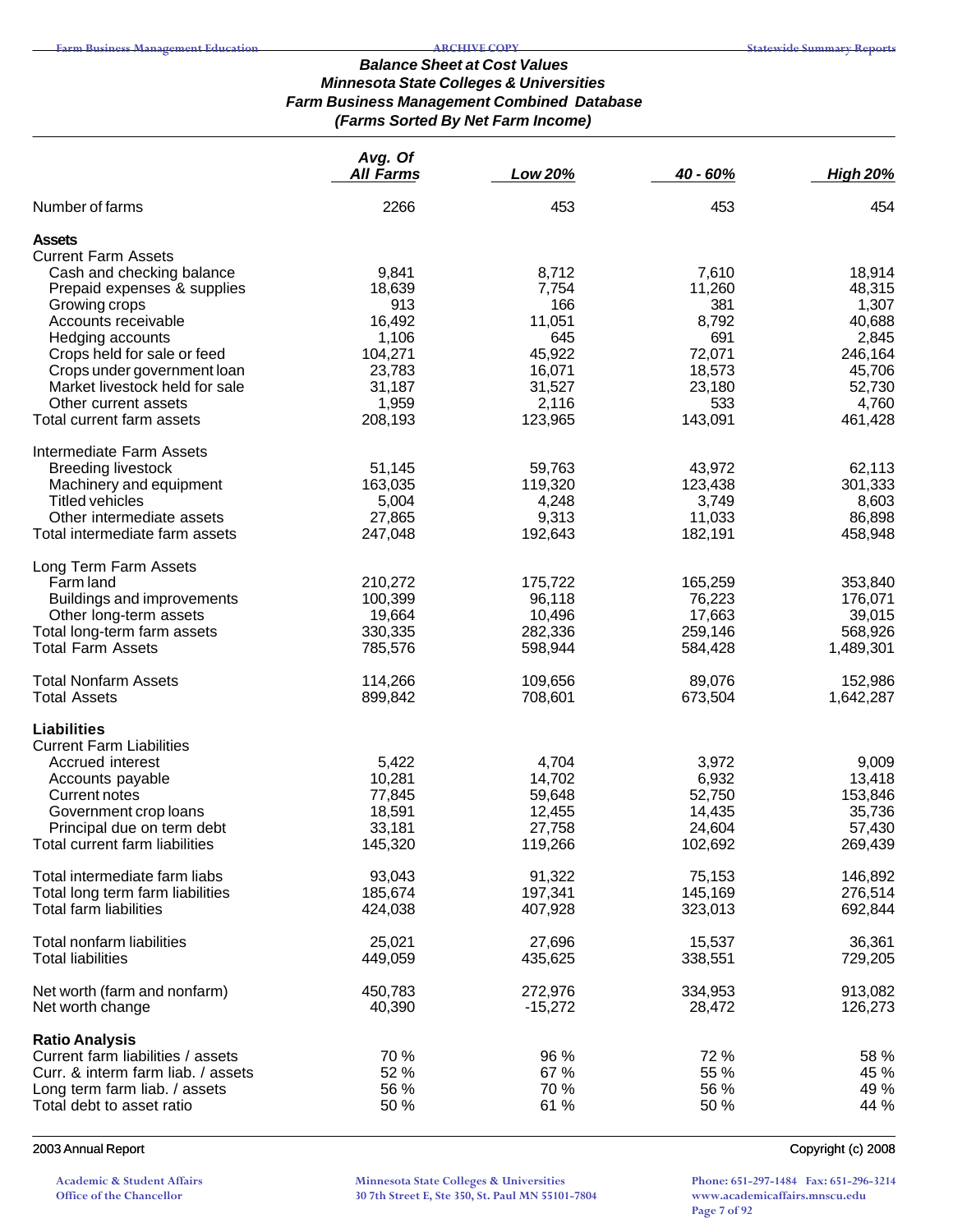### *Balance Sheet at Market Values Minnesota State Colleges & Universities Farm Business Management Combined Database (Farms Sorted By Net Farm Income)*

|                                                                                                                                                                                                                                                                                                                          | Avg. Of<br><u>All Farms</u>                                                                  | Low 20%                                                                                  | 40 - 60%                                                                               | <b>High 20%</b>                                                                                 |
|--------------------------------------------------------------------------------------------------------------------------------------------------------------------------------------------------------------------------------------------------------------------------------------------------------------------------|----------------------------------------------------------------------------------------------|------------------------------------------------------------------------------------------|----------------------------------------------------------------------------------------|-------------------------------------------------------------------------------------------------|
| Number of farms                                                                                                                                                                                                                                                                                                          | 2266                                                                                         | 453                                                                                      | 453                                                                                    | 454                                                                                             |
| <b>Assets</b><br><b>Current Farm Assets</b><br>Cash and checking balance<br>Prepaid expenses & supplies<br>Growing crops<br>Accounts receivable<br>Hedging accounts<br>Crops held for sale or feed<br>Crops under government loan<br>Market livestock held for sale<br>Other current assets<br>Total current farm assets | 9,841<br>18,639<br>913<br>16,492<br>1,106<br>104,271<br>23,783<br>31,187<br>1,959<br>208,193 | 8,712<br>7,754<br>166<br>11,051<br>645<br>45,922<br>16,071<br>31,527<br>2,116<br>123,965 | 7,610<br>11,260<br>381<br>8,792<br>691<br>72,071<br>18,573<br>23,180<br>533<br>143,091 | 18,914<br>48,315<br>1,307<br>40,688<br>2,845<br>246,164<br>45,706<br>52,730<br>4,760<br>461,428 |
| Intermediate Farm Assets<br><b>Breeding livestock</b><br>Machinery and equipment<br>Titled vehicles<br>Other intermediate assets<br>Total intermediate farm assets                                                                                                                                                       | 56,962<br>229,684<br>6,601<br>36,909<br>330,155                                              | 65,003<br>173,787<br>5,468<br>10,130<br>254,388                                          | 47,229<br>178,281<br>4,808<br>13,335<br>243,653                                        | 74,603<br>409,954<br>11,276<br>122,307<br>618,140                                               |
| Long Term Farm Assets<br>Farm land<br>Buildings and improvements<br>Other long-term assets<br>Total long-term farm assets<br><b>Total Farm Assets</b>                                                                                                                                                                    | 319,966<br>131,613<br>21,355<br>472,935<br>1,011,283                                         | 291,203<br>130,290<br>11,557<br>433,050<br>811,404                                       | 252,798<br>100,840<br>18,742<br>372,380<br>759,124                                     | 500,713<br>222,328<br>42,110<br>765,151<br>1,844,719                                            |
| <b>Total Nonfarm Assets</b><br><b>Total Assets</b>                                                                                                                                                                                                                                                                       | 132,022<br>1,143,305                                                                         | 130,757<br>942,160                                                                       | 102,802<br>861,927                                                                     | 180,760<br>2,025,479                                                                            |
| <b>Liabilities</b><br><b>Current Farm Liabilities</b><br>Accrued interest<br>Accounts payable<br>Current notes<br>Government crop loans<br>Principal due on term debt<br>Total current farm liabilities                                                                                                                  | 5,422<br>10,281<br>77,845<br>18,591<br>33,181<br>145,320                                     | 4,704<br>14,702<br>59,648<br>12,455<br>27,758<br>119,266                                 | 3,972<br>6,932<br>52,750<br>14,435<br>24,604<br>102,692                                | 9,009<br>13,418<br>153,846<br>35,736<br>57,430<br>269,439                                       |
| Total intermediate farm liabs<br>Total long term farm liabilities<br>Total farm liabilities                                                                                                                                                                                                                              | 93,043<br>185,674<br>424,038                                                                 | 91,322<br>197,341<br>407,928                                                             | 75,153<br>145,169<br>323,013                                                           | 146,892<br>276,514<br>692,844                                                                   |
| Total nonfarm liabilities<br>Total liabs excluding deferreds<br>Total deferred liabilities<br><b>Total liabilities</b>                                                                                                                                                                                                   | 25,021<br>449,059<br>94,251<br>543,310                                                       | 27,696<br>435,625<br>67,515<br>503,139                                                   | 15,537<br>338,551<br>69,743<br>408,294                                                 | 36,361<br>729,205<br>189,602<br>918,807                                                         |
| Retained earnings<br>Market valuation equity<br>Net worth (farm and nonfarm)<br>Net worth excluding deferreds<br>Net worth change                                                                                                                                                                                        | 450,783<br>149,212<br>599,994<br>694,246<br>61,192                                           | 272,976<br>166,045<br>439,021<br>506,536<br>16,472                                       | 334,953<br>118,680<br>453,633<br>523,376<br>44,884                                     | 913,082<br>193,590<br>1,106,672<br>1,296,274<br>144,953                                         |
| <b>Ratio Analysis</b><br>Current farm liabilities / assets<br>Curr. & interm farm liab. / assets<br>Long term farm liab. / assets<br>Total debt to asset ratio<br>Debt to assets excl deferreds                                                                                                                          | 70 %<br>44 %<br>39 %<br>48 %<br>39 %                                                         | 96 %<br>56 %<br>46 %<br>53 %<br>46 %                                                     | 72 %<br>46 %<br>39 %<br>47 %<br>39 %                                                   | 58 %<br>39 %<br>36 %<br>45 %<br>36 %                                                            |

2003 Annual Report Copyright (c) 2008

**Academic & Student Affairs Office of the Chancellor**

**Minnesota State Colleges & Universities 30 7th Street E, Ste 350, St. Paul MN 55101-7804**

**Phone: 651-297-1484 Fax: 651-296-3214 www.academicaffairs.mnscu.edu Page 8 of 92**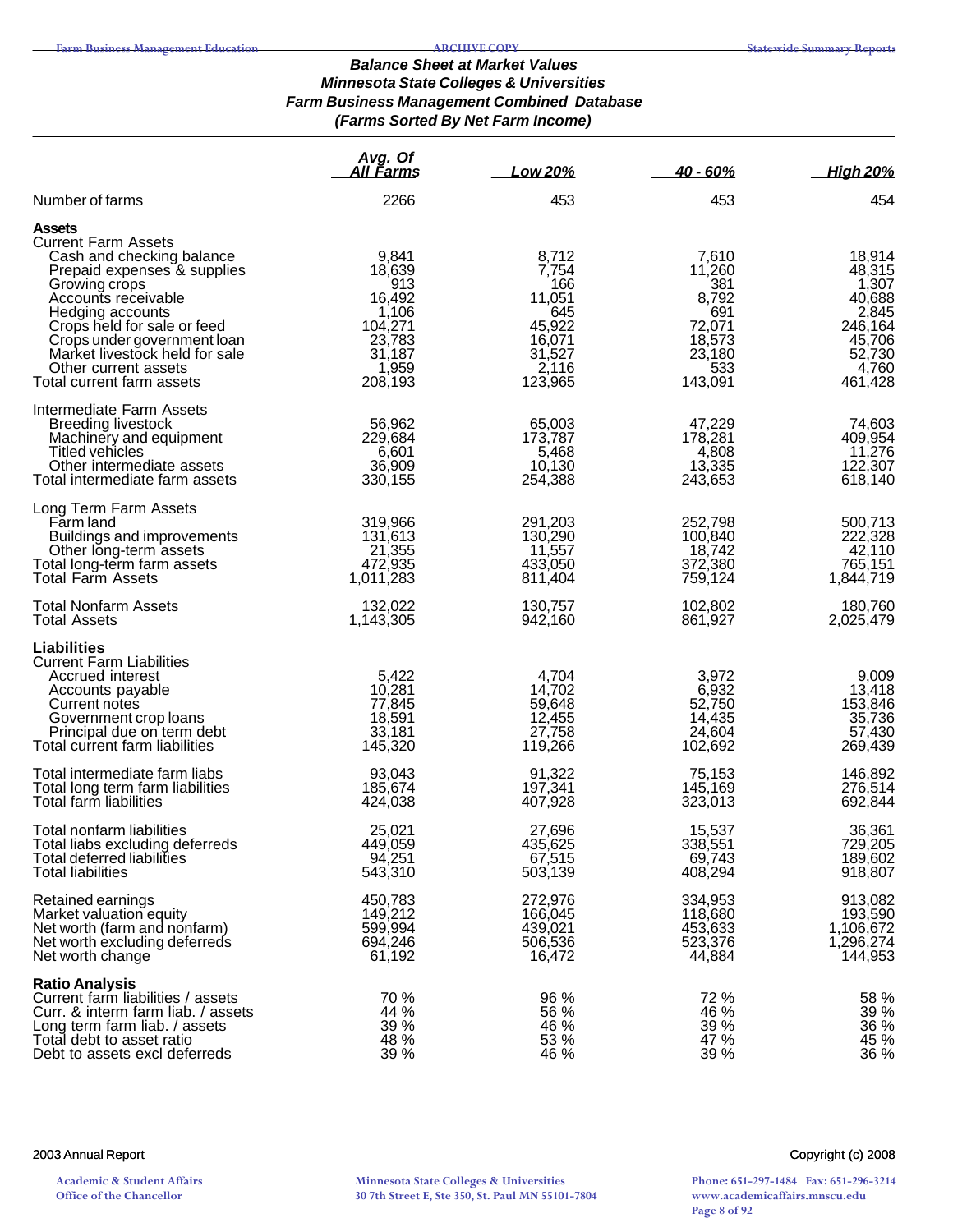### *Statement Of Cash Flows Minnesota State Colleges & Universities Farm Business Management Combined Database (Farms Sorted By Net Farm Income)*

|                                       | Avg. Of<br><b>All Farms</b> | Low 20%    | 40 - 60%   | <b>High 20%</b> |
|---------------------------------------|-----------------------------|------------|------------|-----------------|
| Number of farms                       | 2266                        | 453        | 453        | 454             |
| Beginning cash (farm & nonfarm)       | 13,454                      | 10,238     | 11,847     | 22,128          |
| <b>Cash From Operating Activities</b> |                             |            |            |                 |
| Gross cash farm income                | 384,026                     | 282,698    | 282,244    | 742,194         |
| Net nonfarm income                    | 21,602                      | 33,477     | 18,249     | 14,997          |
| Total cash farm expense               | $-316,718$                  | $-261,368$ | $-230,610$ | $-592,339$      |
| Apparent family living expense        | $-38,788$                   | $-32,903$  | $-33,631$  | $-54,481$       |
| Income and social security tax        | $-4,417$                    | $-3,310$   | $-3,011$   | $-8,154$        |
| Cash from operations                  | 45,706                      | 18,595     | 33,242     | 102,217         |
| <b>Cash From Investing Activities</b> |                             |            |            |                 |
| Sale of breeding livestock            | 1,549                       | 2,658      | 1,039      | 1,558           |
| Sale of machinery & equipment         | 3,057                       | 3,356      | 1,966      | 5,162           |
| Sale of titled vehicles               | 76                          | 34         | 142        | 148             |
| Sale of farm land                     | 3,018                       | 5,245      | 1,963      | 3,729           |
| Sale of farm buildings                | 365                         | 612        | 120        | 181             |
| Sale of other farm assets             | 649                         | 146        | 188        | 2,100           |
| Sale of nonfarm assets                | 4,057                       | 4,661      | 1,769      | 8,025           |
| Purchase of breeding livestock        | $-5,790$                    | $-8,101$   | $-5,700$   | $-7,373$        |
| Purchase of machinery & equip.        | $-31,070$                   | $-19,365$  | $-24,454$  | $-63,110$       |
| Purchase of titled vehicles           | $-1,763$                    | $-1,317$   | $-1,589$   | $-2,864$        |
| Purchase of farm land                 | $-11,871$                   | $-6,296$   | $-9,333$   | $-19,003$       |
| Purchase of farm buildings            | $-10,596$                   | $-7,050$   | $-10,000$  | $-21,734$       |
| Purchase of other farm assets         | $-2,698$                    | $-1,467$   | $-1,073$   | $-7,612$        |
| Purchase of nonfarm assets            | $-11,595$                   | $-12,189$  | $-6,139$   | $-17,439$       |
| Cash from investing activities        | $-62,613$                   | $-39,074$  | $-51,101$  | $-118,231$      |
| <b>Cash From Financing Activities</b> |                             |            |            |                 |
| Money borrowed                        | 209,041                     | 171,736    | 161,357    | 367,006         |
| Cash gifts and inheritances           | 2,894                       | 2,375      | 3,527      | 2,246           |
| Principal payments                    | $-192,791$                  | $-151,322$ | $-146,572$ | $-347,099$      |
| Dividends paid                        | $-240$                      | $-206$     | $-55$      | $-837$          |
| Gifts given                           | $-219$                      | $-136$     | $-126$     | $-280$          |
| Cash from financing activities        | 18,687                      | 22,447     | 18,131     | 21,036          |
| Net change in cash balance            | 1,779                       | 1,968      | 272        | 5,022           |
| Ending cash (farm & nonfarm)          | 15,233                      | 12,206     | 12,120     | 27,150          |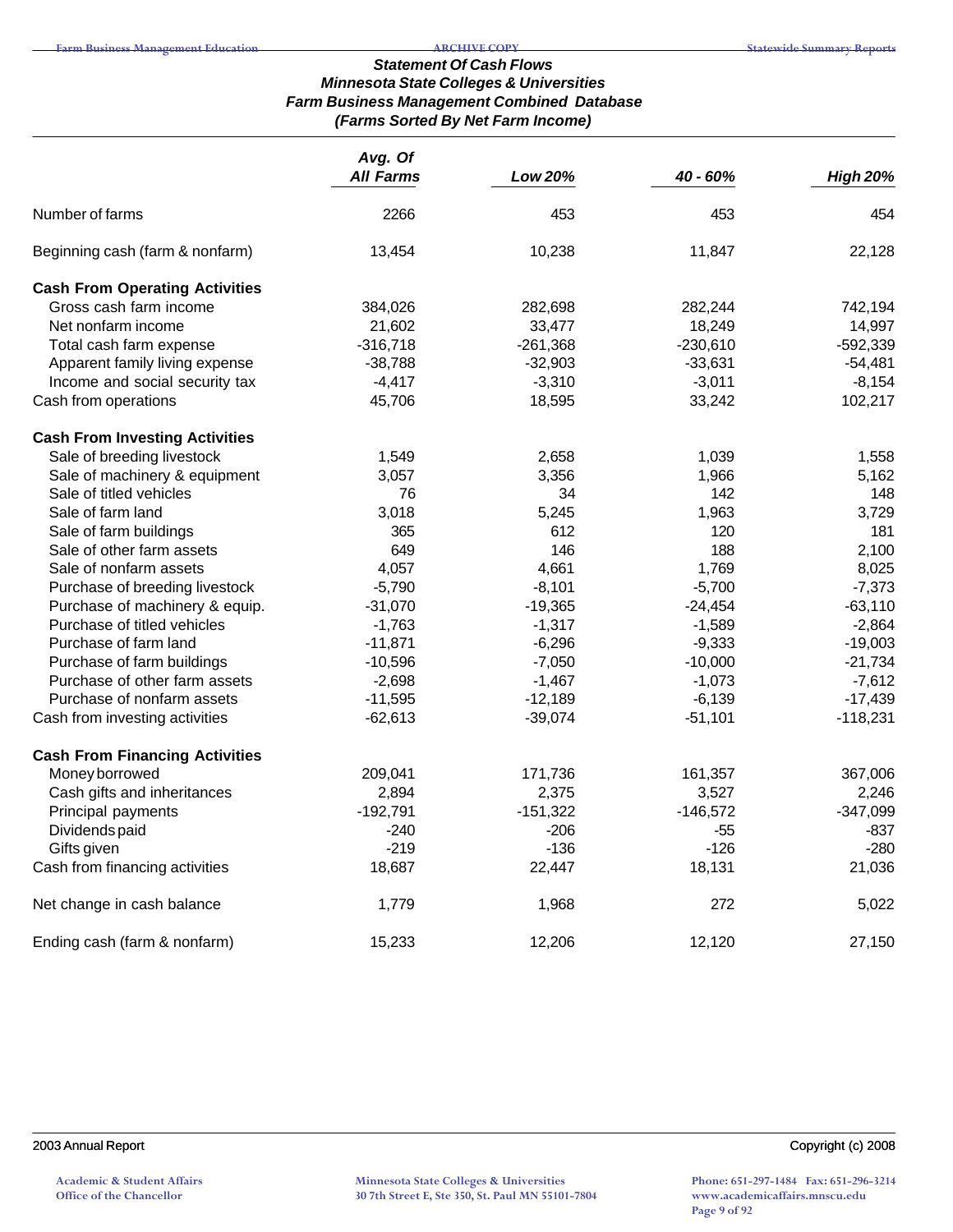## *Financial Standards Measures Minnesota State Colleges & Universities Farm Business Management Combined Database (Farms Sorted By Net Farm Income)*

|                               | Avg. Of          |           |          |                 |
|-------------------------------|------------------|-----------|----------|-----------------|
|                               | <b>All Farms</b> | Low 20%   | 40 - 60% | <b>High 20%</b> |
| Number of farms               | 2266             | 453       | 453      | 454             |
| <b>Liquidity</b>              |                  |           |          |                 |
| Current ratio                 | 1.43             | 1.04      | 1.39     | 1.71            |
| Working capital               | 62,873           | 4,699     | 40,399   | 191,989         |
| Solvency (market)             |                  |           |          |                 |
| Farm debt to asset ratio      | 51 %             | 58 %      | 51 %     | 47 %            |
| Farm equity to asset ratio    | 49 %             | 42 %      | 49 %     | 53 %            |
| Farm debt to equity ratio     | 104 %            | 138 %     | 106 %    | 90 %            |
| <b>Profitability (cost)</b>   |                  |           |          |                 |
| Rate of return on farm assets | 6.5 %            | $-3.5%$   | 5.9 %    | 11.2 %          |
| Rate of return on farm equity | 7.4 %            | $-22.1%$  | 6.1%     | 16.2 %          |
| Operating profit margin       | 14.9 %           | $-10.4%$  | 13.6 %   | 23.1 %          |
| Net farm income               | 54,880           | $-21,684$ | 39,999   | 166,619         |
| <b>Repayment Capacity</b>     |                  |           |          |                 |
| Term debt coverage ratio      | 141 %            | 49 %      | 135 %    | 210 %           |
| Capital replacement margin    | 22,456           | $-27,075$ | 14,550   | 96,725          |
| <b>Efficiency</b>             |                  |           |          |                 |
| Asset turnover rate (cost)    | 43.8 %           | 33.4 %    | 43.4 %   | 48.4 %          |
| Operating expense ratio       | 73.9 %           | 88.5 %    | 73.4 %   | 69.5 %          |
| Depreciation expense ratio    | 6.2 %            | 10.6 %    | 6.4 %    | 4.8 %           |
| Interest expense ratio        | 5.9 %            | 8.8 %     | 6.2 %    | 4.6 %           |
| Net farm income ratio         | 13.9 %           | $-8.0%$   | 13.9 %   | 21.1 %          |

### 2003 Annual Report Copyright (c) 2008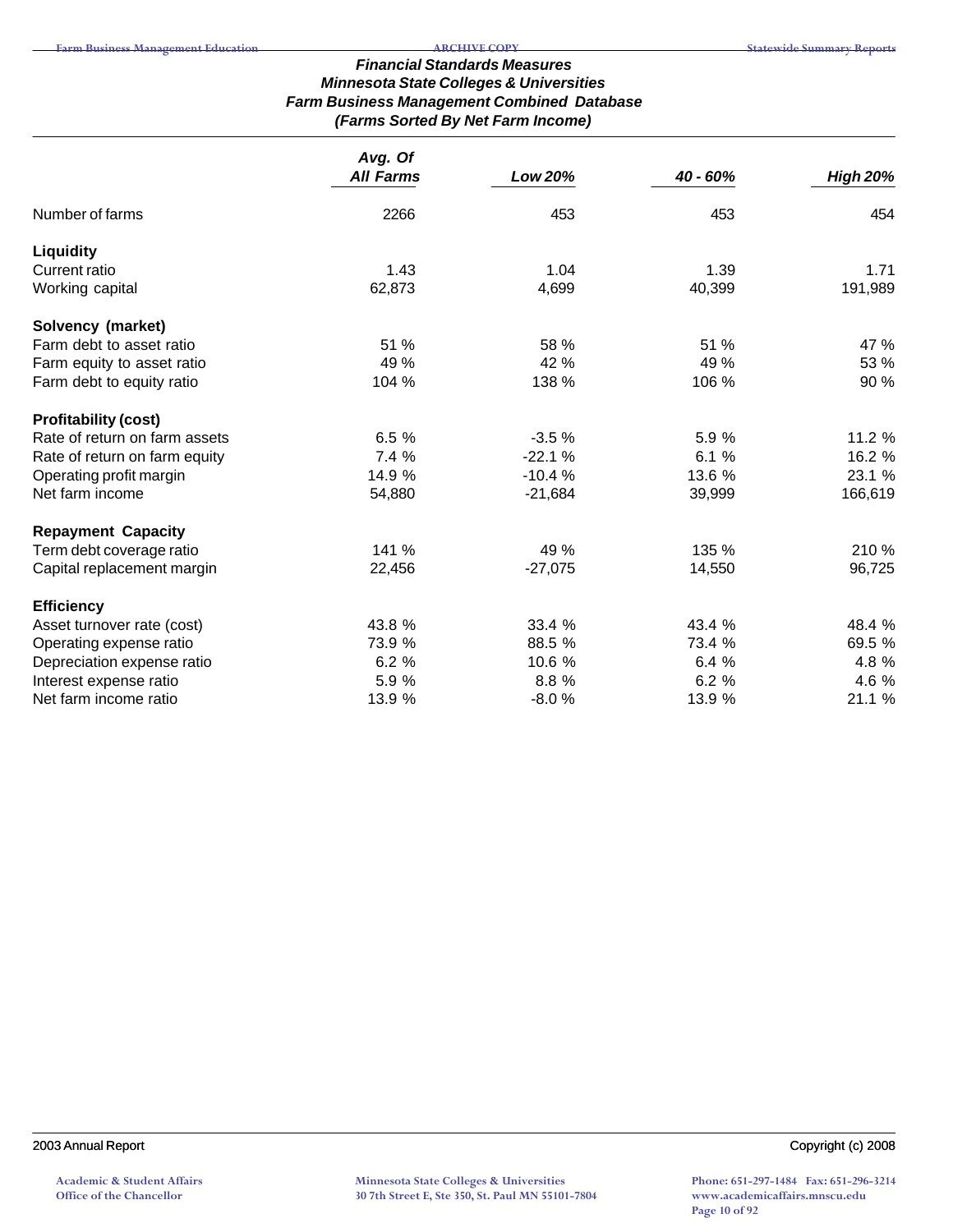### *Crop Production and Marketing Summary Minnesota State Colleges & Universities Farm Business Management Combined Database (Farms Sorted By Net Farm Income)*

|                                                      | Avg. Of<br><b>All Farms</b> | Low 20%        | 40 - 60%       | <b>High 20%</b> |
|------------------------------------------------------|-----------------------------|----------------|----------------|-----------------|
| Number of farms                                      | 2266                        | 453            | 453            | 454             |
| <b>Acreage Summary</b>                               |                             |                |                |                 |
| Total acres owned                                    | 270                         | 224            | 232            | 422             |
| Total crop acres                                     | 734                         | 417            | 548            | 1,482           |
| Crop acres owned                                     | 212                         | 150            | 169            | 380             |
| Crop acres cash rented<br>Crop acres share rented    | 493<br>29                   | 252<br>15      | 354<br>26      | 1,060<br>42     |
| Total pasture acres                                  | 11                          | 9              | 11             | 5               |
| Average Price Received (Cash Sales Only)             |                             |                |                |                 |
| Soybeans per bushel                                  | 5.86                        | 5.75           | 5.85           | 5.90            |
| Corn per bushel<br>Wheat, Spring per bushel          | 2.13<br>3.60                | 2.12<br>3.52   | 2.11<br>3.52   | 2.16<br>3.64    |
| Hay, Alfalfa per ton                                 | 80.00                       | 81.46          | 69.47          | 79.47           |
| Oats per bushel                                      | 1.53                        | 1.31           | 1.58           | 1.76            |
| Straw per ton                                        | 34.47                       | 32.86          | 34.65          | 30.11           |
| Peas per lb                                          | 0.085                       | 0.086          | 0.085          | 0.085           |
| Sweet Corn per ton                                   | 43.97                       | 46.87          | 44.55          | 43.71           |
| Barley per bushel                                    | 2.51                        |                | 2.41           | 2.47            |
| Hay, Mixed per ton<br>Hay, Grass per ton             | 50.07<br>57.33              | 46.35<br>54.43 | 58.68<br>50.21 | 72.73           |
| Corn Silage per ton                                  | 19.12                       | 19.12          |                | 20.71           |
| Sugar Beets per ton                                  | 37.70                       |                |                | 37.09           |
| Sunflowers per cwt                                   | 13.79                       |                |                | 15.04           |
| Beans, Navy per cwt                                  | 8.47                        |                |                | 7.22            |
| Canola per cwt                                       | 10.83                       |                |                | 10.93           |
| Rye per bushel                                       | 2.43                        |                |                |                 |
| Soybeans Seed per bushel                             | 6.58                        |                |                |                 |
| Wheat, Winter per bushel<br>Haylage, Alfalfa per ton | 3.59<br>48.67               |                |                |                 |
| Beans, Pinto per cwt                                 | 15.11                       |                |                | 15.08           |
| Sunflowers, Confectionary per cwt                    | 14.48                       |                |                | 14.58           |
| Stover per ton                                       | 31.49                       |                |                |                 |
| Potatoes per cwt                                     | 6.47                        |                |                |                 |
| Rented Out per \$                                    | 3.26                        |                |                |                 |
| Average Yield Per Acre                               |                             |                |                |                 |
| Soybeans (bushel)                                    | 32.99                       | 29.69          | 33.40          | 33.95           |
| Corn (bushel)                                        | 152.24                      | 140.31         | 153.33         | 158.48          |
| Wheat, Spring (bushel)                               | 59.40                       | 51.61          | 54.47          | 61.07           |
| Hay, Alfalfa (ton)<br>Corn Silage (ton)              | 3.39<br>16.36               | 3.30<br>14.92  | 3.01<br>16.39  | 3.81<br>17.15   |
| Hay, Grass (ton)                                     | 1.85                        | 1.71           | 2.14           | 1.97            |
| Sugar Beets (ton)                                    | 20.30                       |                | 18.87          | 20.90           |
| Oats (bushel)                                        | 76.70                       | 69.87          | 78.99          | 83.01           |
| $CRP(\$)$                                            | 60.91                       | 46.67          | 71.08          | 65.81           |
| Hay, Mixed (ton)                                     | 1.90                        | 1.75           | 2.14           |                 |
| Pasture (aum)                                        | 4.02                        | 2.44           | 3.87           | 10.24           |
| Sweet Corn (ton)                                     | 6.30<br>74.13               | 5.80           | 6.20<br>67.17  | 6.28<br>75.28   |
| Barley (bushel)<br>Peas (lb)                         | 4,030.76                    | 4,329.16       | 4,284.62       | 3,786.96        |
| Haylage, Alfalfa (ton)                               | 7.14                        | 5.45           | 7.66           |                 |
| Rented Out (\$)                                      | 94.21                       | 106.55         | 102.82         | 70.92           |
| Oatlage (ton)                                        | 5.50                        |                | 4.69           | 6.76            |
| Canola (cwt)                                         | 18.77                       |                |                | 19.43           |
| Sunflowers (cwt)                                     | 16.17                       |                | 15.94          | 16.29           |
| Hay, Small Grain (ton)<br>Soybeans, Food (bushel)    | 1.99<br>28.66               | 1.79           |                |                 |
| Beans, Navy (cwt)                                    | 18.86                       |                |                | 18.26           |
| Rye (bushel)                                         | 37.52                       |                |                |                 |
| Soybeans Seed (bushel)                               | 35.59                       |                |                |                 |
| Sunflowers, Confectionary (cwt)                      | 13.19                       |                |                | 12.74           |
| Pasture, Intensive (aum)                             | 4.83                        |                |                |                 |
| Beans, Pinto (cwt)                                   | 18.62                       |                |                | 19.39           |
| Wheat, Winter (bushel)                               | 58.57                       |                |                |                 |
| Haylage, Mixed (ton)                                 | 3.67<br>2.72                |                |                |                 |
| Hay, Native Grass (ton)<br>Sorghum Silage (ton)      | 4.20                        |                |                |                 |
| Custom Work (\$)                                     | 47.43                       |                |                |                 |
| Potatoes (cwt)                                       | 195.90                      |                |                |                 |
| Hay, Mixed Alfalfa/Grass (ton)                       | 3.14                        |                |                |                 |

### 2003 Annual Report Copyright (c) 2008

**Academic & Student Affairs Office of the Chancellor**

**Minnesota State Colleges & Universities 30 7th Street E, Ste 350, St. Paul MN 55101-7804**

**Phone: 651-297-1484 Fax: 651-296-3214 www.academicaffairs.mnscu.edu Page 11 of 92**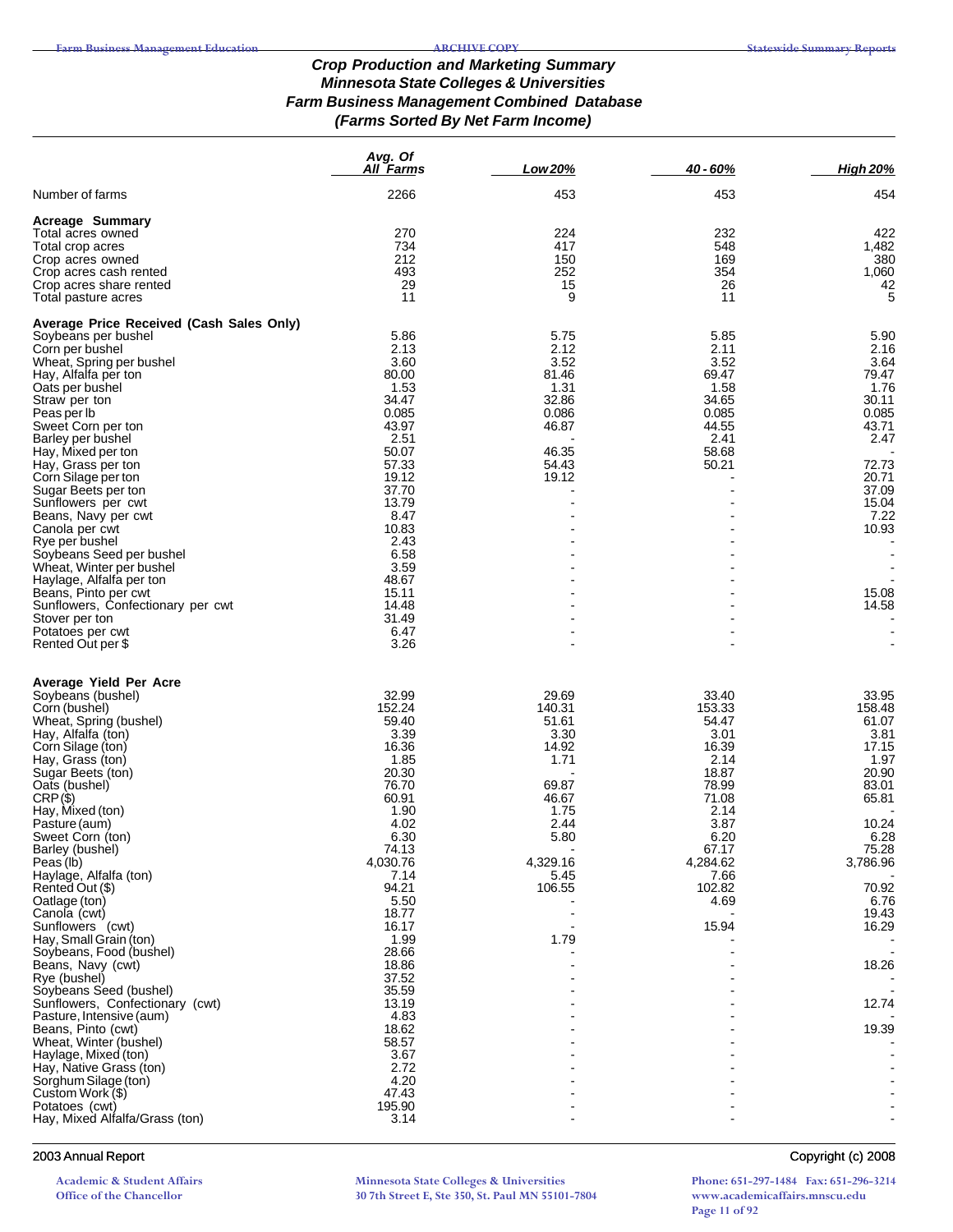### *Household and Personal Expenses Minnesota State Colleges & Universities Farm Business Management Combined Database (Farms Sorted By Net Farm Income)*

|                                     | Avg. Of          |         |          |                 |
|-------------------------------------|------------------|---------|----------|-----------------|
|                                     | <b>All Farms</b> | Low 20% | 40 - 60% | <b>High 20%</b> |
| Number of farms                     | 744              | 148     | 148      | 123             |
| Average family size                 | 3.5              | 3.4     | 3.5      | 3.6             |
| <b>Family Living Expenses</b>       |                  |         |          |                 |
| Food and meals expense              | 5,851            | 5,611   | 5,520    | 6,563           |
| Medical care                        | 2,917            | 2,411   | 2,670    | 3,845           |
| Health insurance                    | 2,855            | 2,253   | 2,564    | 4,148           |
| Cash donations                      | 1,388            | 1,038   | 1,434    | 1,742           |
| Household supplies                  | 3,534            | 3,094   | 3,816    | 4,050           |
| Clothing                            | 1,555            | 1,363   | 1,382    | 2,088           |
| Personal care                       | 2,347            | 2,267   | 2,188    | 3,362           |
| Child / Dependent care              | 455              | 455     | 445      | 586             |
| Alimony and Child support           | 150              | 262     | 113      | 117             |
| Gifts                               | 1,776            | 1,401   | 1,920    | 2,525           |
| Education                           | 1,267            | 1,224   | 1,123    | 1,651           |
| Recreation                          | 2,326            | 2,236   | 2,001    | 3,350           |
| Utilities (household share)         | 1,624            | 1,746   | 1,740    | 1,477           |
| Nonfarm vehicle operating expense   | 2,705            | 2,702   | 2,573    | 2,995           |
| Household real estate taxes         | 141              | 192     | 124      | 89              |
| Dwelling rent                       | 110              | 76      | 166      | 93              |
| Household repairs                   | 1,275            | 1,098   | 1,376    | 1,891           |
| Nonfarm interest                    | 1,100            | 1,613   | 889      | 584             |
| Disability / Long term care insuran | 165              | 133     | 81       | 208             |
| Life insurance payments             | 1,630            | 1,484   | 1,182    | 1,985           |
| Nonfarm property insurance          | 195              | 344     | 127      | 143             |
| Miscellaneous                       | 1,760            | 1,383   | 1,963    | 1,913           |
| Total cash family living expense    | 37,127           | 34,387  | 35,396   | 45,404          |
| Family living from the farm         | 369              | 480     | 279      | 246             |
| <b>Total family living</b>          | 37,495           | 34,867  | 35,675   | 45,650          |
| Other Nonfarm Expenditures          |                  |         |          |                 |
| Income taxes                        | 4,838            | 4,520   | 3,955    | 8,485           |
| Furnishing & appliance purchases    | 615              | 561     | 280      | 973             |
| Nonfarm vehicle purchases           | 2,360            | 2,075   | 1,792    | 3,185           |
| Nonfarm real estate purchases       | 3,413            | 5,606   | 1,316    | 3,136           |
| Other nonfarm capital purchases     | 2,453            | 4,171   | 403      | 5,712           |
| Nonfarm savings & investments       | 2,736            | 1,039   | 1,497    | 7,255           |
| Total other nonfarm expenditures    | 16,415           | 17,972  | 9,242    | 28,748          |
| Total cash family living            |                  |         |          |                 |
| investment & nonfarm capital purch  | 53,542           | 52,360  | 44,637   | 74,151          |

### 2003 Annual Report Copyright (c) 2008

**Academic & Student Affairs Office of the Chancellor**

**Phone: 651-297-1484 Fax: 651-296-3214 www.academicaffairs.mnscu.edu Page 12 of 92**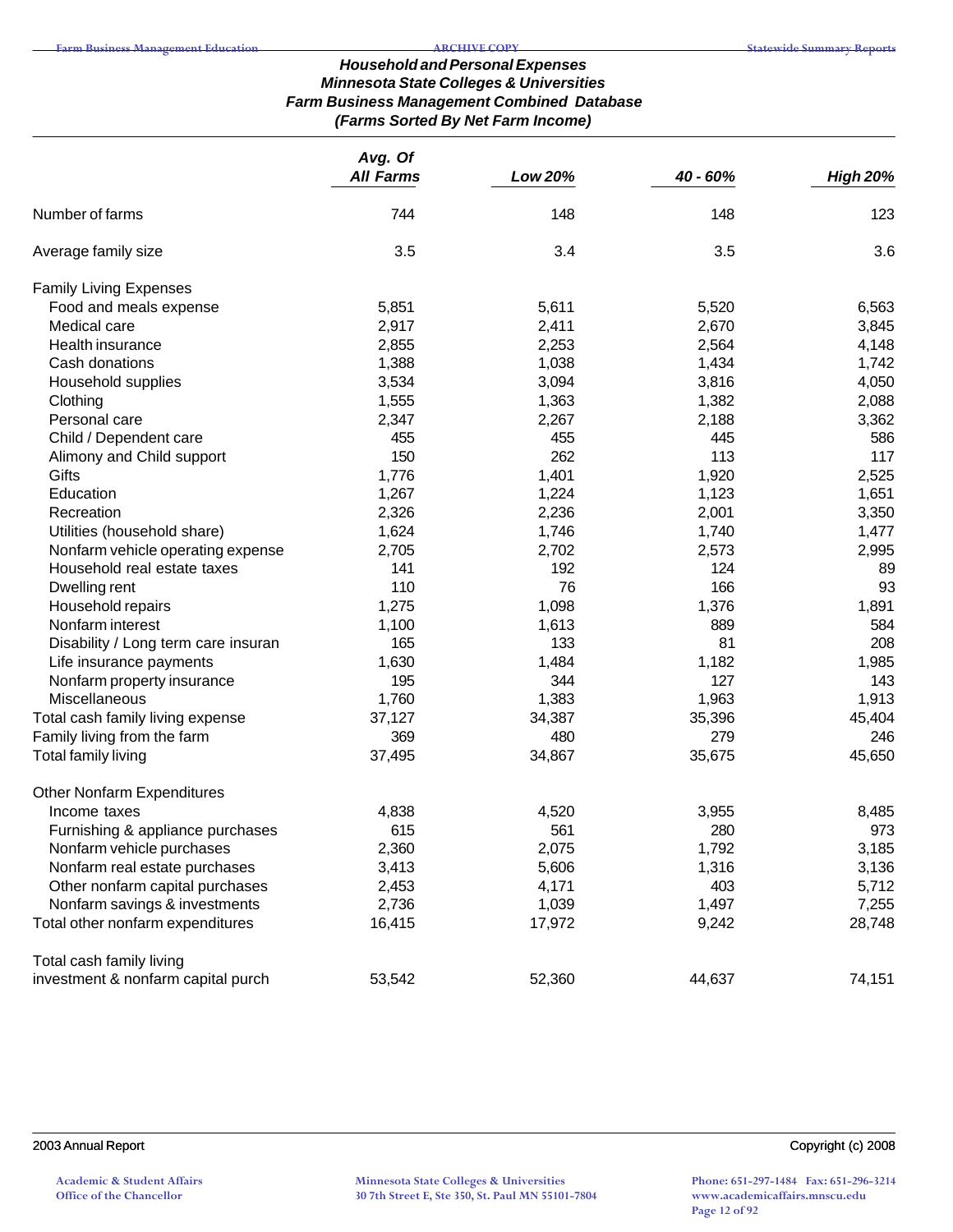### *Operator and Labor Information Minnesota State Colleges & Universities Farm Business Management Combined Database (Farms Sorted By Net Farm Income)*

|                                 | Avg. Of          |           |          |                 |  |
|---------------------------------|------------------|-----------|----------|-----------------|--|
|                                 | <b>All Farms</b> | Low 20%   | 40 - 60% | <b>High 20%</b> |  |
| Number of farms                 | 2266             | 453       | 453      | 454             |  |
| <b>Operator Information</b>     |                  |           |          |                 |  |
| Average number of operators     | 1.2              | 1.2       | 1.1      | 1.3             |  |
| Average age of operators        | 45.4             | 45.8      | 44.9     | 45.5            |  |
| Average number of years farming | 22.0             | 21.8      | 21.5     | 23.0            |  |
| <b>Results Per Operator</b>     |                  |           |          |                 |  |
| Working capital                 | 53,588           | 4,062     | 35,905   | 144,813         |  |
| Total assets (market)           | 974,471          | 814,501   | 766,044  | 1,527,774       |  |
| <b>Total liabilities</b>        | 463,079          | 434,966   | 362,874  | 693,036         |  |
| Net worth (market)              | 511,392          | 379,535   | 403,170  | 834,738         |  |
| Net worth excl deferred liabs   | 591,725          | 437,902   | 465,155  | 977,751         |  |
| Gross farm income               | 335,350          | 235,547   | 254,865  | 594,364         |  |
| Total farm expense              | 288,574          | 254,293   | 219,316  | 468,687         |  |
| Net farm income                 | 46,776           | $-18,746$ | 35,549   | 125,677         |  |
| Net nonfarm income              | 18,412           | 28,941    | 16,219   | 11,312          |  |
| Family living & tax withdrawals | 37,029           | 31,484    | 32,615   | 47,876          |  |
| Total acres owned               | 230.4            | 193.7     | 206.3    | 318.6           |  |
| Total crop acres                | 626.0            | 360.4     | 487.3    | 1,118.0         |  |
| Crop acres owned                | 180.7            | 129.4     | 149.9    | 286.9           |  |
| Crop acres cash rented          | 420.5            | 218.1     | 314.3    | 799.5           |  |
| Crop acres share rented         | 24.7             | 12.9      | 23.1     | 31.6            |  |
| Total pasture acres             | 9.8              | 7.9       | 10.2     | 3.5             |  |
| <b>Labor Analysis</b>           |                  |           |          |                 |  |
| Number of farms                 | 2266             | 453       | 453      | 454             |  |
| Total unpaid labor hours        | 2,592            | 2,169     | 2,577    | 3,189           |  |
| Total hired labor hours         | 1,285            | 1,509     | 683      | 2,551           |  |
| Total labor hours per farm      | 3,877            | 3,678     | 3,260    | 5,740           |  |
| Unpaid hours per operator       | 2,209            | 1,875     | 2,290    | 2,406           |  |
| Value of farm production / hour | 84.74            | 53.79     | 74.36    | 118.02          |  |
| Net farm income / unpaid hour   | 21.18            | $-10.00$  | 15.52    | 52.24           |  |
| Average hourly hired labor wage |                  |           |          |                 |  |
| <b>Partnerships &amp; LLCs</b>  |                  |           |          |                 |  |
| Number of farms                 | 205              | 31        | 34       | 77              |  |
| Number of operators             | 2.0              | 1.8       | 1.9      | 2.3             |  |
| Owner withdrawals per farm      | 60,448           | 29,705    | 40,966   | 86,186          |  |
| Withdrawals per operator        | 30,049           | 18,761    | 21,763   | 39,275          |  |
| <b>Corporations</b>             |                  |           |          |                 |  |
| Number of farms                 | 113              | 29        | 19       | 39              |  |
| Number of operators             | 1.9              | 1.8       | 1.8      | 1.8             |  |

**Academic & Student Affairs Office of the Chancellor**

**Minnesota State Colleges & Universities 30 7th Street E, Ste 350, St. Paul MN 55101-7804**

2003 Annual Report Copyright (c) 2008

**Phone: 651-297-1484 Fax: 651-296-3214 www.academicaffairs.mnscu.edu Page 13 of 92**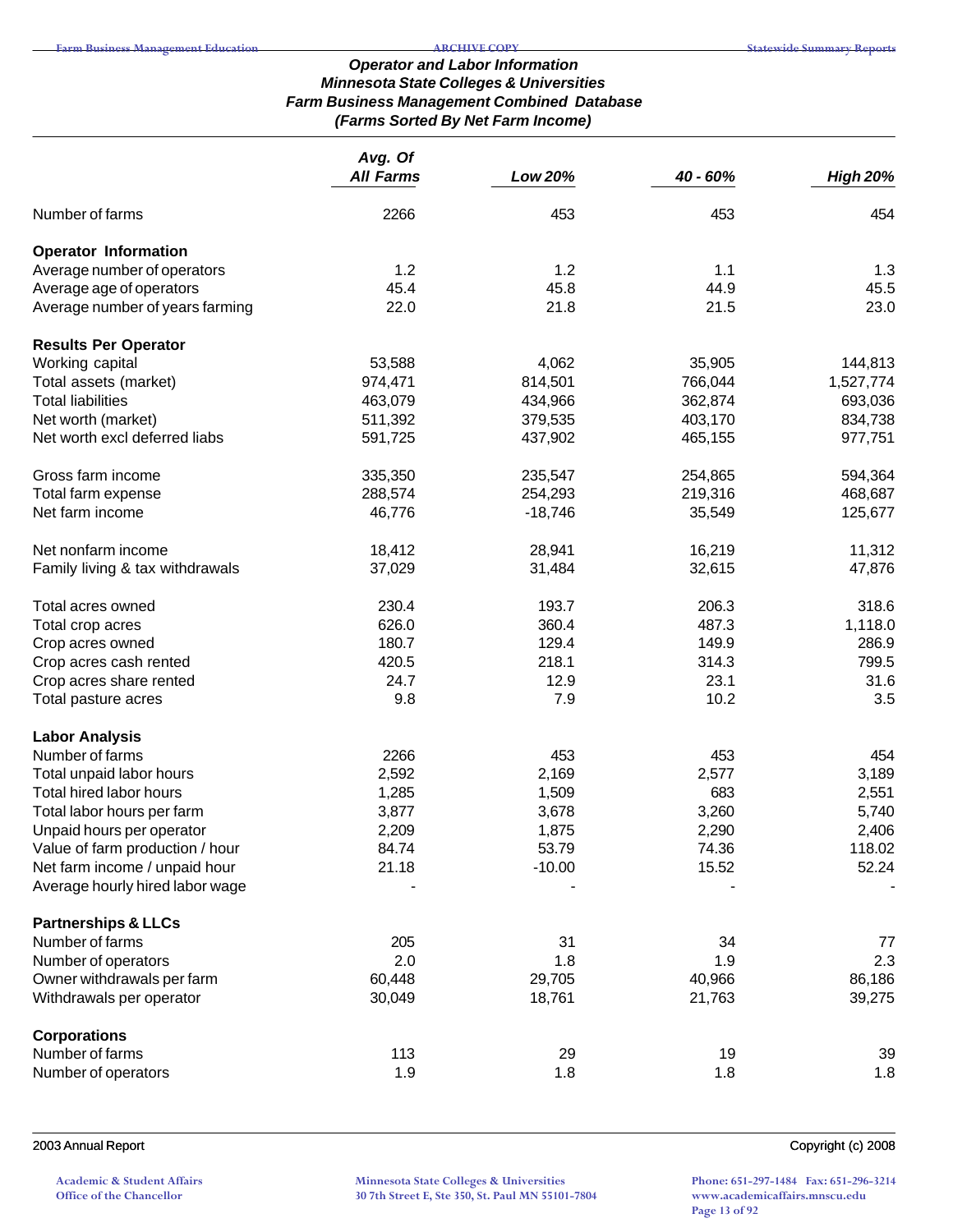### *Nonfarm Summary Minnesota State Colleges & Universities Farm Business Management Combined Database (Farms Sorted By Net Farm Income)*

|                                | Avg. Of<br><b>All Farms</b> | <b>Low 20%</b> | 40 - 60% | <b>High 20%</b> |
|--------------------------------|-----------------------------|----------------|----------|-----------------|
|                                |                             |                |          |                 |
| Number of farms                | 2266                        | 453            | 453      | 454             |
| <b>Nonfarm Income</b>          |                             |                |          |                 |
| Nonfarm wages & salary         | 15,671                      | 24,294         | 13,895   | 8,566           |
| Net nonfarm business income    | 1,280                       | 3,119          | 1,369    | 530             |
| Nonfarm rental income          | 511                         | 1,145          | 371      | 324             |
| Nonfarm interest income        | 212                         | 160            | 120      | 401             |
| Nonfarm cash dividends         | 167                         | 86             | 84       | 277             |
| Tax refunds                    | 1,197                       | 1,859          | 953      | 745             |
| Other nonfarm income           | 2,576                       | 2,815          | 1,510    | 4,157           |
| Total nonfarm income           | 21,615                      | 33,477         | 18,302   | 15,000          |
| Gifts and inheritances         | 2,894                       | 2,375          | 3,527    | 2,246           |
| <b>Nonfarm Assets (market)</b> |                             |                |          |                 |
| Checking & savings             | 5,392                       | 3,495          | 4,510    | 8,236           |
| Stocks & bonds                 | 7,996                       | 6,815          | 6,419    | 12,688          |
| Other current assets           | 2,596                       | 1,037          | 1,743    | 2,103           |
| Furniture & appliances         | 10,111                      | 9,965          | 9,266    | 9,945           |
| Nonfarm vehicles               | 10,926                      | 10,880         | 9,233    | 11,712          |
| Cash value of life ins.        | 8,691                       | 6,195          | 8,009    | 11,559          |
| Retirement accounts            | 23,047                      | 21,046         | 18,284   | 35,986          |
| Other intermediate assets      | 6,316                       | 7,732          | 2,926    | 9,752           |
| Nonfarm real estate            | 47,704                      | 54,201         | 39,890   | 55,224          |
| Other long term assets         | 9,244                       | 9,392          | 2,523    | 23,554          |
| Total nonfarm assets           | 132,022                     | 130,757        | 102,802  | 180,760         |
| <b>Nonfarm Liabilities</b>     |                             |                |          |                 |
| Accrued interest               | 77                          | 79             | 25       | 166             |
| Accounts payable               | 1,557                       | 692            | 1,038    | 3,937           |
| <b>Current notes</b>           | 962                         | 1,206          | 558      | 1,007           |
| Princ due on term debt         | 2,226                       | 2,213          | 1,566    | 2,805           |
| Total current liabilities      | 4,821                       | 4,190          | 3,187    | 7,915           |
| Intermediate liabilities       | 5,056                       | 4,865          | 3,190    | 8,899           |
| Long term liabilities          | 15,144                      | 18,641         | 9,161    | 19,547          |
| Total nonfarm liabilities      | 25,021                      | 27,696         | 15,537   | 36,361          |
| Nonfarm net worth              | 107,001                     | 103,060        | 87,265   | 144,399         |
| Nonfarm debt to asset ratio    | 19%                         | 21 %           | 15 %     | 20 %            |

**Academic & Student Affairs Office of the Chancellor**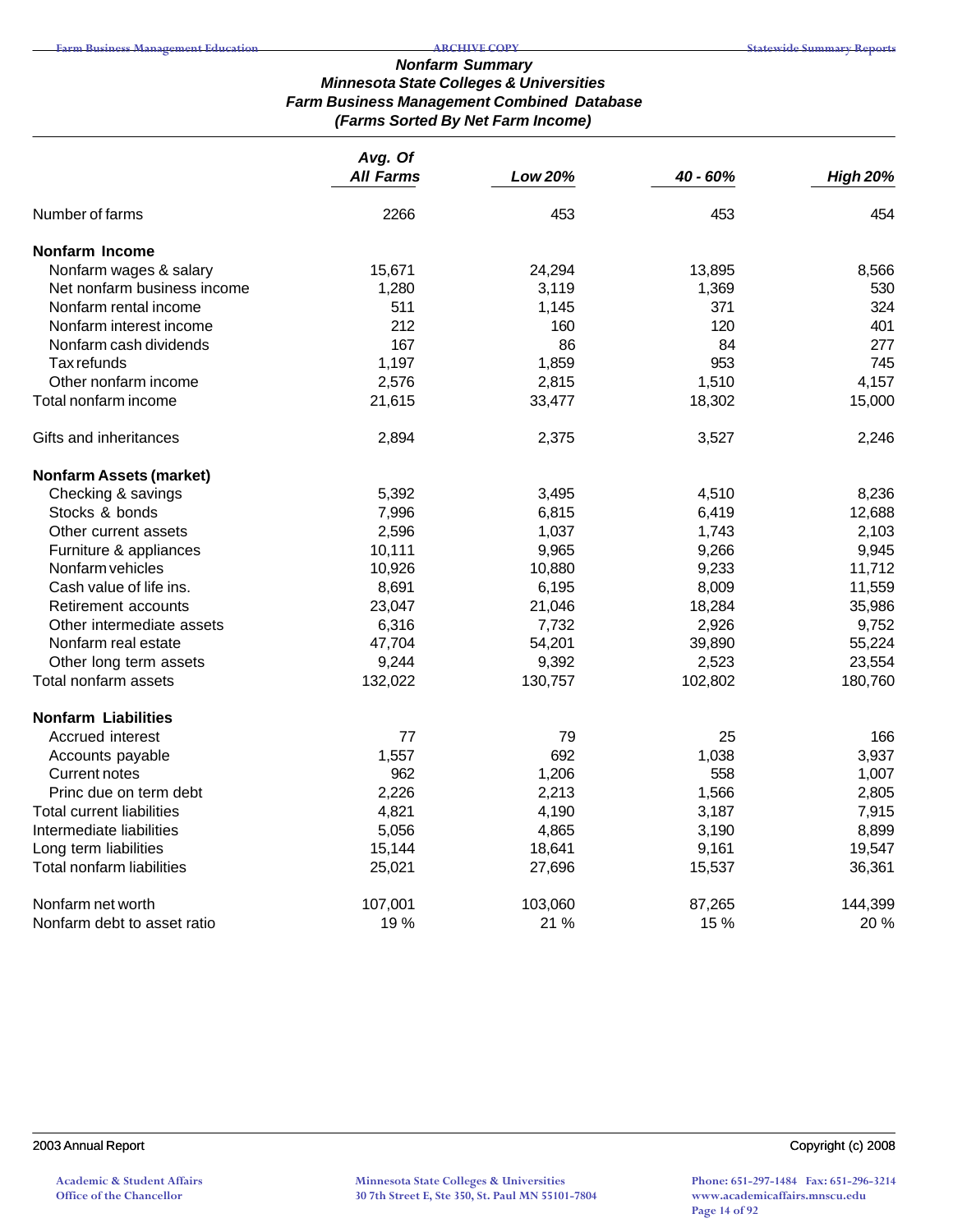### *Financial Summary Minnesota State Colleges & Universities Farm Business Management Combined Database (Farms Sorted By Net Farm Income)*

|                                                                                                                                                                                                                                                                                       | Avg. Of<br>All Farms                                                                               | Low 20%                                                                                         | 40 - 60%                                                                                     | <b>High 20%</b>                                                                                     |
|---------------------------------------------------------------------------------------------------------------------------------------------------------------------------------------------------------------------------------------------------------------------------------------|----------------------------------------------------------------------------------------------------|-------------------------------------------------------------------------------------------------|----------------------------------------------------------------------------------------------|-----------------------------------------------------------------------------------------------------|
| Number of farms                                                                                                                                                                                                                                                                       | 2266                                                                                               | 453                                                                                             | 453                                                                                          | 454                                                                                                 |
| Income Statement<br>Gross cash farm income<br>Total cash farm expense<br>Net cash farm income<br>Inventory change<br>Depreciation and capital adjust<br>Average net farm income<br>Median net farm income                                                                             | 384,026<br>316,718<br>67,308<br>12,121<br>$-24,549$<br>54,880<br>39,913                            | 282,698<br>261,368<br>21,331<br>$-14,192$<br>$-28,823$<br>$-21,684$<br>$-11,326$                | 282,244<br>230,610<br>51,635<br>6,772<br>$-18,408$<br>39,999<br>38,821                       | 742.194<br>592,339<br>149,854<br>54,354<br>$-37,589$<br>166,619<br>141,187                          |
| <b>Profitability (cost)</b><br>Labor and management earnings<br>Rate of return on assets<br>Rate of return on equity<br>Operating profit margin<br>Asset turnover rate                                                                                                                | 33,716<br>6.5%<br>7.4 %<br>14.9 %<br>43.8%                                                         | -34,766<br>$-3.5%$<br>$-22.1%$<br>$-10.4%$<br>33.4 %                                            | 24,507<br>5.9%<br>6.1%<br>13.6 %<br>43.4 %                                                   | 122,081<br>11.2 %<br>16.2%<br>23.1 %<br>48.4 %                                                      |
| Profitability (market)<br>Labor and management earnings<br>Rate of return on assets<br>Rate of return on equity<br>Operating profit margin<br>Asset turnover rate                                                                                                                     | 44,726<br>7.0%<br>9.3%<br>20.5%<br>34.1 %                                                          | $-14,209$<br>0.9%<br>$-5.0%$<br>3.7%<br>25.0%                                                   | 33,106<br>6.5%<br>8.4 %<br>19.5%<br>33.5 %                                                   | 128,748<br>9.9%<br>15.1 %<br>25.5%<br>38.9%                                                         |
| Liquidity<br>Ending current ratio<br>Ending working capital<br>End working capital to gross inc<br>Term debt coverage ratio<br>Expense as a percent of income<br>Interest as a percent of income                                                                                      | 1.43<br>62,873<br>16.4 %<br>140.8%<br>79.8%<br>5.9%                                                | 1.04<br>4,699<br>1.7%<br>48.6%<br>97.4 %<br>8.8%                                                | 1.39<br>40,399<br>14.3 %<br>135.4 %<br>79.6%<br>6.2%                                         | 1.71<br>191,989<br>25.9%<br>209.9%<br>74.1 %<br>4.6%                                                |
| Solvency (cost)<br>Number of farms<br>Ending farm assets<br>Ending farm liabilities<br>Ending total assets<br>Ending total liabilities<br>Ending net worth<br>Net worth change<br>Ending farm debt to asset ratio<br>Beg total debt to asset ratio<br>End total debt to asset ratio   | 2,266<br>785,576<br>424,038<br>899,842<br>449,059<br>450,783<br>40,390<br>54 %<br>52 %<br>50 %     | 453<br>598,944<br>407,928<br>708,601<br>435,625<br>272,976<br>$-15,272$<br>68 %<br>59 %<br>61 % | 453<br>584,428<br>323,013<br>673,504<br>338,551<br>334,953<br>28,472<br>55 %<br>52 %<br>50 % | 454<br>1,489,301<br>692,844<br>1,642,287<br>729,205<br>913,082<br>126,273<br>47 %<br>48 %<br>44 %   |
| Solvency (market)<br>Number of farms<br>Ending farm assets<br>Ending farm liabilities<br>Ending total assets<br>Ending total liabilities<br>Ending net worth<br>Net worth change<br>Ending farm debt to asset ratio<br>Beg total debt to asset ratio<br>End total debt to asset ratio | 2,266<br>1,011,283<br>514,391<br>1,143,305<br>543,310<br>599,994<br>61,192<br>51 %<br>49 %<br>48 % | 453<br>811,404<br>470.772<br>942,160<br>503,139<br>439,021<br>16,472<br>58 %<br>53 %<br>53 %    | 453<br>759,124<br>390,150<br>861,927<br>408,294<br>453,633<br>44,884<br>51 %<br>49 %<br>47 % | 454<br>1,844,719<br>875,966<br>2,025,479<br>918,807<br>1,106,672<br>144,953<br>47 %<br>48 %<br>45 % |
| Nonfarm Information<br>Net nonfarm income<br>Farms reporting living expenses<br>Total family living expense<br>Total living, invest, & capital                                                                                                                                        | 21,602<br>981<br>34,941<br>51,755                                                                  | 33,477<br>206<br>32,484<br>49,882                                                               | 18,249<br>192<br>32,784<br>42,903                                                            | 14,997<br>165<br>42,907<br>66,823                                                                   |
| Crop Acres<br>Total acres owned<br>Total crop acres<br>Total crop acres owned<br>Total crop acres cash rented<br>Total crop acres share rented                                                                                                                                        | 270<br>734<br>212<br>493<br>29                                                                     | 224<br>417<br>150<br>252<br>15                                                                  | 232<br>548<br>169<br>354<br>26                                                               | 422<br>1,482<br>380<br>1,060<br>42                                                                  |

2003 Annual Report Copyright (c) 2008

**Academic & Student Affairs Office of the Chancellor**

**Minnesota State Colleges & Universities 30 7th Street E, Ste 350, St. Paul MN 55101-7804**

**Phone: 651-297-1484 Fax: 651-296-3214 www.academicaffairs.mnscu.edu Page 15 of 92**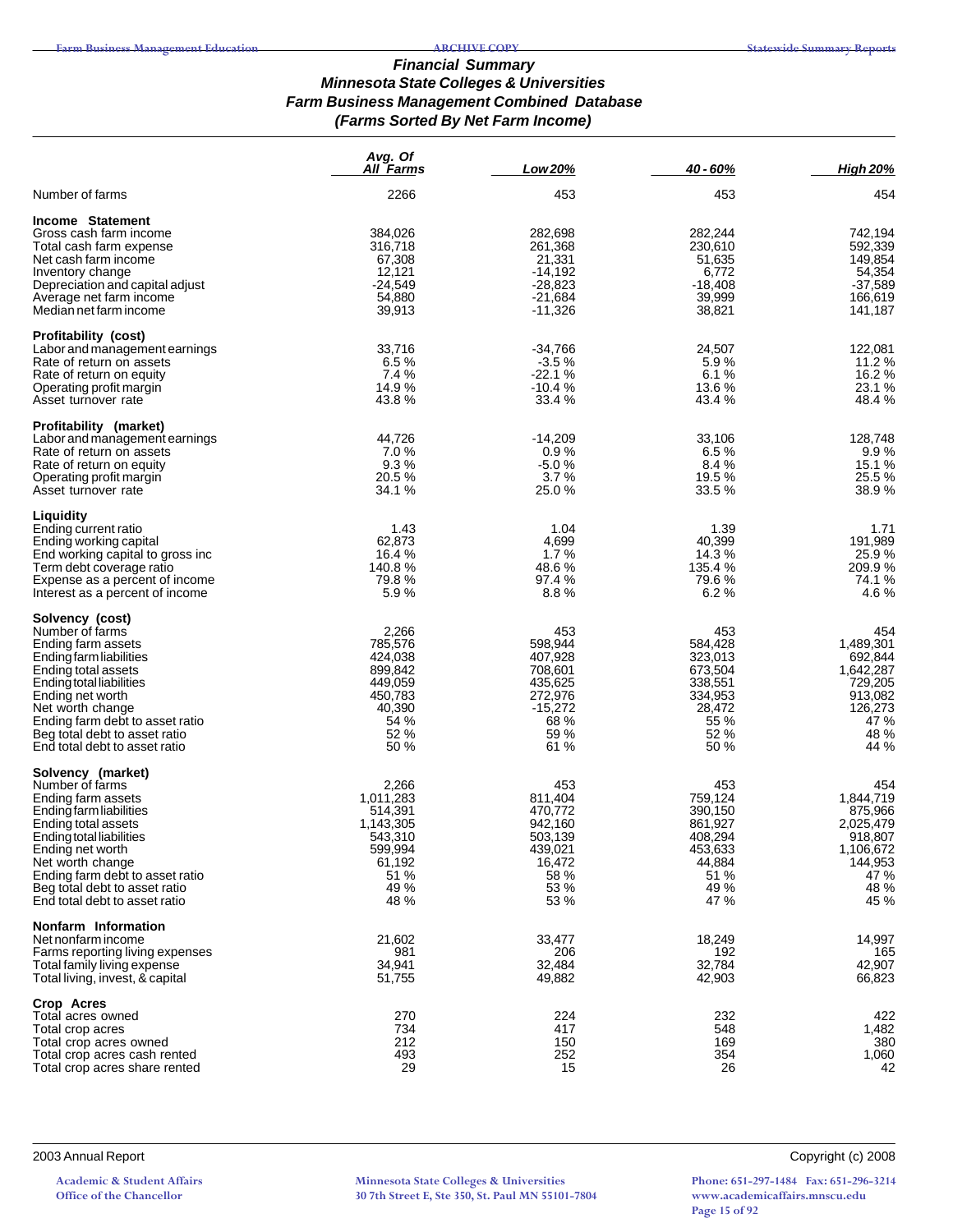# *Barley on Owned Land*

|                                                        | Avg. Of<br>All Farms | $40 - 60%$      | <b>High 20%</b> |
|--------------------------------------------------------|----------------------|-----------------|-----------------|
| Number of fields<br>Number of farms                    | 50<br>47             | 10<br>10        | 12<br>10        |
|                                                        |                      |                 |                 |
| Acres                                                  | 66.23                | 42.94           | 78.56           |
| Yield per acre (bu.)                                   | 74.68                | 69.59           | 84.45           |
| Operators share of yield %                             | 100.00               | 100.00          | 100.00          |
| Value per bu.                                          | 2.45                 | 2.30            | 2.81            |
| Other product return per acre                          | 0.94                 | 2.69            | 2.07            |
| Total product return per acre                          | 183.79               | 162.95<br>12.45 | 239.40<br>3.75  |
| Miscellaneous income per acre<br>Gross return per acre | 6.39<br>190.18       | 175.39          | 243.16          |
| <b>Direct Expenses</b>                                 |                      |                 |                 |
| Seed                                                   | 9.79                 | 13.83           | 8.95            |
| Fertilizer                                             | 21.74                | 18.12           | 21.59           |
| Crop chemicals                                         | 15.06                | 18.72           | 15.27           |
| Crop insurance                                         | 7.80                 | 7.09            | 7.70            |
| Fuel & oil                                             | 8.48                 | 10.26           | 7.05            |
| Repairs                                                | 16.68                | 14.77           | 14.05           |
| Custom hire                                            | 2.88                 | 3.21            | 3.36            |
| Hired labor                                            | 0.37                 |                 | 0.24            |
| Operating interest                                     | 2.58                 | 3.36            | 1.91            |
| Miscellaneous                                          | 0.46                 | 0.04            | 0.20            |
| Total direct expenses per acre                         | 85.83                | 89.40           | 80.33           |
| Return over direct exp per acre                        | 104.35               | 86.00           | 162.83          |
| <b>Overhead Expenses</b>                               |                      |                 |                 |
| Custom hire                                            | 1.65                 | 2.18            | 0.49            |
| Hired labor                                            | 4.96                 | 6.01            | 4.19            |
| Machinery leases                                       | 1.46                 | 1.69            | 2.18            |
| RE & pers. property taxes                              | 5.67                 | 3.53            | 4.58            |
| Farm insurance                                         | 3.44                 | 2.20            | 3.25            |
| <b>Utilities</b>                                       | 2.08                 | 1.83            | 2.24            |
| Dues & professional fees                               | 1.08                 | 1.40            | 1.53            |
| Interest                                               | 14.06                | 19.49           | 10.88           |
| Mach & bldg depreciation                               | 12.36                | 6.91            | 17.80           |
| Miscellaneous                                          | 2.15                 | 2.31            | 1.75            |
| Total overhead expenses per acre                       | 48.93                | 47.55           | 48.90<br>129.23 |
| Total dir & ovhd expenses per acre                     | 134.76<br>55.42      | 136.95<br>38.45 | 113.92          |
| Net return per acre                                    |                      |                 |                 |
| Government payments                                    | 15.78                | 15.84           | 15.82           |
| Net return with govt pmts                              | 71.20                | 54.28           | 129.74          |
| Labor & management charge                              | 16.20                | 16.63           | 15.18           |
| Net return over Ibr & mgt                              | 55.00                | 37.65           | 114.56          |
| <b>Cost of Production</b>                              |                      |                 |                 |
| Total direct expense per bu.                           | 1.15                 | 1.28            | 0.95            |
| Total dir & ovhd exp per bu.                           | 1.80                 | 1.97            | 1.53            |
| Less govt & other income                               | 1.49                 | 1.52            | 1.27            |
| With labor & management                                | 1.71                 | 1.76            | 1.45            |
| Machinery cost per acre                                |                      |                 |                 |
| Est. labor hours per acre                              | 1.67                 | 1.64            | 1.70            |

**Minnesota State Colleges & Universities 30 7th Street E, Ste 350, St. Paul MN 55101-7804**

**Phone: 651-297-1484 Fax: 651-296-3214 www.academicaffairs.mnscu.edu Page 16 of 92**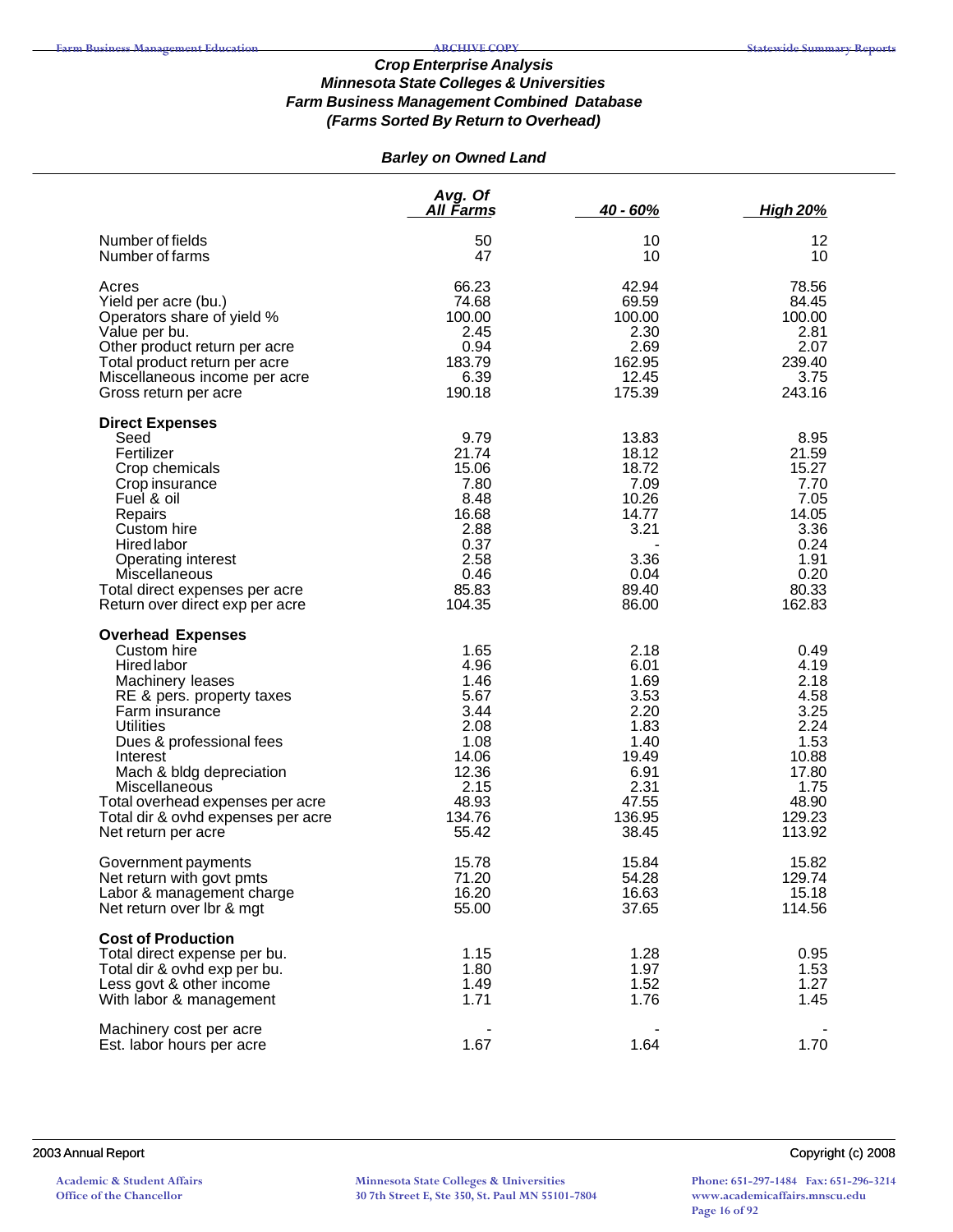## *Barley on Cash Rent*

|                                                                        | Avg. Of<br>All Farms | Low 20%           | $40 - 60%$     | <b>High 20%</b> |
|------------------------------------------------------------------------|----------------------|-------------------|----------------|-----------------|
|                                                                        | 58                   |                   |                |                 |
| Number of fields<br>Number of farms                                    | 53                   | 10<br>10          | 12<br>10       | 11<br>11        |
| Acres                                                                  | 175.61               | 60.05             | 236.87         | 181.19          |
| Yield per acre (bu.)                                                   | 74.72                | 59.50             | 80.99          | 75.03           |
| Operators share of yield %                                             | 100.00<br>2.51       | 100.00<br>1.93    | 100.00<br>2.40 | 100.00<br>2.99  |
| Value per bu.<br>Total product return per acre                         | 187.70               | 115.14            | 194.48         | 224.05          |
| Miscellaneous income per acre                                          | 3.24                 | 1.67              | 2.48           | 2.87            |
| Gross return per acre                                                  | 190.94               | 116.81            | 196.96         | 226.92          |
| <b>Direct Expenses</b>                                                 |                      |                   |                |                 |
| Seed                                                                   | 11.09                | 10.98             | 12.54          | 10.23           |
| Fertilizer                                                             | 23.32<br>20.88       | 21.75<br>13.83    | 23.17<br>18.94 | 18.89<br>19.47  |
| Crop chemicals<br>Crop insurance                                       | 9.15                 | 6.25              | 9.22           | 11.00           |
| Drying fuel                                                            | 0.11                 |                   | 0.00           | 0.54            |
| Fuel & oil                                                             | 7.33                 | 7.18              | 7.49           | 6.40            |
| Repairs                                                                | 14.37                | 15.00             | 17.55          | 11.52           |
| Custom hire                                                            | 2.78                 | 3.82              | 1.38           | 3.47            |
| Land rent                                                              | 47.33                | 53.36             | 54.01          | 38.78           |
| <b>Operating interest</b><br>Miscellaneous                             | 2.75<br>1.30         | 3.00<br>0.02      | 2.73<br>3.49   | 2.55<br>0.10    |
| Total direct expenses per acre                                         | 140.42               | 135.19            | 150.51         | 122.96          |
| Return over direct exp per acre                                        | 50.52                | $-18.38$          | 46.45          | 103.96          |
| <b>Overhead Expenses</b>                                               |                      |                   |                |                 |
| Custom hire                                                            | 2.78                 | 0.65              | 1.72           | 1.42            |
| <b>Hired labor</b>                                                     | 5.84<br>1.85         | 2.46              | 6.19<br>1.74   | 3.50<br>2.30    |
| Machinery leases<br>Farm insurance                                     | 3.73                 | 1.02<br>5.01      | 3.89           | 2.99            |
| <b>Utilities</b>                                                       | 1.82                 | 1.82              | 1.97           | 1.83            |
| Dues & professional fees                                               | 1.44                 | 1.43              | 1.89           | 1.08            |
| Interest                                                               | 3.42                 | 5.03              | 3.69           | 2.75            |
| Mach & bldg depreciation                                               | 9.60                 | 6.79              | 9.98           | 11.94           |
| Miscellaneous                                                          | 2.13<br>32.61        | 1.72<br>25.93     | 3.38<br>34.44  | 1.16<br>28.97   |
| Total overhead expenses per acre<br>Total dir & ovhd expenses per acre | 173.03               | 161.11            | 184.95         | 151.93          |
| Net return per acre                                                    | 17.91                | $-44.31$          | 12.01          | 74.99           |
| Government payments                                                    | 15.69                | 16.81             | 16.30          | 14.62           |
| Net return with govt pmts                                              | 33.60                | $-27.50$          | 28.31          | 89.61           |
| Labor & management charge<br>Net return over Ibr & mgt                 | 14.05<br>19.55       | 15.01<br>$-42.51$ | 14.82<br>13.50 | 13.75<br>75.87  |
| <b>Cost of Production</b>                                              |                      |                   |                |                 |
| Total direct expense per bu.                                           | 1.88                 | 2.27              | 1.86           | 1.64            |
| Total dir & ovhd exp per bu.                                           | 2.32                 | 2.71              | 2.28           | 2.02            |
| Less govt & other income                                               | 2.06                 | 2.40              | 2.05           | 1.79            |
| With labor & management                                                | 2.25                 | 2.65              | 2.23           | 1.97            |
| Machinery cost per acre<br>Est. labor hours per acre                   | 1.30                 | 1.56              | 1.16           | 1.38            |
|                                                                        |                      |                   |                |                 |

**Academic & Student Affairs Office of the Chancellor**

**Minnesota State Colleges & Universities 30 7th Street E, Ste 350, St. Paul MN 55101-7804** **Phone: 651-297-1484 Fax: 651-296-3214 www.academicaffairs.mnscu.edu Page 17 of 92**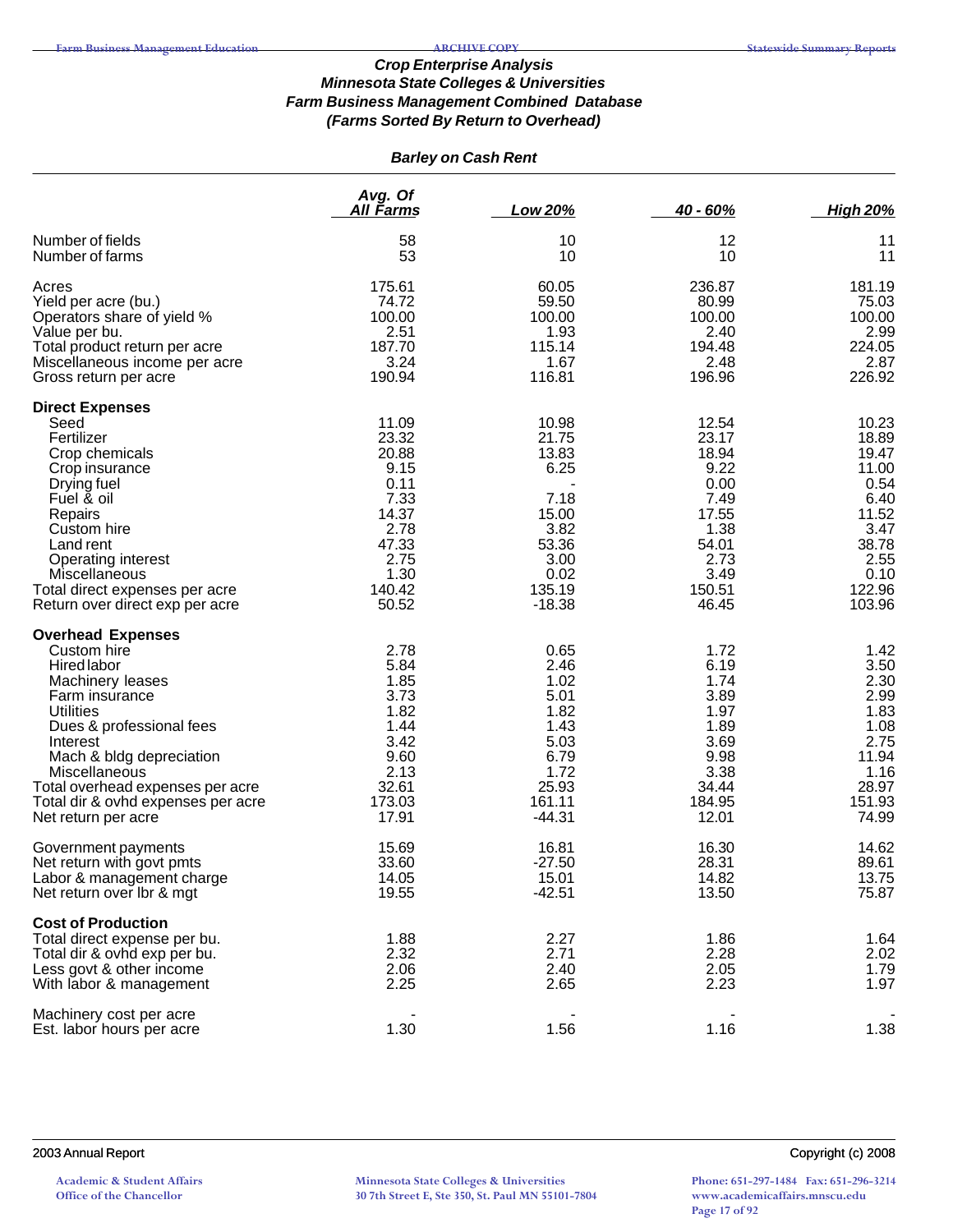## *Beans, Navy on Cash Rent*

|                                                                                                                                                                                                                                                                                                        | Avg. Of<br>All Farms                                                                                           |
|--------------------------------------------------------------------------------------------------------------------------------------------------------------------------------------------------------------------------------------------------------------------------------------------------------|----------------------------------------------------------------------------------------------------------------|
| Number of fields<br>Number of farms                                                                                                                                                                                                                                                                    | 22<br>19                                                                                                       |
| Acres<br>Yield per acre (cwt.)<br>Operators share of yield %<br>Value per cwt.<br>Total product return per acre<br>Miscellaneous income per acre<br>Gross return per acre                                                                                                                              | 147.14<br>17.54<br>100.00<br>16.73<br>293.36<br>23.69<br>317.05                                                |
| <b>Direct Expenses</b><br>Seed<br>Fertilizer<br>Crop chemicals<br>Crop insurance<br>Fuel & oil<br>Repairs<br>Custom hire<br><b>Hired</b> labor<br>Land rent<br><b>Operating interest</b><br>Miscellaneous<br>Total direct expenses per acre<br>Return over direct exp per acre                         | 28.87<br>25.02<br>31.09<br>16.22<br>9.85<br>23.99<br>1.58<br>0.60<br>61.59<br>4.08<br>2.31<br>205.21<br>111.84 |
| <b>Overhead Expenses</b><br>Custom hire<br><b>Hired labor</b><br>Machinery leases<br>Farm insurance<br>Utilities<br>Dues & professional fees<br>Interest<br>Mach & bldg depreciation<br>Miscellaneous<br>Total overhead expenses per acre<br>Total dir & ovhd expenses per acre<br>Net return per acre | 4.27<br>11.82<br>1.49<br>4.46<br>2.27<br>2.20<br>5.27<br>14.80<br>4.69<br>51.28<br>256.49<br>60.56             |
| Government payments<br>Net return with govt pmts<br>Labor & management charge<br>Net return over Ibr & mgt                                                                                                                                                                                             | 60.56<br>24.35<br>36.20                                                                                        |
| <b>Cost of Production</b><br>Total direct expense per cwt.<br>Total dir & ovhd exp per cwt.<br>Less govt & other income<br>With labor & management                                                                                                                                                     | 11.70<br>14.62<br>13.27<br>14.66                                                                               |
| Machinery cost per acre<br>Est. labor hours per acre                                                                                                                                                                                                                                                   | 2.01                                                                                                           |

### 2003 Annual Report Copyright (c) 2008

**Minnesota State Colleges & Universities 30 7th Street E, Ste 350, St. Paul MN 55101-7804** **Phone: 651-297-1484 Fax: 651-296-3214 www.academicaffairs.mnscu.edu Page 18 of 92**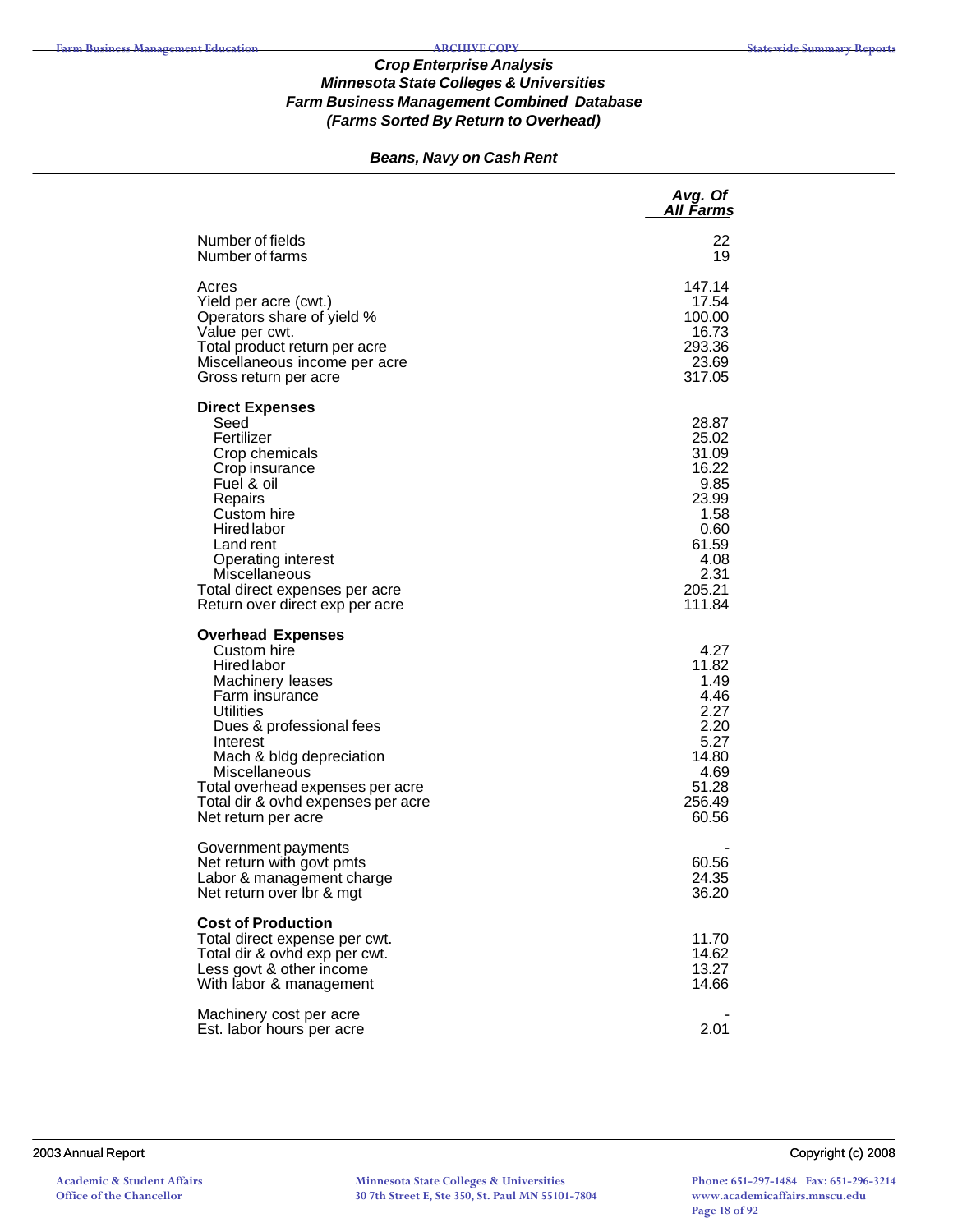## *Beans, Pinto on Cash Rent*

|                                                                                                                                                                                                                                                                                                    | Avg. Of<br>All Farms                                                                                                   |
|----------------------------------------------------------------------------------------------------------------------------------------------------------------------------------------------------------------------------------------------------------------------------------------------------|------------------------------------------------------------------------------------------------------------------------|
| Number of fields<br>Number of farms                                                                                                                                                                                                                                                                | 12<br>11                                                                                                               |
| Acres<br>Yield per acre (cwt.)<br>Operators share of yield %<br>Value per cwt.<br>Total product return per acre<br>Miscellaneous income per acre<br>Gross return per acre                                                                                                                          | 140.69<br>18.74<br>100.00<br>15.20<br>284.74<br>0.79<br>285.53                                                         |
| <b>Direct Expenses</b><br>Seed<br>Fertilizer<br>Crop chemicals<br>Crop insurance<br>Fuel & oil<br>Repairs<br>Custom hire<br><b>Hired labor</b><br>Land rent<br>Machinery leases<br><b>Operating interest</b><br>Miscellaneous<br>Total direct expenses per acre<br>Return over direct exp per acre | 29.61<br>17.26<br>32.11<br>18.66<br>11.12<br>21.60<br>0.80<br>3.66<br>51.00<br>0.47<br>3.40<br>0.11<br>189.80<br>95.73 |
| <b>Overhead Expenses</b><br>Custom hire<br>Hired labor<br>Machinery leases<br>Farm insurance<br>Utilities<br>Dues & professional fees<br>Interest<br>Mach & bldg depreciation<br>Miscellaneous<br>Total overhead expenses per acre<br>Total dir & ovhd expenses per acre<br>Net return per acre    | 5.90<br>14.53<br>0.24<br>4.47<br>1.86<br>2.61<br>5.51<br>13.59<br>2.46<br>51.17<br>240.97<br>44.56                     |
| Government payments<br>Net return with govt pmts<br>Labor & management charge<br>Net return over Ibr & mgt                                                                                                                                                                                         | 44.56<br>21.67<br>22.89                                                                                                |
| <b>Cost of Production</b><br>Total direct expense per cwt.<br>Total dir & ovhd exp per cwt.<br>Less govt & other income<br>With labor & management                                                                                                                                                 | 10.13<br>12.86<br>12.82<br>13.97                                                                                       |
| Machinery cost per acre<br>Est. labor hours per acre                                                                                                                                                                                                                                               | 2.07                                                                                                                   |

**Phone: 651-297-1484 Fax: 651-296-3214 www.academicaffairs.mnscu.edu Page 19 of 92**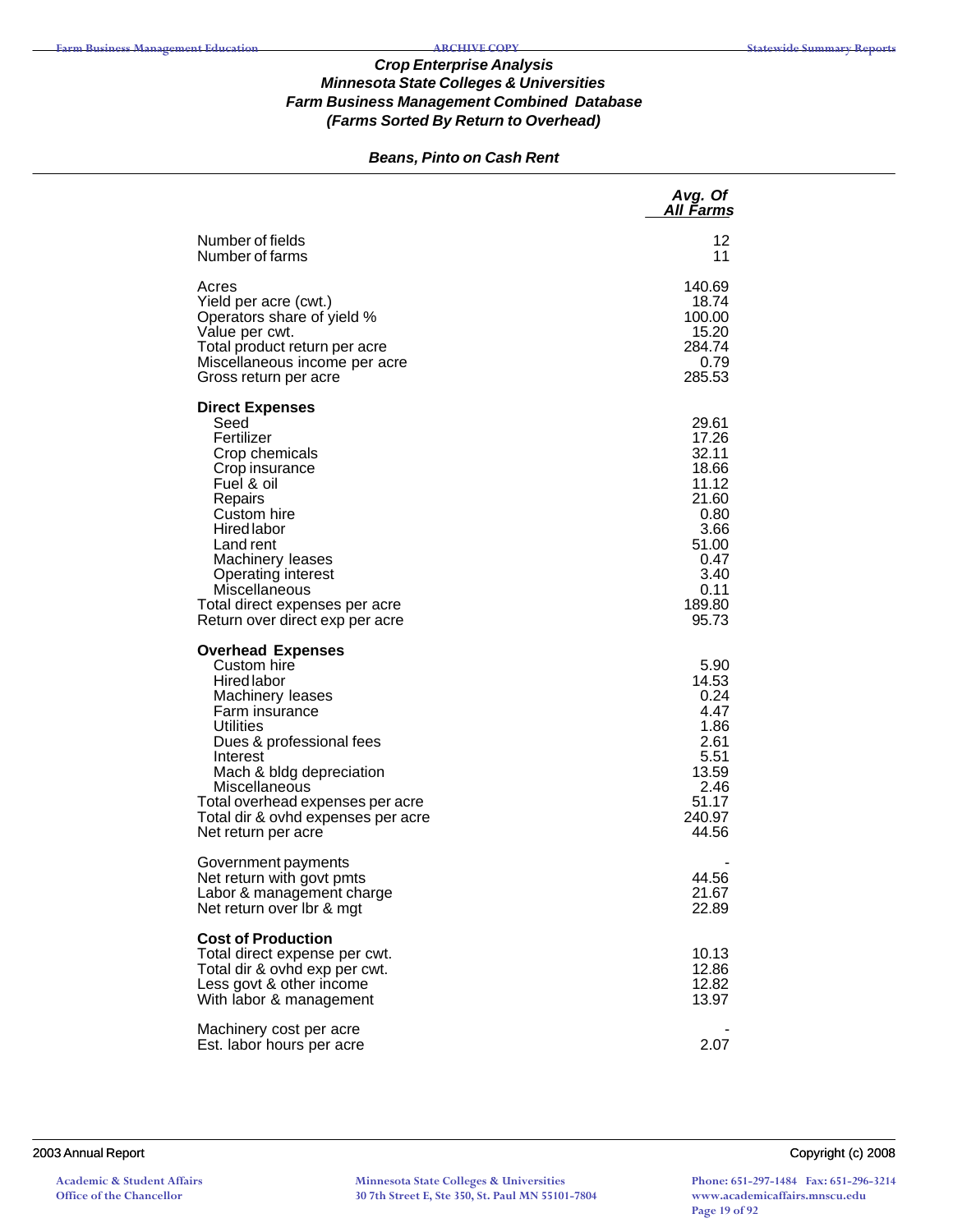## *Canola on Owned Land*

|                                                                                                                                                                                                                                                                                                                                            | Avg. Of<br><b>All Farms</b>                                                                               |
|--------------------------------------------------------------------------------------------------------------------------------------------------------------------------------------------------------------------------------------------------------------------------------------------------------------------------------------------|-----------------------------------------------------------------------------------------------------------|
| Number of fields<br>Number of farms                                                                                                                                                                                                                                                                                                        | 26<br>15                                                                                                  |
| Acres<br>Yield per acre (cwt.)<br>Operators share of yield %<br>Value per cwt.<br>Total product return per acre<br>Miscellaneous income per acre<br>Gross return per acre                                                                                                                                                                  | 136.18<br>20.92<br>100.00<br>11.22<br>234.87<br>7.54<br>242.41                                            |
| <b>Direct Expenses</b><br>Seed<br>Fertilizer<br>Crop chemicals<br>Crop insurance<br>Fuel & oil<br>Repairs<br>Custom hire<br>Operating interest<br>Miscellaneous<br>Total direct expenses per acre<br>Return over direct exp per acre                                                                                                       | 17.97<br>32.03<br>23.96<br>8.00<br>8.56<br>12.41<br>7.35<br>2.37<br>0.29<br>112.95<br>129.46              |
| <b>Overhead Expenses</b><br>Custom hire<br><b>Hired labor</b><br>Machinery leases<br>RE & pers. property taxes<br>Farm insurance<br><b>Utilities</b><br>Dues & professional fees<br>Interest<br>Mach & bldg depreciation<br>Miscellaneous<br>Total overhead expenses per acre<br>Total dir & ovhd expenses per acre<br>Net return per acre | 1.66<br>5.49<br>0.98<br>3.31<br>2.00<br>2.17<br>0.86<br>7.35<br>13.92<br>1.54<br>39.29<br>152.23<br>90.18 |
| Government payments<br>Net return with govt pmts<br>Labor & management charge<br>Net return over Ibr & mgt                                                                                                                                                                                                                                 | 14.44<br>104.62<br>15.80<br>88.82                                                                         |
| <b>Cost of Production</b><br>Total direct expense per cwt.<br>Total dir & ovhd exp per cwt.<br>Less govt & other income<br>With labor & management                                                                                                                                                                                         | 5.40<br>7.28<br>6.22<br>6.98                                                                              |
| Machinery cost per acre<br>Est. labor hours per acre                                                                                                                                                                                                                                                                                       | 1.61                                                                                                      |

**Academic & Student Affairs Office of the Chancellor**

**Minnesota State Colleges & Universities 30 7th Street E, Ste 350, St. Paul MN 55101-7804**

**Phone: 651-297-1484 Fax: 651-296-3214 www.academicaffairs.mnscu.edu Page 20 of 92**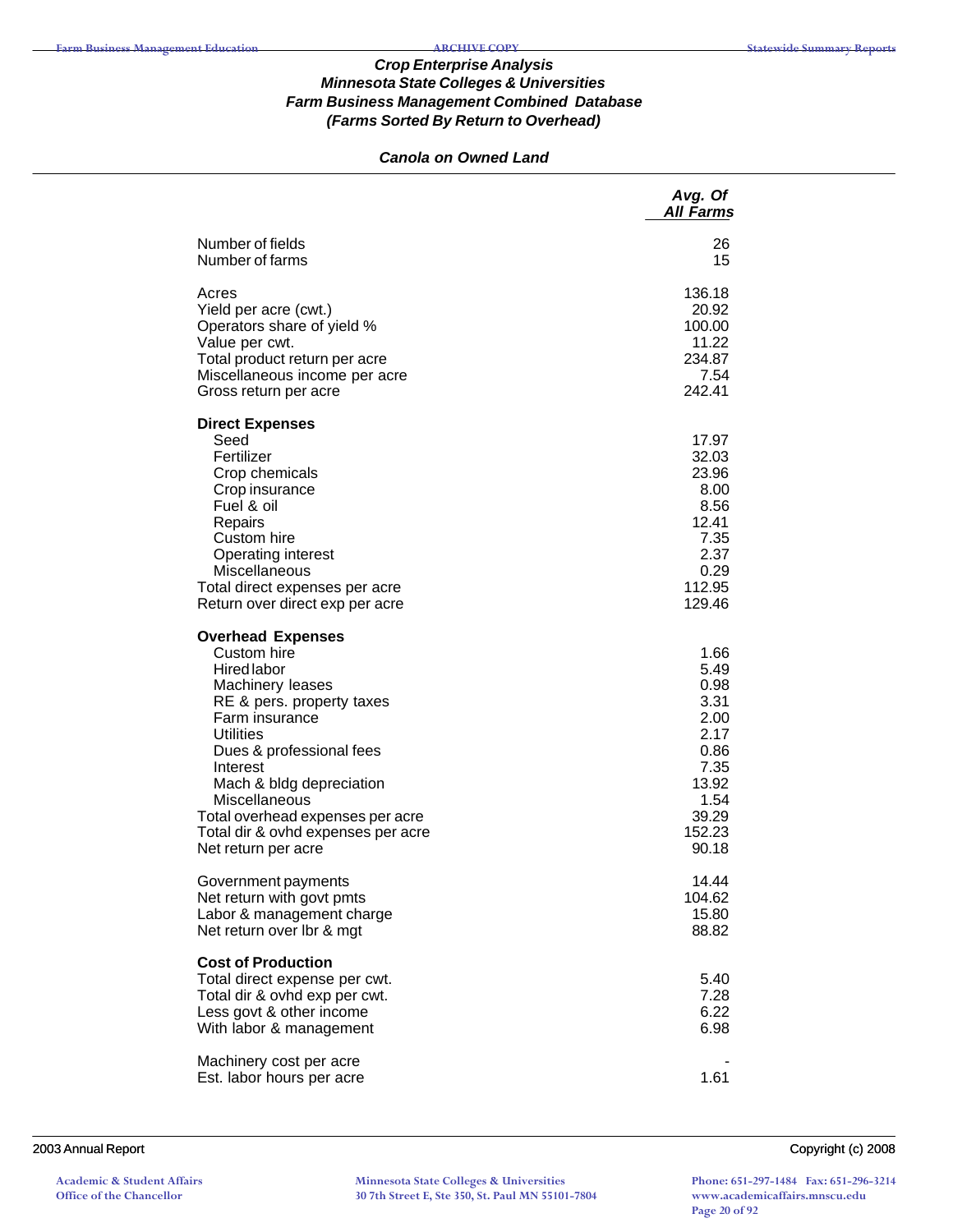## *Canola on Cash Rent*

|                                                                                                                                                                                                                                                                                                               | Avg. Of<br><b>All Farms</b>                                                                           |
|---------------------------------------------------------------------------------------------------------------------------------------------------------------------------------------------------------------------------------------------------------------------------------------------------------------|-------------------------------------------------------------------------------------------------------|
| Number of fields<br>Number of farms                                                                                                                                                                                                                                                                           | 19<br>16                                                                                              |
| Acres<br>Yield per acre (cwt.)<br>Operators share of yield %<br>Value per cwt.<br>Total product return per acre<br>Miscellaneous income per acre<br>Gross return per acre                                                                                                                                     | 135.33<br>15.53<br>100.00<br>10.77<br>167.19<br>27.40<br>194.59                                       |
| <b>Direct Expenses</b><br>Seed<br>Fertilizer<br>Crop chemicals<br>Crop insurance<br>Fuel & oil<br>Repairs<br>Custom hire<br>Land rent<br>Operating interest<br>Miscellaneous<br>Total direct expenses per acre<br>Return over direct exp per acre                                                             | 19.43<br>31.62<br>27.75<br>12.09<br>8.87<br>13.61<br>2.24<br>30.26<br>2.52<br>0.39<br>148.78<br>45.81 |
| <b>Overhead Expenses</b><br>Custom hire<br><b>Hired labor</b><br>Machinery leases<br>Farm insurance<br><b>Utilities</b><br>Dues & professional fees<br>Interest<br>Mach & bldg depreciation<br>Miscellaneous<br>Total overhead expenses per acre<br>Total dir & ovhd expenses per acre<br>Net return per acre | 2.42<br>2.36<br>2.77<br>3.48<br>1.73<br>0.94<br>3.46<br>11.58<br>3.10<br>31.83<br>180.62<br>13.98     |
| Government payments<br>Net return with govt pmts<br>Labor & management charge<br>Net return over Ibr & mgt                                                                                                                                                                                                    | 14.78<br>28.75<br>16.82<br>11.93                                                                      |
| <b>Cost of Production</b><br>Total direct expense per cwt.<br>Total dir & ovhd exp per cwt.<br>Less govt & other income<br>With labor & management                                                                                                                                                            | 9.58<br>11.63<br>8.91<br>10.00                                                                        |
| Machinery cost per acre<br>Est. labor hours per acre                                                                                                                                                                                                                                                          | 1.28                                                                                                  |

### 2003 Annual Report Copyright (c) 2008

**Academic & Student Affairs Office of the Chancellor**

**Minnesota State Colleges & Universities 30 7th Street E, Ste 350, St. Paul MN 55101-7804**

**Phone: 651-297-1484 Fax: 651-296-3214 www.academicaffairs.mnscu.edu Page 21 of 92**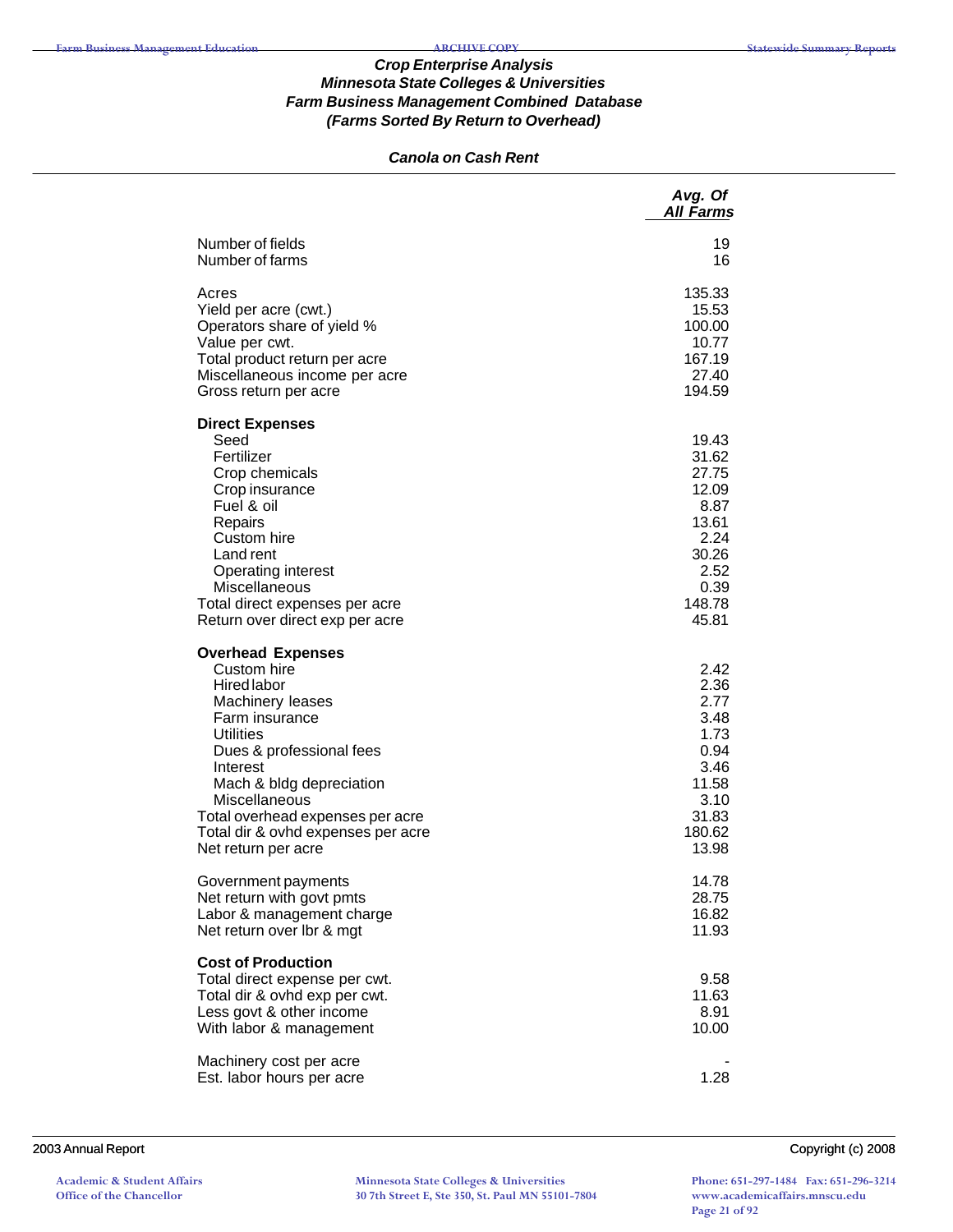## *Corn on Owned Land*

|                                                                                                                                                                                                                                                                                                                                            | Avg. Of<br><b>All Farms</b>                                                                                           | Low 20%                                                                                                               | $40 - 60%$                                                                                                            | <b>High 20%</b>                                                                                                       |
|--------------------------------------------------------------------------------------------------------------------------------------------------------------------------------------------------------------------------------------------------------------------------------------------------------------------------------------------|-----------------------------------------------------------------------------------------------------------------------|-----------------------------------------------------------------------------------------------------------------------|-----------------------------------------------------------------------------------------------------------------------|-----------------------------------------------------------------------------------------------------------------------|
| Number of fields<br>Number of farms                                                                                                                                                                                                                                                                                                        | 1216<br>1077                                                                                                          | 229<br>215                                                                                                            | 237<br>216                                                                                                            | 247<br>216                                                                                                            |
| Acres<br>Yield per acre (bu.)<br>Operators share of yield %<br>Value per bu.<br>Other product return per acre<br>Total product return per acre<br>Miscellaneous income per acre<br>Gross return per acre                                                                                                                                   | 104.26<br>152.67<br>100.00<br>2.21<br>0.13<br>336.85<br>6.47<br>343.32                                                | 69.54<br>108.25<br>100.00<br>2.16<br>0.17<br>233.78<br>7.41<br>241.19                                                 | 116.82<br>152.99<br>100.00<br>2.20<br>0.12<br>336.23<br>2.88<br>339.11                                                | 118.76<br>177.46<br>100.00<br>2.24<br>0.07<br>398.06<br>10.21<br>408.26                                               |
| <b>Direct Expenses</b><br>Seed<br>Fertilizer<br>Crop chemicals<br>Crop insurance<br>Drying fuel<br>Fuel & oil<br>Repairs<br>Custom hire<br>Machinery leases<br>Marketing<br>Operating interest<br>Miscellaneous<br>Total direct expenses per acre<br>Return over direct exp per acre                                                       | 40.57<br>48.10<br>27.29<br>8.83<br>7.21<br>11.61<br>24.33<br>5.26<br>0.86<br>0.97<br>6.41<br>1.56<br>183.01<br>160.32 | 36.88<br>42.90<br>30.76<br>7.53<br>7.30<br>13.09<br>29.92<br>11.68<br>0.32<br>2.03<br>8.57<br>1.70<br>192.68<br>48.51 | 41.33<br>50.31<br>27.06<br>8.11<br>8.07<br>11.97<br>24.12<br>4.53<br>0.84<br>0.68<br>7.11<br>1.62<br>185.75<br>153.36 | 40.55<br>45.49<br>24.75<br>8.75<br>7.57<br>10.84<br>22.08<br>3.09<br>0.55<br>0.82<br>5.72<br>1.56<br>171.78<br>236.49 |
| <b>Overhead Expenses</b><br>Custom hire<br><b>Hired labor</b><br>Machinery leases<br>RE & pers. property taxes<br>Farm insurance<br><b>Utilities</b><br>Dues & professional fees<br>Interest<br>Mach & bldg depreciation<br>Miscellaneous<br>Total overhead expenses per acre<br>Total dir & ovhd expenses per acre<br>Net return per acre | 2.13<br>6.52<br>2.85<br>11.00<br>4.98<br>3.41<br>1.06<br>46.31<br>27.19<br>5.61<br>111.06<br>294.07<br>49.25          | 3.55<br>6.67<br>3.06<br>8.83<br>5.32<br>3.89<br>0.97<br>38.07<br>27.55<br>5.61<br>103.51<br>296.19<br>$-55.01$        | 1.29<br>5.55<br>3.49<br>10.66<br>5.14<br>3.35<br>1.12<br>43.54<br>24.97<br>5.73<br>104.85<br>290.59<br>48.52          | 2.61<br>7.34<br>2.70<br>13.20<br>4.97<br>3.20<br>1.24<br>54.23<br>30.24<br>5.07<br>124.81<br>296.58<br>111.68         |
| Government payments<br>Net return with govt pmts<br>Labor & management charge<br>Net return over Ibr & mgt                                                                                                                                                                                                                                 | 24.50<br>73.75<br>29.70<br>44.05                                                                                      | 21.50<br>$-33.50$<br>32.80<br>$-66.30$                                                                                | 24.79<br>73.31<br>30.10<br>43.21                                                                                      | 27.03<br>138.71<br>28.22<br>110.49                                                                                    |
| <b>Cost of Production</b><br>Total direct expense per bu.<br>Total dir & ovhd exp per bu.<br>Less govt & other income<br>With labor & management                                                                                                                                                                                           | 1.20<br>1.93<br>1.72<br>1.92                                                                                          | 1.78<br>2.74<br>2.47<br>2.77                                                                                          | 1.21<br>1.90<br>1.72<br>1.91                                                                                          | 0.97<br>1.67<br>1.46<br>1.62                                                                                          |
| Machinery cost per acre<br>Est. labor hours per acre                                                                                                                                                                                                                                                                                       | 3.05                                                                                                                  | 4.14                                                                                                                  | 2.92                                                                                                                  | 2.91                                                                                                                  |

**Academic & Student Affairs Office of the Chancellor**

**Minnesota State Colleges & Universities 30 7th Street E, Ste 350, St. Paul MN 55101-7804**

**Phone: 651-297-1484 Fax: 651-296-3214 www.academicaffairs.mnscu.edu Page 22 of 92**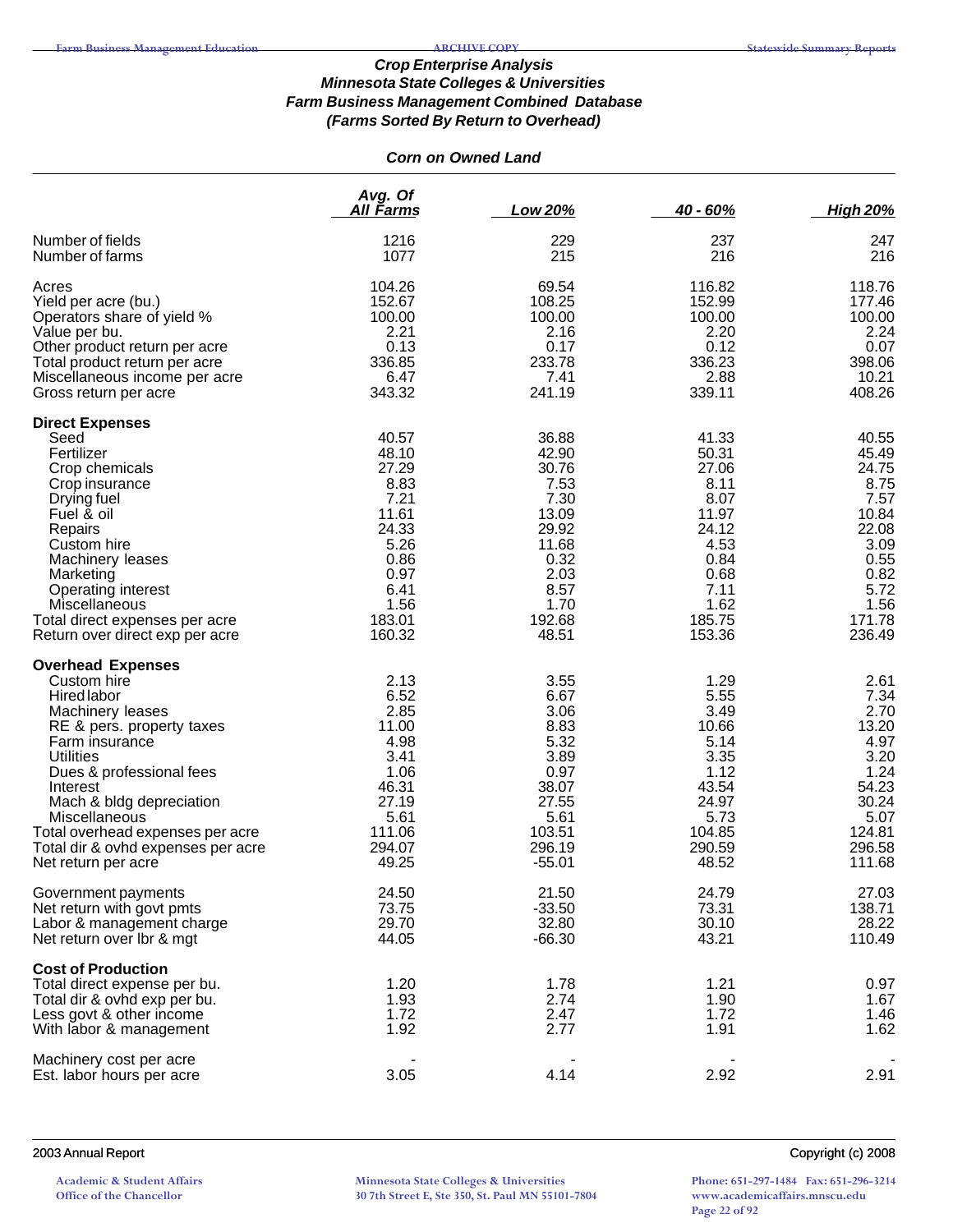## *Corn on Cash Rent*

|                                                                                                                                                                                                                                                                                                                  | Avg. Of<br><b>All Farms</b>                                                                                                           | Low 20%                                                                                                                                  | $40 - 60%$                                                                                                                             | <b>High 20%</b>                                                                                                                        |
|------------------------------------------------------------------------------------------------------------------------------------------------------------------------------------------------------------------------------------------------------------------------------------------------------------------|---------------------------------------------------------------------------------------------------------------------------------------|------------------------------------------------------------------------------------------------------------------------------------------|----------------------------------------------------------------------------------------------------------------------------------------|----------------------------------------------------------------------------------------------------------------------------------------|
| Number of fields<br>Number of farms                                                                                                                                                                                                                                                                              | 1746<br>1250                                                                                                                          | 340<br>250                                                                                                                               | 328<br>250                                                                                                                             | 349<br>250                                                                                                                             |
| Acres<br>Yield per acre (bu.)<br>Operators share of yield %<br>Value per bu.<br>Other product return per acre<br>Total product return per acre<br>Miscellaneous income per acre<br>Gross return per acre                                                                                                         | 184.17<br>152.72<br>100.00<br>2.21<br>0.07<br>337.31<br>5.44<br>342.75                                                                | 118.73<br>121.39<br>100.00<br>2.13<br>0.12<br>259.12<br>8.46<br>267.58                                                                   | 210.02<br>153.92<br>100.00<br>2.19<br>0.04<br>337.67<br>6.02<br>343.68                                                                 | 200.62<br>170.15<br>100.00<br>2.27<br>0.09<br>385.95<br>5.02<br>390.96                                                                 |
| <b>Direct Expenses</b><br>Seed<br>Fertilizer<br>Crop chemicals<br>Crop insurance<br>Drying fuel<br>Fuel & oil<br>Repairs<br>Custom hire<br>Hired labor<br>Land rent<br>Machinery leases<br>Marketing<br>Operating interest<br>Miscellaneous<br>Total direct expenses per acre<br>Return over direct exp per acre | 40.97<br>49.81<br>26.14<br>9.68<br>6.99<br>11.17<br>20.64<br>3.87<br>0.27<br>93.28<br>1.36<br>0.85<br>6.80<br>1.17<br>272.99<br>69.76 | 40.29<br>49.95<br>29.63<br>9.76<br>8.90<br>12.24<br>25.51<br>5.71<br>0.36<br>88.34<br>2.13<br>1.12<br>7.12<br>1.46<br>282.50<br>$-14.93$ | 40.65<br>50.80<br>26.65<br>10.28<br>6.26<br>11.10<br>21.36<br>4.08<br>0.60<br>96.76<br>1.64<br>0.70<br>7.05<br>1.11<br>279.03<br>64.65 | 41.05<br>45.96<br>22.91<br>9.26<br>6.96<br>11.04<br>18.45<br>2.95<br>0.04<br>89.01<br>0.91<br>0.44<br>5.71<br>0.96<br>255.65<br>135.31 |
| <b>Overhead Expenses</b><br>Custom hire<br><b>Hired labor</b><br>Machinery leases<br>Farm insurance<br><b>Utilities</b><br>Dues & professional fees<br>Interest<br>Mach & bldg depreciation<br>Miscellaneous<br>Total overhead expenses per acre<br>Total dir & ovhd expenses per acre<br>Net return per acre    | 1.97<br>6.32<br>4.07<br>4.08<br>2.76<br>1.05<br>5.61<br>21.51<br>4.11<br>51.48<br>324.47<br>18.28                                     | 3.44<br>6.07<br>2.83<br>3.63<br>2.74<br>0.86<br>6.18<br>22.25<br>4.36<br>52.37<br>334.88<br>$-67.30$                                     | 1.73<br>5.45<br>3.92<br>3.99<br>2.82<br>1.28<br>6.44<br>20.43<br>3.89<br>49.95<br>328.98<br>14.70                                      | 2.28<br>6.86<br>3.77<br>4.66<br>3.01<br>1.19<br>4.13<br>23.66<br>4.47<br>54.03<br>309.69<br>81.28                                      |
| Government payments<br>Net return with govt pmts<br>Labor & management charge<br>Net return over Ibr & mgt                                                                                                                                                                                                       | 24.41<br>42.69<br>26.14<br>16.54                                                                                                      | 24.99<br>$-42.31$<br>29.31<br>$-71.63$                                                                                                   | 23.47<br>38.18<br>27.69<br>10.49                                                                                                       | 24.76<br>106.04<br>25.29<br>80.75                                                                                                      |
| <b>Cost of Production</b><br>Total direct expense per bu.<br>Total dir & ovhd exp per bu.<br>Less govt & other income<br>With labor & management                                                                                                                                                                 | 1.79<br>2.12<br>1.93<br>2.10                                                                                                          | 2.33<br>2.76<br>2.48<br>2.72                                                                                                             | 1.81<br>2.14<br>1.95<br>2.13                                                                                                           | 1.50<br>1.82<br>1.64<br>1.79                                                                                                           |
| Machinery cost per acre<br>Est. labor hours per acre                                                                                                                                                                                                                                                             | 2.54                                                                                                                                  | 3.19                                                                                                                                     | 2.60                                                                                                                                   | 2.36                                                                                                                                   |

**Academic & Student Affairs Office of the Chancellor**

**Minnesota State Colleges & Universities 30 7th Street E, Ste 350, St. Paul MN 55101-7804**

2003 Annual Report Copyright (c) 2008

**Phone: 651-297-1484 Fax: 651-296-3214 www.academicaffairs.mnscu.edu Page 23 of 92**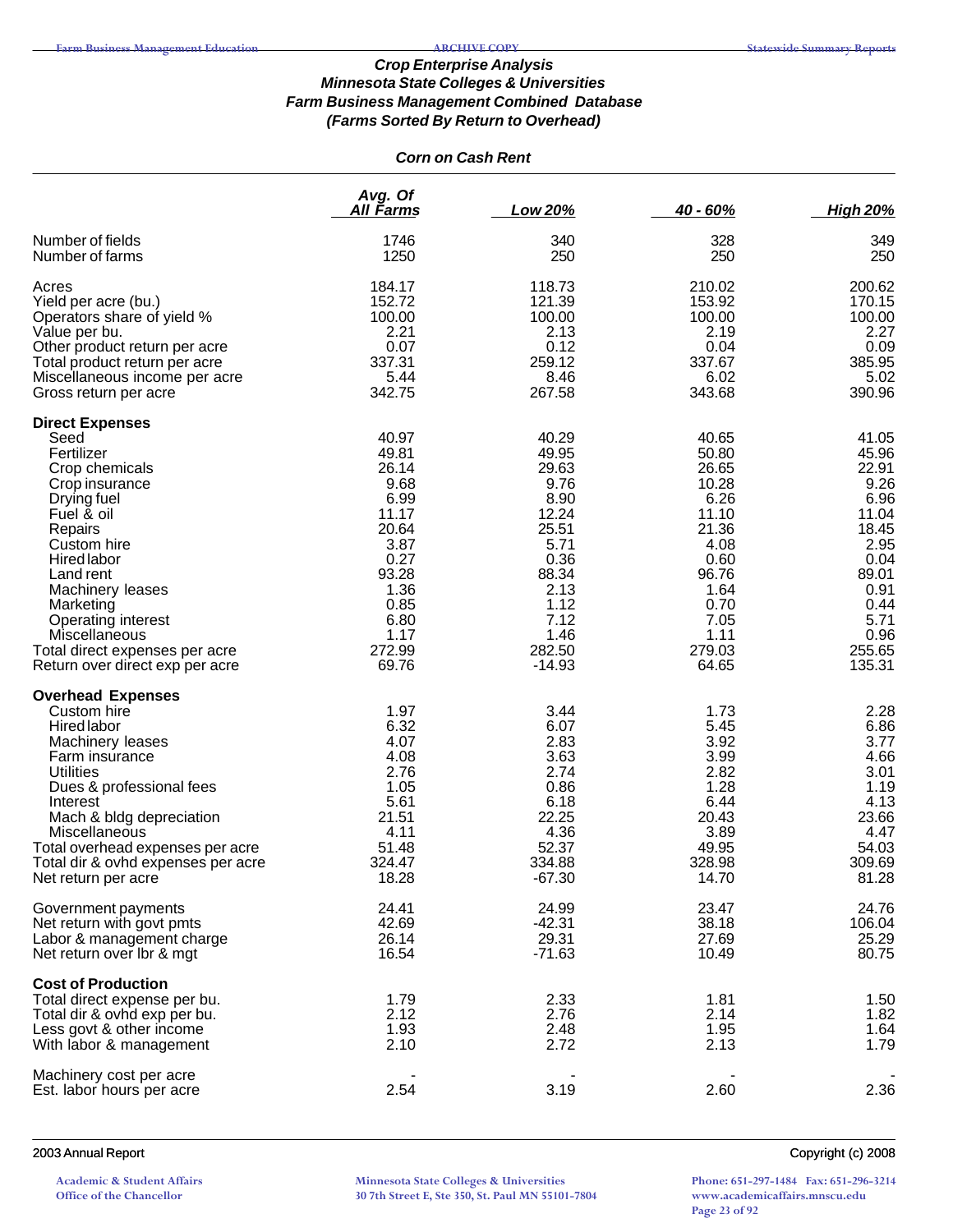# *Corn Silage on Owned Land*

|                                           | Avg. Of          |                |                |                 |  |
|-------------------------------------------|------------------|----------------|----------------|-----------------|--|
|                                           | <b>All Farms</b> | Low 20%        | $40 - 60%$     | <b>High 20%</b> |  |
| Number of fields                          | 421              | 85             | 86             | 84              |  |
| Number of farms                           | 411              | 82             | 82             | 83              |  |
| Acres                                     | 42.07            | 37.71          | 40.16          | 37.52           |  |
| Yield per acre (ton)                      | 16.81            | 10.67          | 16.51          | 23.46           |  |
| Operators share of yield %                | 100.00           | 100.00         | 100.00         | 100.00          |  |
| Value per ton                             | 19.51            | 18.75          | 18.87          | 20.35           |  |
| Total product return per acre             | 327.88           | 199.98         | 311.49         | 477.55          |  |
| Miscellaneous income per acre             | 14.64            | 5.91           | 19.18          | 9.19            |  |
| Gross return per acre                     | 342.52           | 205.90         | 330.66         | 486.74          |  |
| <b>Direct Expenses</b>                    |                  |                |                |                 |  |
| Seed                                      | 34.20            | 29.25          | 34.25          | 36.40           |  |
| Fertilizer                                | 31.63            | 25.29          | 31.02          | 30.39           |  |
| Crop chemicals                            | 27.14            | 27.02          | 24.96          | 29.37           |  |
| Crop insurance                            | 6.10             | 5.00           | 6.45           | 6.66            |  |
| Fuel & oil                                | 15.74            | 15.82          | 15.54          | 14.56           |  |
| Repairs                                   | 30.45            | 34.51          | 29.42          | 27.92           |  |
| Custom hire                               | 15.10            | 18.76          | 14.66          | 11.43           |  |
| Machinery leases                          | 0.73             | 1.29           | 0.02           | 1.86            |  |
| Operating interest                        | 4.90             | 5.85           | 4.54           | 5.42            |  |
| <b>Miscellaneous</b>                      | 4.51             | 3.15           | 3.34           | 3.45            |  |
| Total direct expenses per acre            | 170.49           | 165.95         | 164.19         | 167.46          |  |
| Return over direct exp per acre           | 172.02           | 39.95          | 166.47         | 319.28          |  |
| <b>Overhead Expenses</b>                  |                  |                |                |                 |  |
| Custom hire                               | 5.72             | 4.06           | 5.56           | 6.07            |  |
| Hired labor                               | 12.87            | 10.46          | 10.89          | 14.09           |  |
| Machinery leases                          | 3.55             | 1.36           | 3.27           | 4.12            |  |
| RE & pers. property taxes                 | 6.88             | 4.83           | 6.64           | 8.04            |  |
| Farm insurance                            | 4.54             | 3.80           | 5.07           | 4.66            |  |
| <b>Utilities</b>                          | 3.31             | 2.96           | 3.54           | 3.74            |  |
| Dues & professional fees                  | 0.99             | 0.75           | 1.29           | 0.83            |  |
| Interest                                  | 38.76<br>29.84   | 30.04<br>29.88 | 41.08<br>32.68 | 42.83<br>32.64  |  |
| Mach & bldg depreciation<br>Miscellaneous | 6.46             | 4.76           | 4.57           | 6.25            |  |
| Total overhead expenses per acre          | 112.92           | 92.90          | 114.59         | 123.27          |  |
| Total dir & ovhd expenses per acre        | 283.41           | 258.84         | 278.77         | 290.73          |  |
| Net return per acre                       | 59.11            | $-52.95$       | 51.89          | 196.01          |  |
| Government payments                       | 17.97            | 12.97          | 19.04          | 20.86           |  |
| Net return with govt pmts                 | 77.08            | $-39.98$       | 70.92          | 216.87          |  |
| Labor & management charge                 | 30.55            | 33.04          | 28.78          | 30.42           |  |
| Net return over Ibr & mgt                 | 46.53            | $-73.02$       | 42.15          | 186.46          |  |
| <b>Cost of Production</b>                 |                  |                |                |                 |  |
| Total direct expense per ton              | 10.14            | 15.56          | 9.95           | 7.14            |  |
| Total dir & ovhd exp per ton              | 16.86            | 24.27          | 16.89          | 12.39           |  |
| Less govt & other income                  | 14.92            | 22.50          | 14.57          | 11.11           |  |
| With labor & management                   | 16.74            | 25.60          | 16.32          | 12.41           |  |
| Machinery cost per acre                   |                  |                |                |                 |  |
| Est. labor hours per acre                 | 5.12             | 5.63           | 4.91           | 4.89            |  |

**Academic & Student Affairs Office of the Chancellor**

**Minnesota State Colleges & Universities 30 7th Street E, Ste 350, St. Paul MN 55101-7804** **Phone: 651-297-1484 Fax: 651-296-3214 www.academicaffairs.mnscu.edu Page 24 of 92**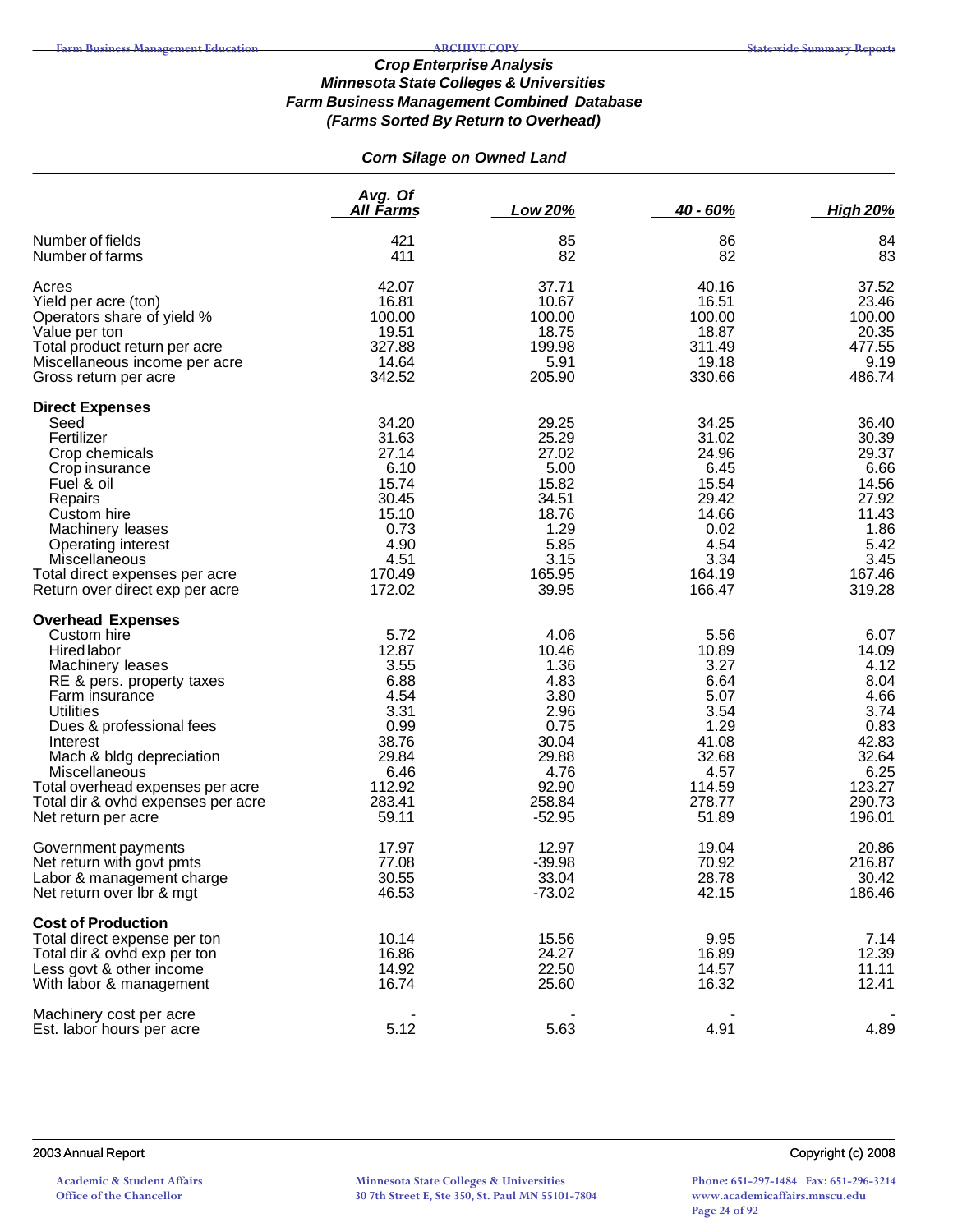## *Corn Silage on Cash Rent*

|                                               | Avg. Of        |                |                |                 |
|-----------------------------------------------|----------------|----------------|----------------|-----------------|
|                                               | All Farms      | Low 20%        | $40 - 60%$     | <b>High 20%</b> |
| Number of fields                              | 314            | 60             | 62             | 63              |
| Number of farms                               | 304            | 60             | 61             | 61              |
|                                               |                |                |                |                 |
| Acres<br>Yield per acre (ton)                 | 49.09<br>15.57 | 63.48<br>11.90 | 58.44<br>14.49 | 39.02<br>22.17  |
| Operators share of yield %                    | 100.00         | 100.00         | 100.00         | 100.00          |
| Value per ton                                 | 19.60          | 18.70          | 19.00          | 20.59           |
| Total product return per acre                 | 305.10         | 222.56         | 275.39         | 456.64          |
| Miscellaneous income per acre                 | 16.53          | 4.43           | 34.38          | 9.56            |
| Gross return per acre                         | 321.63         | 226.98         | 309.77         | 466.21          |
| <b>Direct Expenses</b>                        |                |                |                |                 |
| Seed                                          | 33.62          | 35.12          | 33.04          | 35.39           |
| Fertilizer                                    | 32.20          | 28.47          | 36.17          | 33.62           |
| Crop chemicals                                | 27.92          | 30.88          | 24.38          | 28.06           |
| Crop insurance                                | 5.87           | 5.52           | 5.65           | 7.40            |
| Fuel & oil                                    | 15.60          | 15.66          | 15.95          | 14.97           |
| Repairs                                       | 29.49          | 31.28          | 32.56          | 24.92           |
| Custom hire                                   | 16.81          | 26.21          | 5.57           | 10.17           |
| Land rent                                     | 58.16<br>0.37  | 52.10<br>0.67  | 49.43<br>0.49  | 74.74<br>0.01   |
| Machinery leases<br><b>Operating interest</b> | 5.13           | 6.76           | 5.76           | 5.14            |
| Miscellaneous                                 | 5.17           | 7.06           | 5.31           | 4.26            |
| Total direct expenses per acre                | 230.33         | 239.72         | 214.32         | 238.67          |
| Return over direct exp per acre               | 91.30          | $-12.74$       | 95.45          | 227.54          |
| <b>Overhead Expenses</b>                      |                |                |                |                 |
| Custom hire                                   | 6.50           | 4.47           | 7.61           | 6.52            |
| <b>Hired labor</b>                            | 15.31          | 18.50          | 16.99          | 12.56           |
| Machinery leases                              | 5.73           | 4.50           | 4.43           | 5.54            |
| Farm insurance                                | 3.38           | 2.97           | 3.19           | 4.19            |
| <b>Utilities</b>                              | 2.79           | 2.47           | 2.47           | 3.16            |
| Dues & professional fees                      | 0.60           | 0.49           | 0.55           | 0.60            |
| Interest                                      | 8.70<br>25.60  | 9.63<br>26.22  | 9.24<br>22.39  | 7.22<br>24.26   |
| Mach & bldg depreciation<br>Miscellaneous     | 4.58           | 5.03           | 5.10           | 3.50            |
| Total overhead expenses per acre              | 73.20          | 74.28          | 71.98          | 67.54           |
| Total dir & ovhd expenses per acre            | 303.53         | 314.00         | 286.29         | 306.21          |
| Net return per acre                           | 18.10          | $-87.02$       | 23.47          | 160.00          |
| Government payments                           | 18.54          | 18.97          | 18.13          | 20.42           |
| Net return with govt pmts                     | 36.64          | $-68.05$       | 41.60          | 180.41          |
| Labor & management charge                     | 27.92          | 30.91          | 27.11          | 25.13           |
| Net return over Ibr & mgt                     | 8.73           | $-98.96$       | 14.49          | 155.29          |
| <b>Cost of Production</b>                     |                |                |                |                 |
| Total direct expense per ton                  | 14.80          | 20.14          | 14.79          | 10.76           |
| Total dir & ovhd exp per ton                  | 19.50          | 26.38          | 19.76          | 13.81           |
| Less govt & other income                      | 17.25          | 24.42          | 16.13          | 12.46           |
| With labor & management                       | 19.04          | 27.01          | 18.00          | 13.59           |
| Machinery cost per acre                       |                |                |                |                 |
| Est. labor hours per acre                     | 5.24           | 5.45           | 5.58           | 4.68            |

**Academic & Student Affairs Office of the Chancellor**

**Minnesota State Colleges & Universities 30 7th Street E, Ste 350, St. Paul MN 55101-7804** **Phone: 651-297-1484 Fax: 651-296-3214 www.academicaffairs.mnscu.edu Page 25 of 92**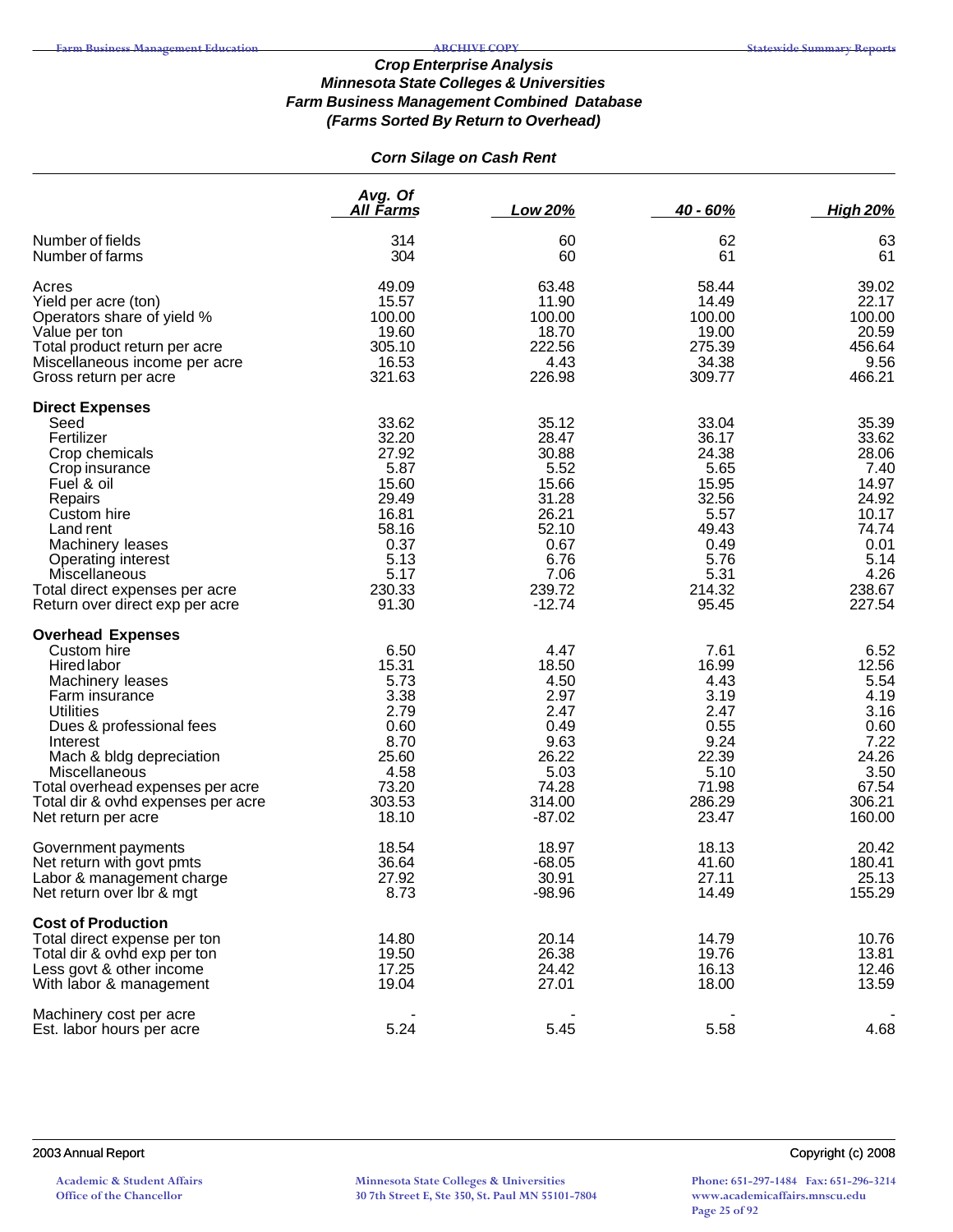## *CRP on Owned Land*

|                                    | Avg. Of<br><b>All Farms</b> | Low 20% | 40 - 60% | <b>High 20%</b> |
|------------------------------------|-----------------------------|---------|----------|-----------------|
| Number of fields                   | 177                         | 37      |          | 35              |
| Number of farms                    | 168                         | 33      | 35<br>33 | 34              |
| Acres                              | 76.15                       | 161.03  | 32.12    | 14.95           |
| Yield per acre (\$)                | 61.64                       | 41.37   | 80.76    | 137.79          |
| Operators share of yield %         | 100.00                      | 100.00  | 100.00   | 100.00          |
| Value per \$                       | 1.00                        | 1.00    | 1.00     | 1.00            |
| Total product return per acre      | 61.64                       | 41.37   | 80.76    | 137.79          |
| Miscellaneous income per acre      | 1.78                        | 0.18    | 1.08     | 40.36           |
| Gross return per acre              | 63.41                       | 41.56   | 81.84    | 178.15          |
| <b>Direct Expenses</b>             |                             |         |          |                 |
| Seed                               | 1.24                        | 0.62    | 0.44     | 21.50           |
| Fuel & oil                         | 1.98                        | 1.86    | 2.13     | 3.03            |
| Repairs                            | 3.46                        | 3.05    | 4.63     | 6.59            |
| Custom hire                        | 0.42                        | 0.58    | 1.42     |                 |
| Operating interest                 | 0.76                        | 0.61    | 1.05     | 1.84            |
| Miscellaneous                      | 0.33                        | 0.14    | 0.59     | 0.04            |
| Total direct expenses per acre     | 8.20                        | 6.86    | 10.26    | 33.00           |
| Return over direct exp per acre    | 55.21                       | 34.70   | 71.58    | 145.15          |
| <b>Overhead Expenses</b>           |                             |         |          |                 |
| Custom hire                        | 0.50                        | 0.78    | 0.10     | 2.00            |
| <b>Hired labor</b>                 | 0.54                        | 0.48    | 1.23     | 0.85            |
| Machinery leases                   | 0.55                        | 0.62    | 0.65     | 0.99            |
| RE & pers. property taxes          | 5.66                        | 4.06    | 9.83     | 11.80           |
| Farm insurance                     | 2.10                        | 2.28    | 0.95     | 1.32            |
| <b>Utilities</b>                   | 0.67                        | 0.52    | 0.84     | 0.74            |
| Interest                           | 17.34                       | 12.64   | 17.13    | 47.20           |
| Mach & bldg depreciation           | 3.20                        | 2.51    | 4.84     | 5.94            |
| Miscellaneous                      | 0.92                        | 0.90    | 0.87     | 3.31            |
| Total overhead expenses per acre   | 31.47                       | 24.80   | 36.43    | 74.16           |
| Total dir & ovhd expenses per acre | 39.67                       | 31.66   | 46.69    | 107.16          |
| Net return per acre                | 23.75                       | 9.90    | 35.15    | 70.99           |
| Government payments                |                             |         |          |                 |
| Net return with govt pmts          | 23.75                       | 9.90    | 35.15    | 70.99           |
| Labor & management charge          | 5.08                        | 4.37    | 6.42     | 9.00            |
| Net return over lbr & mgt          | 18.66                       | 5.53    | 28.74    | 61.99           |
| <b>Cost of Production</b>          |                             |         |          |                 |
| Total direct expense per \$        | 0.13                        | 0.17    | 0.13     | 0.24            |
| Total dir & ovhd exp per \$        | 0.64                        | 0.77    | 0.58     | 0.78            |
| Less govt & other income           | 0.61                        | 0.76    | 0.56     | 0.48            |
| With labor & management            | 0.70                        | 0.87    | 0.64     | 0.55            |
| Machinery cost per acre            |                             |         |          |                 |
| Est. labor hours per acre          | 0.46                        | 0.41    | 0.55     | 0.80            |

2003 Annual Report Copyright (c) 2008

**Academic & Student Affairs Office of the Chancellor**

**Minnesota State Colleges & Universities 30 7th Street E, Ste 350, St. Paul MN 55101-7804**

**Phone: 651-297-1484 Fax: 651-296-3214 www.academicaffairs.mnscu.edu Page 26 of 92**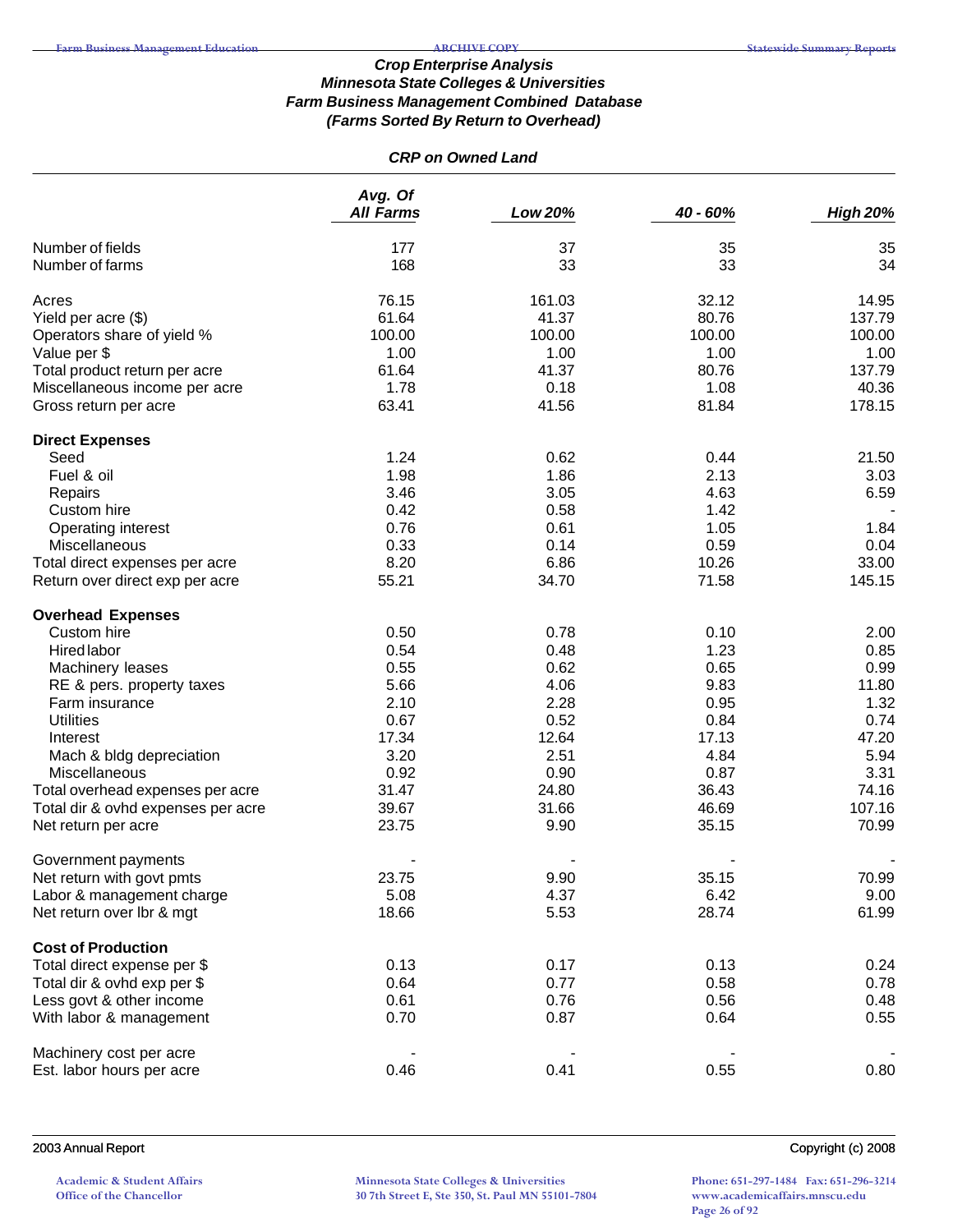## *CRP on Cash Rent*

|                                                                                                                                                                                                                                            | Avg. Of<br><b>All Farms</b>                                                       |
|--------------------------------------------------------------------------------------------------------------------------------------------------------------------------------------------------------------------------------------------|-----------------------------------------------------------------------------------|
| Number of fields<br>Number of farms                                                                                                                                                                                                        | 20<br>15                                                                          |
| Acres<br>Yield per acre (\$)<br>Operators share of yield %<br>Value per \$<br>Total product return per acre<br>Miscellaneous income per acre<br>Gross return per acre<br><b>Direct Expenses</b><br>Crop chemicals<br>Fuel & oil<br>Repairs | 69.17<br>59.50<br>100.00<br>1.00<br>59.50<br>59.50<br>0.56<br>1.11<br>3.04        |
| Custom hire<br>Land rent<br>Miscellaneous<br>Total direct expenses per acre<br>Return over direct exp per acre<br><b>Overhead Expenses</b>                                                                                                 | 0.95<br>49.92<br>2.45<br>58.03<br>1.47                                            |
| Custom hire<br>Hired labor<br>Farm insurance<br><b>Utilities</b><br>Interest<br>Mach & bldg depreciation<br>Miscellaneous<br>Total overhead expenses per acre<br>Total dir & ovhd expenses per acre<br>Net return per acre                 | 1.15<br>1.56<br>4.14<br>0.43<br>0.76<br>1.72<br>0.79<br>10.54<br>68.58<br>$-9.08$ |
| Government payments<br>Net return with govt pmts<br>Labor & management charge<br>Net return over Ibr & mgt                                                                                                                                 | $-9.08$<br>2.87<br>$-11.95$                                                       |
| <b>Cost of Production</b><br>Total direct expense per \$<br>Total dir & ovhd exp per \$<br>Less govt & other income<br>With labor & management                                                                                             | 0.98<br>1.15<br>1.15<br>1.20                                                      |
| Machinery cost per acre<br>Est. labor hours per acre                                                                                                                                                                                       | 0.22                                                                              |

2003 Annual Report Copyright (c) 2008

**Phone: 651-297-1484 Fax: 651-296-3214 www.academicaffairs.mnscu.edu Page 27 of 92**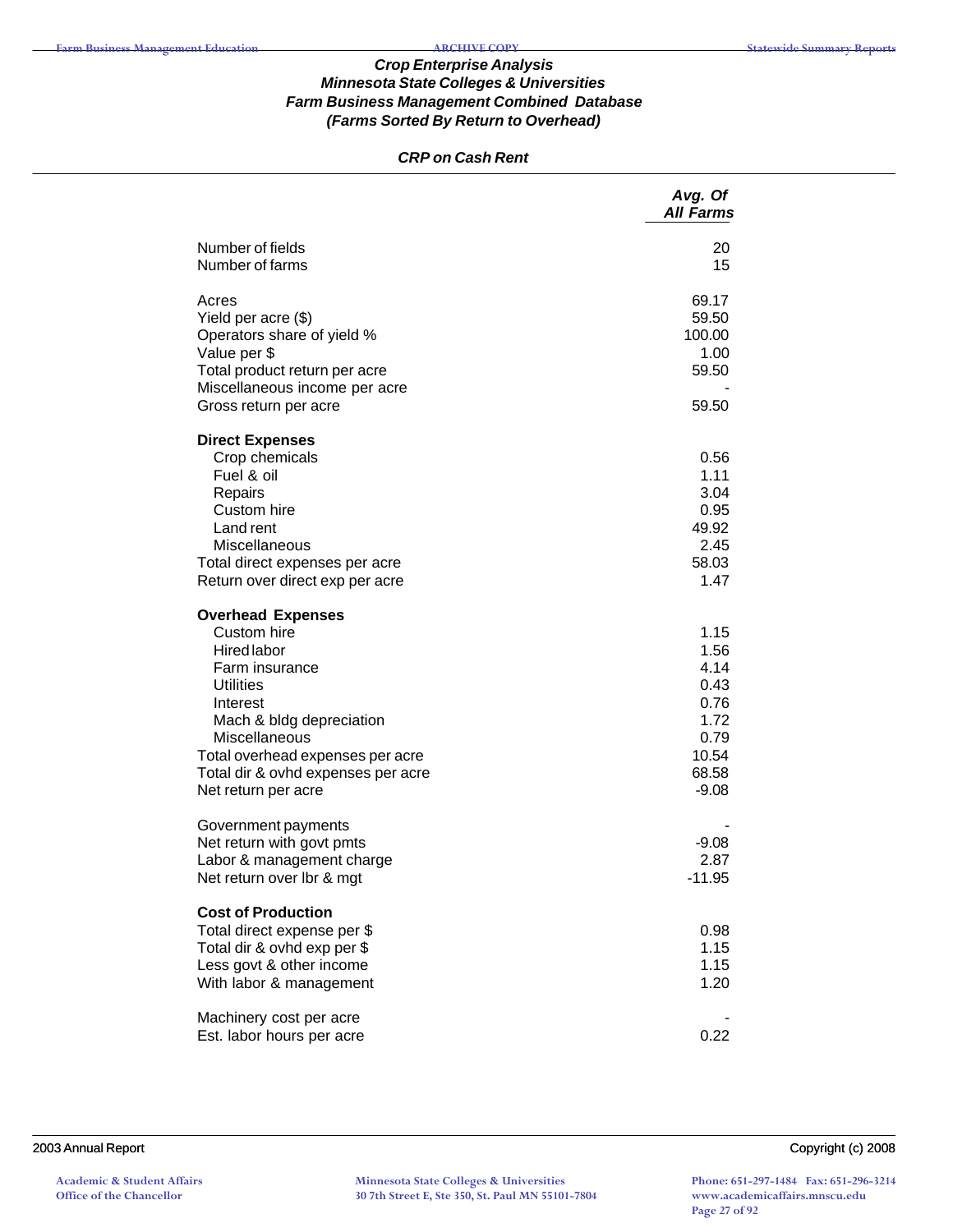## *Fallow on Owned Land*

|                                                                        | Avg. Of<br><b>All Farms</b> |
|------------------------------------------------------------------------|-----------------------------|
| Number of fields<br>Number of farms                                    | 11<br>11                    |
| Acres                                                                  | 38.95                       |
| Yield per acre                                                         |                             |
| Operators share of yield %                                             |                             |
| Value per unit                                                         |                             |
| Total product return per acre<br>Miscellaneous income per acre         |                             |
| Gross return per acre                                                  |                             |
| <b>Direct Expenses</b>                                                 |                             |
| Fuel & oil                                                             | 5.43                        |
| Repairs                                                                | 9.67                        |
| Custom hire                                                            | 1.17                        |
| <b>Operating interest</b>                                              | 1.15<br>17.42               |
| Total direct expenses per acre<br>Return over direct exp per acre      | $-17.42$                    |
|                                                                        |                             |
| <b>Overhead Expenses</b>                                               |                             |
| Custom hire                                                            | 0.50                        |
| <b>Hired labor</b><br>RE & pers. property taxes                        | 4.34<br>7.46                |
| Farm insurance                                                         | 3.86                        |
| <b>Utilities</b>                                                       | 1.04                        |
| Dues & professional fees                                               | 0.58                        |
| Interest                                                               | 14.78                       |
| Mach & bldg depreciation                                               | 5.31                        |
| Miscellaneous                                                          | 0.90                        |
| Total overhead expenses per acre<br>Total dir & ovhd expenses per acre | 38.79<br>56.21              |
| Net return per acre                                                    | $-56.21$                    |
|                                                                        |                             |
| Government payments<br>Net return with govt pmts                       | 11.03<br>$-45.18$           |
| Labor & management charge                                              | 9.75                        |
| Net return over Ibr & mgt                                              | $-54.92$                    |
| <b>Cost of Production</b>                                              |                             |
| Total direct expense per unit                                          |                             |
| Total dir & ovhd exp per unit                                          |                             |
| Less govt & other income                                               |                             |
| With labor & management                                                |                             |
| Machinery cost per acre                                                |                             |
| Est. labor hours per acre                                              | 1.48                        |

2003 Annual Report Copyright (c) 2008

**Phone: 651-297-1484 Fax: 651-296-3214 www.academicaffairs.mnscu.edu Page 28 of 92**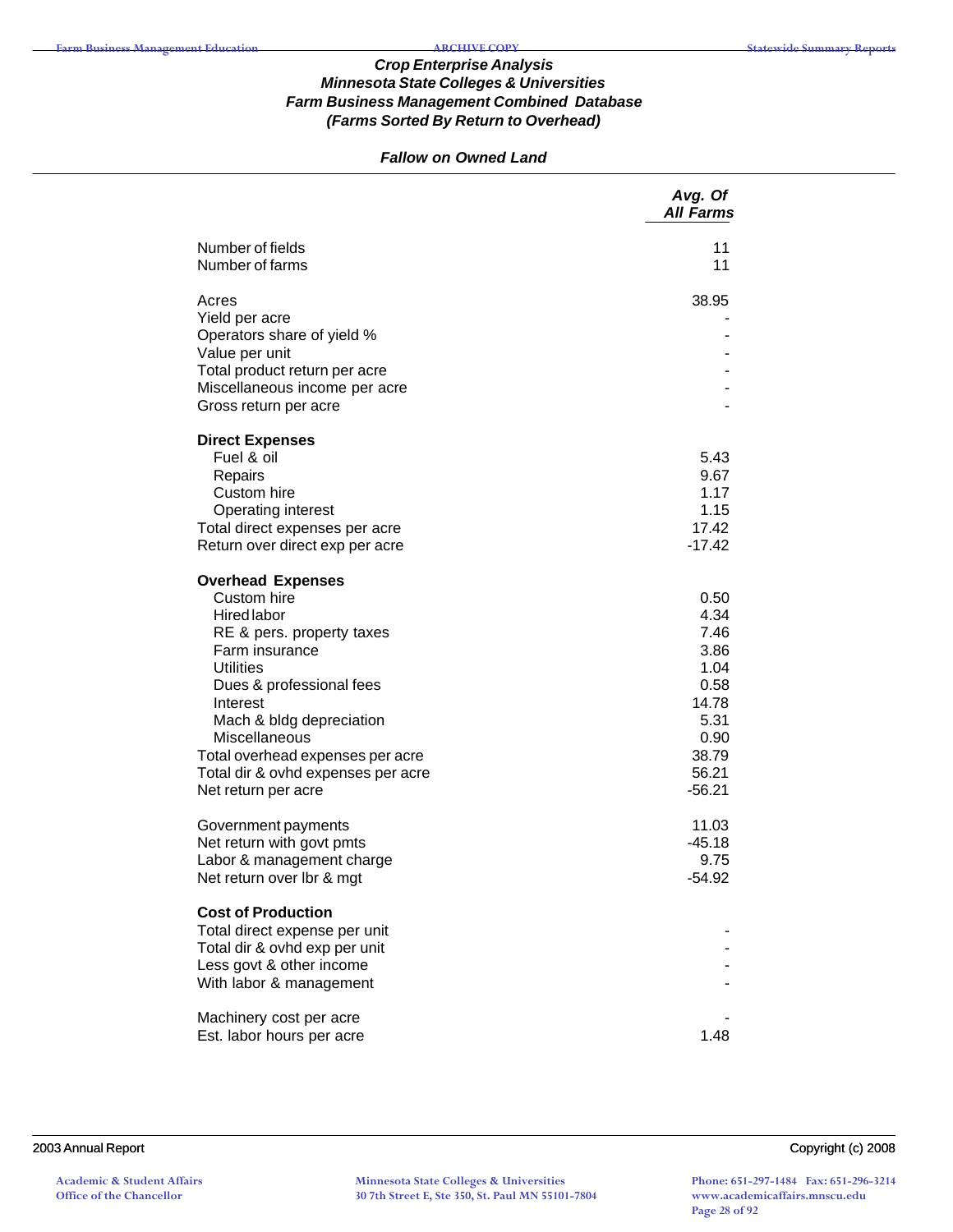# *Hay, Alfalfa on Owned Land*

|                                                 | Avg. Of          |              |              |                 |
|-------------------------------------------------|------------------|--------------|--------------|-----------------|
|                                                 | <b>All Farms</b> | Low 20%      | 40 - 60%     | <b>High 20%</b> |
| Number of fields                                | 400              | 82           | 79           | 80              |
| Number of farms                                 | 382              | 76           | 77           | 77              |
| Acres                                           | 51.35            | 52.76        | 47.01        | 55.29           |
| Yield per acre (ton)                            | 3.38             | 2.30         | 3.34         | 4.58            |
| Operators share of yield %                      | 100.00           | 100.00       | 100.00       | 100.00          |
| Value per ton                                   | 87.11            | 63.21        | 84.57        | 103.50          |
| Total product return per acre                   | 294.14           | 145.66       | 282.19       | 474.19          |
| Miscellaneous income per acre                   | 4.72             | 2.28         | 3.70         | 1.66            |
| Gross return per acre                           | 298.87           | 147.94       | 285.89       | 475.85          |
| <b>Direct Expenses</b>                          |                  |              |              |                 |
| Fertilizer                                      | 15.71            | 16.14        | 14.82        | 15.04           |
| Crop chemicals                                  | 5.46             | 2.12         | 5.33         | 10.40           |
| Crop insurance                                  | 1.33             | 1.38         | 1.06         | 0.71            |
| Fuel & oil                                      | 15.02            | 15.56        | 13.98        | 15.36           |
| Repairs                                         | 27.85            | 30.16        | 25.95        | 26.10           |
| Custom hire                                     | 10.98            | 9.86         | 14.75        | 12.23           |
| Operating interest                              | 5.19<br>4.48     | 8.39<br>4.81 | 5.00<br>5.08 | 2.89<br>4.06    |
| Miscellaneous<br>Total direct expenses per acre | 86.02            | 88.43        | 85.96        | 86.78           |
| Return over direct exp per acre                 | 212.85           | 59.51        | 199.93       | 389.06          |
|                                                 |                  |              |              |                 |
| <b>Overhead Expenses</b><br>Custom hire         | 3.88             | 3.36         | 2.96         | 4.47            |
| <b>Hired labor</b>                              | 9.69             | 8.29         | 7.37         | 12.89           |
| Machinery leases                                | 2.27             | 1.26         | 2.06         | 2.72            |
| RE & pers. property taxes                       | 7.52             | 4.97         | 6.76         | 9.04            |
| Farm insurance                                  | 4.81             | 3.64         | 4.75         | 5.01            |
| <b>Utilities</b>                                | 3.90             | 3.43         | 4.32         | 4.15            |
| Dues & professional fees                        | 1.12             | 1.07         | 0.90         | 0.73            |
| Interest                                        | 33.56            | 24.62        | 35.17        | 38.32           |
| Mach & bldg depreciation                        | 27.54            | 26.97        | 25.79        | 31.55           |
| Miscellaneous                                   | 6.53             | 3.75         | 6.15         | 11.97           |
| Total overhead expenses per acre                | 100.82           | 81.36        | 96.21        | 120.86          |
| Total dir & ovhd expenses per acre              | 186.83           | 169.79       | 182.16       | 207.64          |
| Net return per acre                             | 112.03           | $-21.85$     | 103.72       | 268.21          |
| Government payments                             | 17.55            | 13.35        | 18.01        | 18.29           |
| Net return with govt pmts                       | 129.58           | $-8.50$      | 121.74       | 286.50          |
| Labor & management charge                       | 32.04            | 29.40        | 31.61        | 30.78           |
| Net return over lbr & mgt                       | 97.54            | $-37.90$     | 90.13        | 255.72          |
| <b>Cost of Production</b>                       |                  |              |              |                 |
| Total direct expense per ton                    | 25.47            | 38.37        | 25.76        | 18.94           |
| Total dir & ovhd exp per ton                    | 55.33            | 73.68        | 54.59        | 45.32           |
| Less govt & other income                        | 48.73            | 66.90        | 48.08        | 40.96           |
| With labor & management                         | 58.22            | 79.66        | 57.56        | 47.68           |
| Machinery cost per acre                         |                  |              |              |                 |
| Est. labor hours per acre                       | 4.37             | 4.12         | 4.15         | 4.38            |

**Minnesota State Colleges & Universities 30 7th Street E, Ste 350, St. Paul MN 55101-7804** **Phone: 651-297-1484 Fax: 651-296-3214 www.academicaffairs.mnscu.edu Page 29 of 92**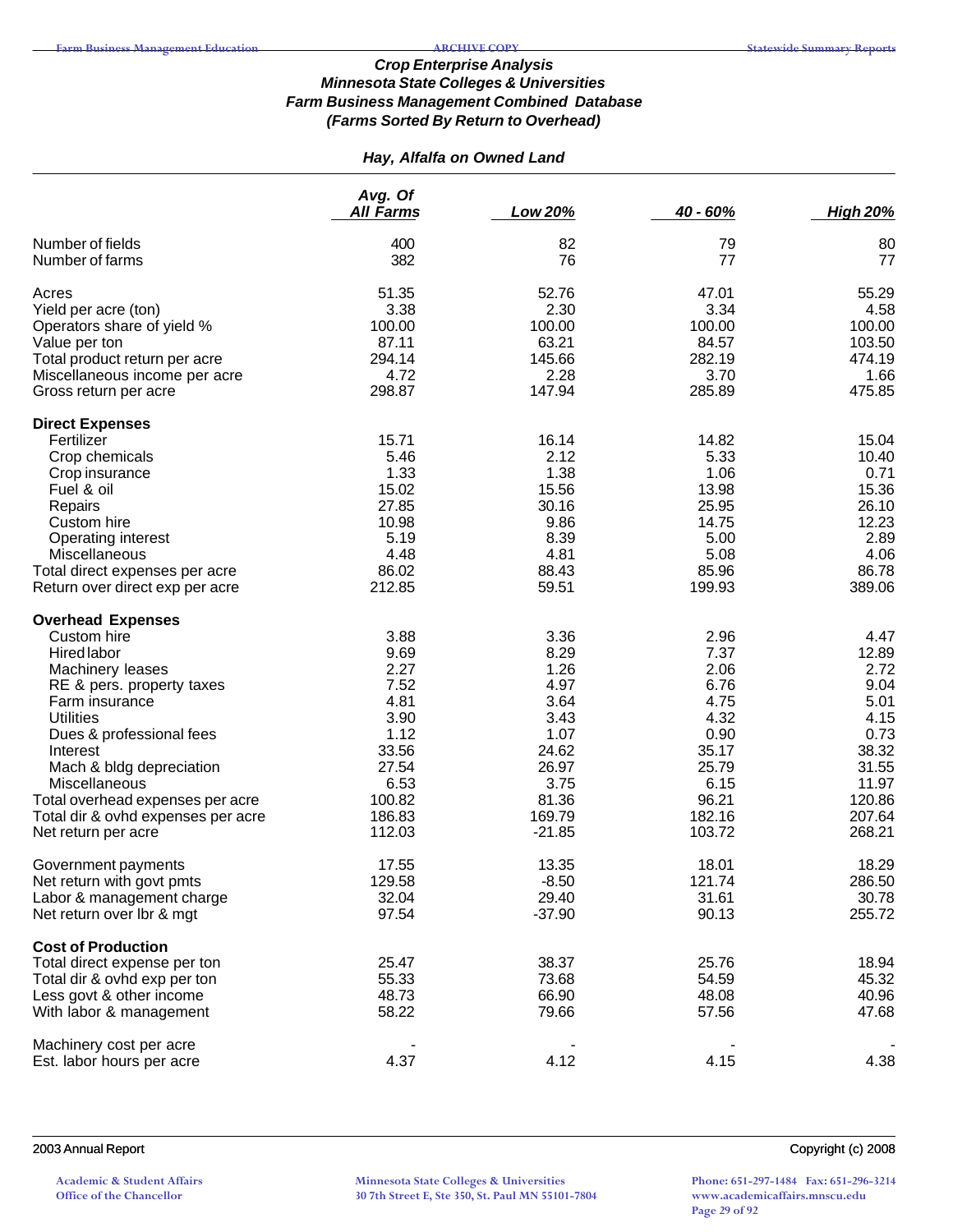# *Hay, Alfalfa on Cash Rent*

|                                     | Avg. Of<br><b>All Farms</b> | Low 20%      | 40 - 60%     | <b>High 20%</b> |
|-------------------------------------|-----------------------------|--------------|--------------|-----------------|
| Number of fields                    | 397                         | 80           | 78           | 80              |
| Number of farms                     | 366                         | 73           | 73           | 74              |
| Acres                               | 51.17                       | 48.65        | 48.13        | 49.61           |
| Yield per acre (ton)                | 3.38                        | 2.02         | 3.22         | 4.92            |
| Operators share of yield %          | 100.00                      | 100.00       | 100.00       | 100.00          |
| Value per ton                       | 85.50                       | 66.09        | 83.47        | 100.37          |
| Total product return per acre       | 289.09                      | 133.82       | 269.18       | 494.13          |
| Miscellaneous income per acre       | 5.14                        | 0.35         | 10.86        | 0.79            |
| Gross return per acre               | 294.23                      | 134.17       | 280.04       | 494.93          |
| <b>Direct Expenses</b>              |                             |              |              |                 |
| Fertilizer                          | 15.96                       | 14.07        | 17.79        | 16.57           |
| Crop chemicals                      | 6.11                        | 2.54         | 7.69         | 12.02           |
| Crop insurance                      | 1.11                        | 0.98         | 1.95         | 1.10            |
| Fuel & oil                          | 14.03                       | 13.70        | 13.19        | 14.47           |
| Repairs                             | 26.05                       | 27.16        | 23.86        | 23.58           |
| Custom hire                         | 12.04                       | 11.78        | 10.58        | 17.70           |
| Land rent                           | 64.91                       | 44.93        | 62.83        | 86.40           |
| Machinery leases                    | 0.57                        | 0.14         | 0.13         | 1.14            |
| Operating interest<br>Miscellaneous | 4.58<br>3.88                | 4.45<br>2.69 | 6.49<br>4.30 | 3.08<br>5.09    |
| Total direct expenses per acre      | 149.24                      | 122.45       | 148.83       | 181.15          |
| Return over direct exp per acre     | 144.99                      | 11.72        | 131.21       | 313.77          |
| <b>Overhead Expenses</b>            |                             |              |              |                 |
| Custom hire                         | 4.58                        | 3.37         | 3.32         | 6.23            |
| Hired labor                         | 9.81                        | 6.24         | 7.90         | 14.83           |
| Machinery leases                    | 4.12                        | 3.03         | 7.84         | 4.75            |
| Farm insurance                      | 3.71                        | 2.79         | 4.69         | 3.73            |
| <b>Utilities</b>                    | 3.49                        | 3.70         | 3.68         | 3.60            |
| Dues & professional fees            | 1.09                        | 1.43         | 0.85         | 0.80            |
| Interest                            | 7.34                        | 8.38         | 6.44         | 5.32            |
| Mach & bldg depreciation            | 22.84                       | 19.71        | 24.72        | 25.40           |
| Miscellaneous                       | 4.19                        | 3.69         | 2.91         | 3.78            |
| Total overhead expenses per acre    | 61.18                       | 52.35        | 62.34        | 68.43           |
| Total dir & ovhd expenses per acre  | 210.42                      | 174.80       | 211.16       | 249.58          |
| Net return per acre                 | 83.81                       | $-40.63$     | 68.88        | 245.34          |
| Government payments                 | 18.16                       | 13.84        | 18.31        | 22.60           |
| Net return with govt pmts           | 101.98                      | $-26.78$     | 87.19        | 267.94          |
| Labor & management charge           | 28.27                       | 28.34        | 26.91        | 25.88           |
| Net return over lbr & mgt           | 73.71                       | $-55.13$     | 60.28        | 242.06          |
| <b>Cost of Production</b>           |                             |              |              |                 |
| Total direct expense per ton        | 44.14                       | 60.48        | 46.15        | 36.80           |
| Total dir & ovhd exp per ton        | 62.24                       | 86.33        | 65.48        | 50.70           |
| Less govt & other income            | 55.34                       | 79.32        | 56.43        | 45.95           |
| With labor & management             | 63.70                       | 93.32        | 64.78        | 51.20           |
| Machinery cost per acre             |                             |              |              |                 |
| Est. labor hours per acre           | 3.70                        | 3.42         | 3.29         | 4.41            |

**Minnesota State Colleges & Universities 30 7th Street E, Ste 350, St. Paul MN 55101-7804** **Phone: 651-297-1484 Fax: 651-296-3214 www.academicaffairs.mnscu.edu Page 30 of 92**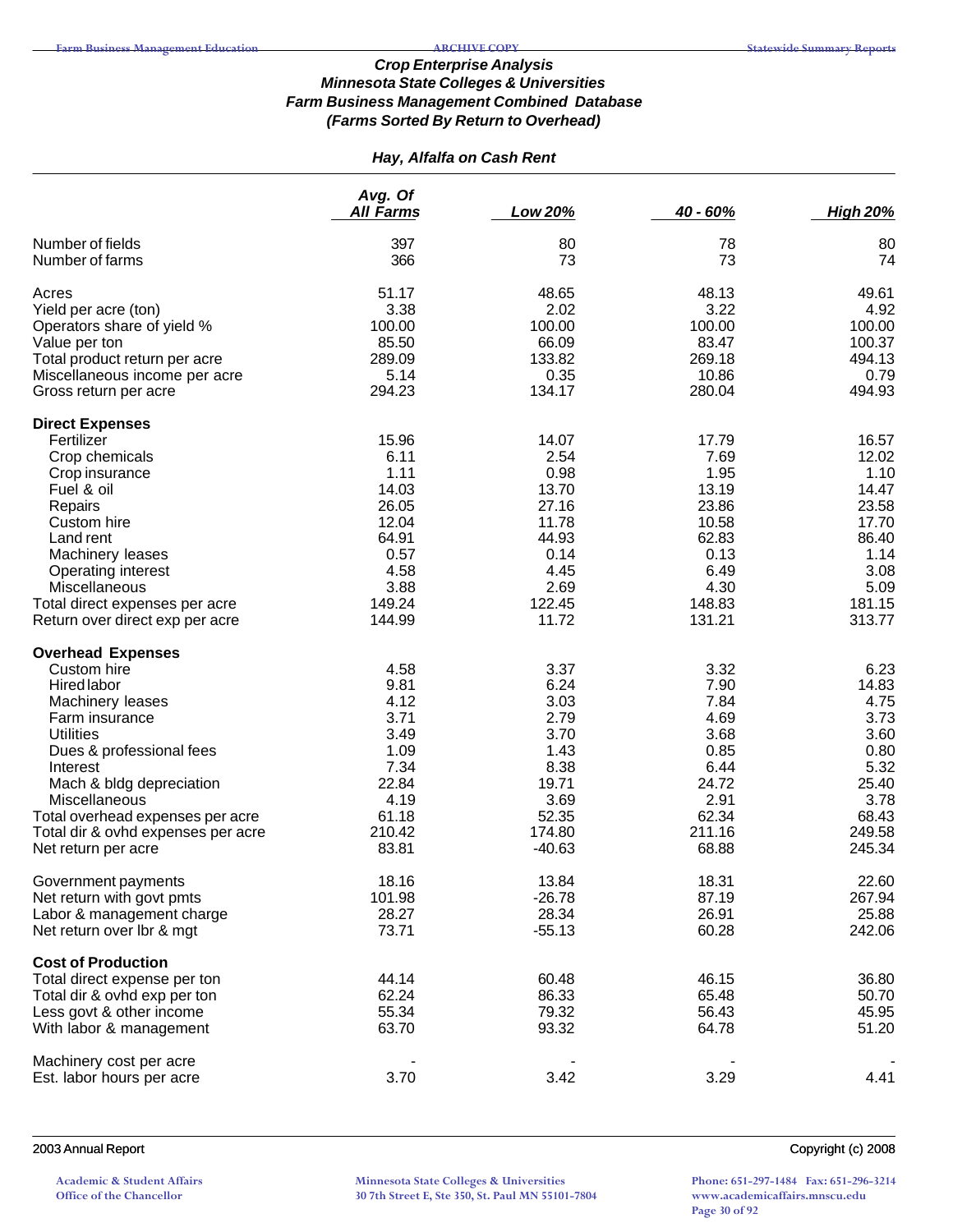# *Hay, Grass on Owned Land*

|                                                        | Avg. Of<br><b>All Farms</b> | Low 20%        | 40 - 60%        | <b>High 20%</b> |
|--------------------------------------------------------|-----------------------------|----------------|-----------------|-----------------|
| Number of fields<br>Number of farms                    | 100<br>96                   | 20<br>19       | 19<br>19        | 21<br>20        |
| Acres                                                  | 23.86                       | 27.52          | 17.48           | 24.53           |
| Yield per acre (ton)<br>Operators share of yield %     | 2.20<br>100.00              | 1.36<br>100.00 | 2.07<br>100.00  | 3.52<br>100.00  |
| Value per ton<br>Total product return per acre         | 56.55<br>124.15             | 41.12<br>55.73 | 50.03<br>103.37 | 75.58<br>266.09 |
| Miscellaneous income per acre<br>Gross return per acre | 0.39<br>124.54              | 55.73          | 103.37          | 266.09          |
| <b>Direct Expenses</b>                                 |                             |                |                 |                 |
| Fertilizer<br>Fuel & oil                               | 5.45<br>7.25                | 3.38<br>7.98   | 1.27<br>7.17    | 11.44<br>7.67   |
| Repairs                                                | 19.96                       | 20.13          | 13.81           | 36.43           |
| Custom hire                                            | 3.50                        | 4.63           | 4.31            | 3.73            |
| <b>Hired labor</b>                                     | 0.22                        | 0.07           |                 | 0.76            |
| Operating interest                                     | 1.50                        | 1.59           | 0.93            | 0.99            |
| Miscellaneous                                          | 2.33                        | 0.90           | 1.17            | 4.49            |
| Total direct expenses per acre                         | 40.22                       | 38.69          | 28.66           | 65.52           |
| Return over direct exp per acre                        | 84.32                       | 17.04          | 74.71           | 200.57          |
| <b>Overhead Expenses</b>                               |                             |                |                 |                 |
| Custom hire<br>Hired labor                             | 1.63<br>8.43                | 1.48           | 3.92<br>4.56    | 1.30            |
| Machinery leases                                       | 0.82                        | 8.49<br>0.99   | 0.71            | 17.77<br>0.79   |
| RE & pers. property taxes                              | 5.08                        | 4.94           | 4.92            | 4.28            |
| Farm insurance                                         | 2.23                        | 2.72           | 1.32            | 3.01            |
| <b>Utilities</b>                                       | 1.24                        | 1.83           | 1.07            | 1.16            |
| Interest                                               | 14.07                       | 17.65          | 17.80           | 14.39           |
| Mach & bldg depreciation                               | 13.73                       | 16.20          | 12.93           | 12.78           |
| Miscellaneous                                          | 2.64                        | 3.49           | 1.58            | 2.88            |
| Total overhead expenses per acre                       | 49.87                       | 57.79          | 48.82           | 58.38           |
| Total dir & ovhd expenses per acre                     | 90.09                       | 96.47          | 77.48           | 123.90          |
| Net return per acre                                    | 34.45                       | $-40.75$       | 25.89           | 142.19          |
| Government payments                                    | 7.21                        | 7.69           | 7.88            | 10.22           |
| Net return with govt pmts                              | 41.66                       | $-33.05$       | 33.78           | 152.42          |
| Labor & management charge                              | 17.39                       | 15.30          | 15.19           | 23.56           |
| Net return over lbr & mgt                              | 24.27                       | $-48.35$       | 18.58           | 128.86          |
| <b>Cost of Production</b>                              |                             |                |                 |                 |
| Total direct expense per ton                           | 18.32                       | 28.55          | 13.87           | 18.61           |
| Total dir & ovhd exp per ton                           | 41.03                       | 71.18          | 37.50           | 35.19           |
| Less govt & other income                               | 37.57<br>45.49              | 65.51<br>76.80 | 33.68<br>41.04  | 32.29<br>38.98  |
| With labor & management                                |                             |                |                 |                 |
| Machinery cost per acre                                |                             |                |                 |                 |
| Est. labor hours per acre                              | 3.50                        | 3.35           | 3.32            | 5.48            |

**Phone: 651-297-1484 Fax: 651-296-3214 www.academicaffairs.mnscu.edu Page 31 of 92**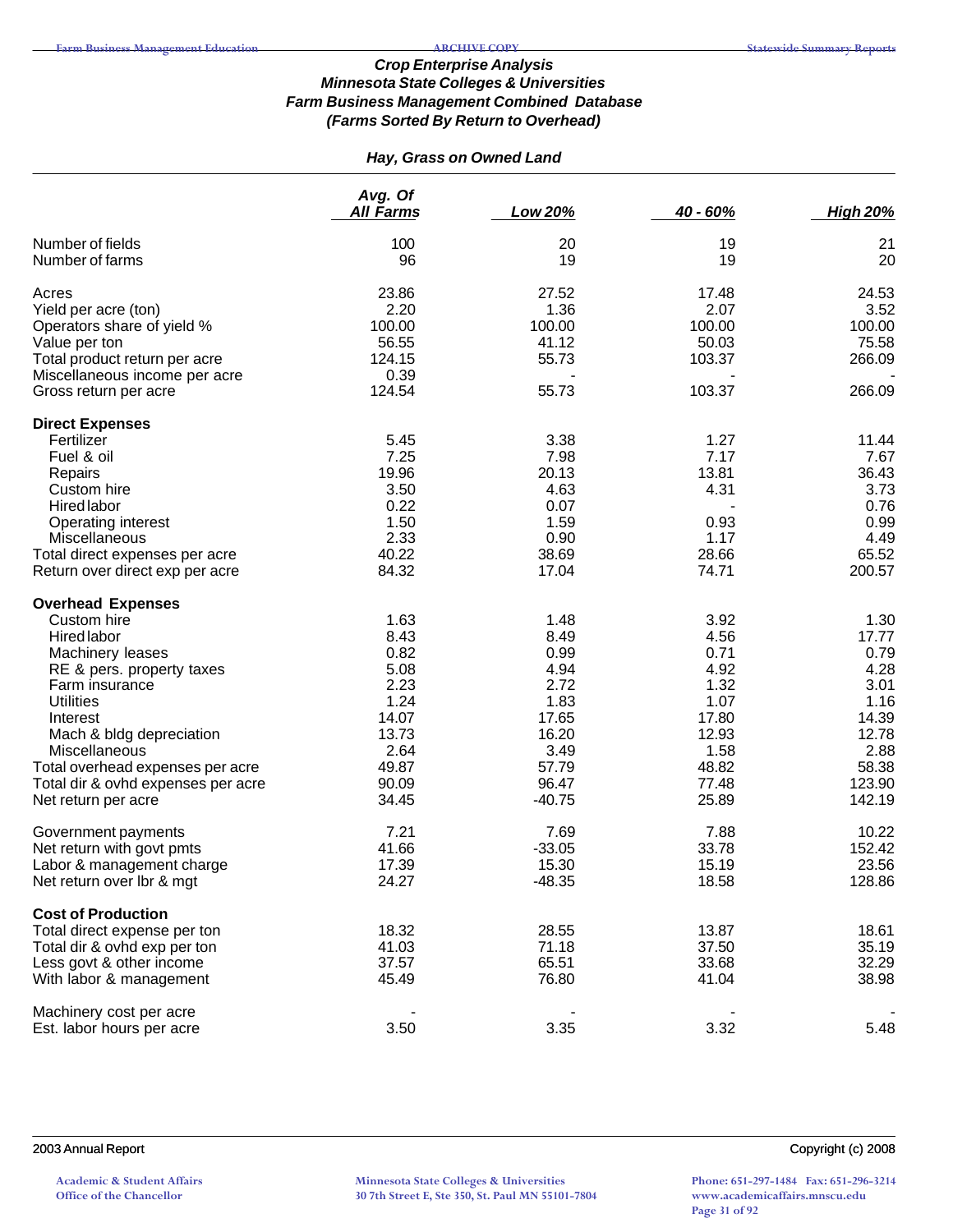# *Hay, Grass on Cash Rent*

|                                                           | Avg. Of<br><b>All Farms</b> | Low 20%       | 40 - 60%      | <b>High 20%</b> |
|-----------------------------------------------------------|-----------------------------|---------------|---------------|-----------------|
| Number of fields                                          | 97                          | 22            | 20            | 18              |
| Number of farms                                           | 90                          | 18            | 18            | 18              |
| Acres                                                     | 42.53                       | 34.02         | 69.38         | 24.67           |
| Yield per acre (ton)                                      | 1.72                        | 1.32          | 1.80          | 2.89            |
| Operators share of yield %                                | 100.00                      | 100.00        | 100.00        | 100.00          |
| Value per ton                                             | 48.47                       | 40.59         | 44.27         | 62.77           |
| Total product return per acre                             | 83.50                       | 53.68         | 79.56         | 181.43          |
| Miscellaneous income per acre                             |                             |               |               |                 |
| Gross return per acre                                     | 83.50                       | 53.68         | 79.56         | 181.43          |
| <b>Direct Expenses</b>                                    |                             |               |               |                 |
| Seed                                                      | 0.52                        | 2.53          | 0.18          |                 |
| Fertilizer                                                | 3.15                        | 2.81          | 2.25          |                 |
| Crop insurance                                            | 0.13<br>8.22                | 0.65          |               |                 |
| Fuel & oil                                                | 14.59                       | 9.75<br>14.44 | 8.04<br>13.84 | 8.88<br>15.73   |
| Repairs<br>Custom hire                                    | 2.18                        | 6.20          | 0.17          | 1.82            |
| Hired labor                                               | 0.44                        | 0.05          | 1.05          | 0.69            |
| Land rent                                                 | 18.61                       | 25.82         | 17.61         | 23.93           |
| <b>Utilities</b>                                          | 0.07                        |               | 0.03          | 0.61            |
| Operating interest                                        | 1.54                        | 1.41          | 1.54          | 1.86            |
| Miscellaneous                                             | 2.08                        | 3.10          | 1.48          | 0.49            |
| Total direct expenses per acre                            | 51.53                       | 66.74         | 46.18         | 54.01           |
| Return over direct exp per acre                           | 31.97                       | $-13.06$      | 33.38         | 127.42          |
| <b>Overhead Expenses</b>                                  |                             |               |               |                 |
| Custom hire                                               | 2.24                        | 3.05          | 1.31          | 0.69            |
| Hired labor                                               | 3.38                        | 5.75          | 2.53          | 7.41            |
| Machinery leases                                          | 1.25                        | 2.77          | 0.56          | 2.06            |
| Farm insurance                                            | 1.72                        | 2.01          | 1.57          | 2.48            |
| <b>Utilities</b>                                          | 1.42                        | 2.04          | 1.34          | 1.20            |
| Interest                                                  | 4.38                        | 4.71          | 5.10          | 4.46            |
| Mach & bldg depreciation                                  | 10.62                       | 11.94         | 10.93         | 12.96           |
| Miscellaneous                                             | 2.28<br>27.28               | 1.65<br>33.92 | 1.75<br>25.10 | 3.17<br>34.42   |
| Total overhead expenses per acre                          | 78.81                       | 100.66        | 71.29         | 88.43           |
| Total dir & ovhd expenses per acre<br>Net return per acre | 4.68                        | $-46.99$      | 8.27          | 93.00           |
| Government payments                                       | 5.96                        | 6.66          | 3.51          | 9.02            |
| Net return with govt pmts                                 | 10.65                       | $-40.32$      | 11.79         | 102.02          |
| Labor & management charge                                 | 14.55                       | 18.65         | 12.38         | 11.82           |
| Net return over Ibr & mgt                                 | $-3.90$                     | $-58.97$      | $-0.60$       | 90.20           |
| <b>Cost of Production</b>                                 |                             |               |               |                 |
| Total direct expense per ton                              | 29.91                       | 50.47         | 25.70         | 18.69           |
| Total dir & ovhd exp per ton                              | 45.75                       | 76.12         | 39.67         | 30.60           |
| Less govt & other income                                  | 42.29                       | 71.08         | 37.71         | 27.47           |
| With labor & management                                   | 50.73                       | 85.19         | 44.61         | 31.56           |
| Machinery cost per acre                                   |                             |               |               |                 |
| Est. labor hours per acre                                 | 2.47                        | 2.94          | 2.17          | 2.69            |

**Minnesota State Colleges & Universities 30 7th Street E, Ste 350, St. Paul MN 55101-7804** **Phone: 651-297-1484 Fax: 651-296-3214 www.academicaffairs.mnscu.edu Page 32 of 92**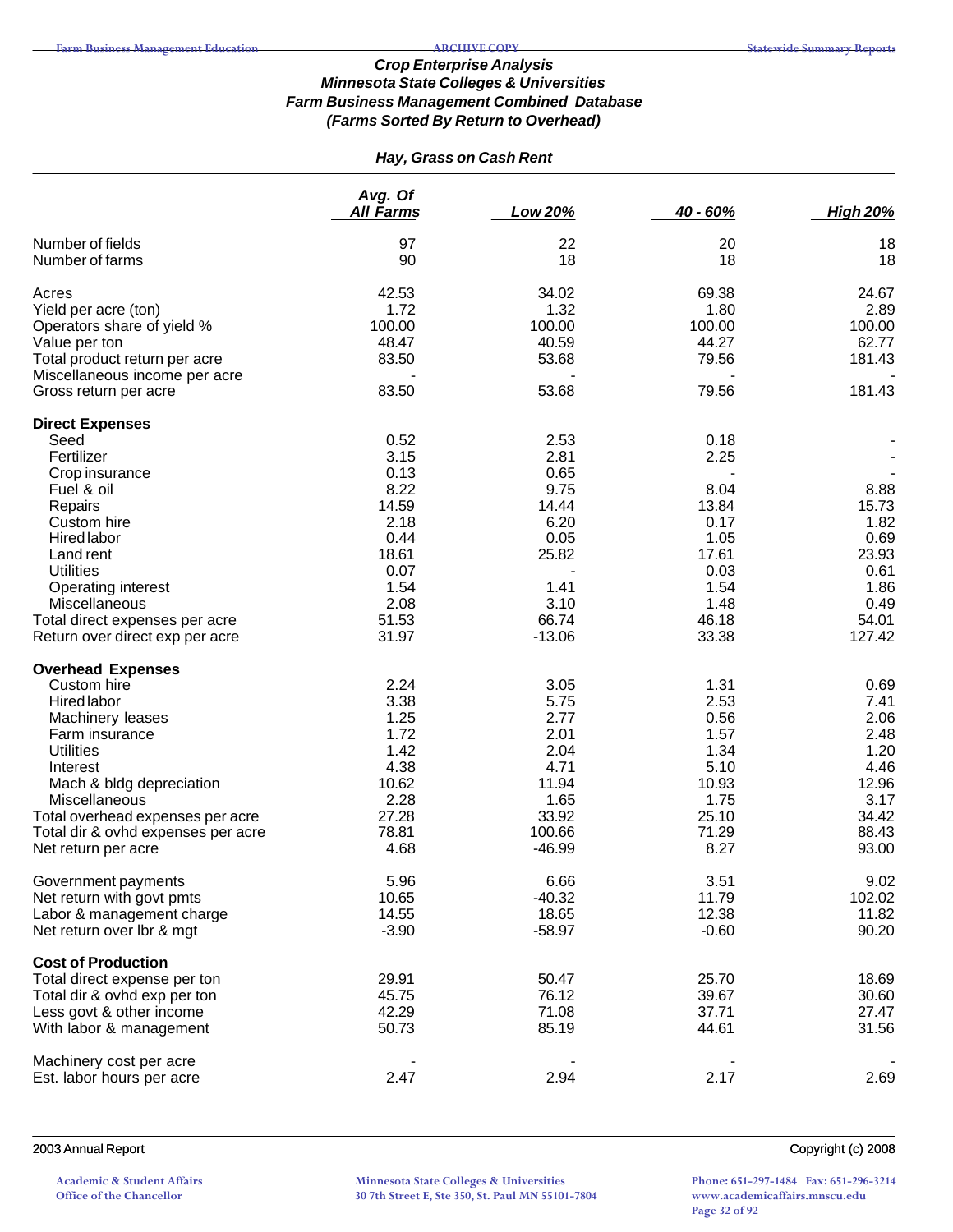# *Hay, Mixed on Owned Land*

|                                    | Avg. Of<br><b>All Farms</b> | Low 20%  | 40 - 60% | <b>High 20%</b> |
|------------------------------------|-----------------------------|----------|----------|-----------------|
| Number of fields                   | 95                          | 18       | 18       | 20              |
| Number of farms                    | 89                          | 17       | 18       | 18              |
| Acres                              | 90.78                       | 83.97    | 104.57   | 53.25           |
| Yield per acre (ton)               | 2.03                        | 0.94     | 2.09     | 2.87            |
| Operators share of yield %         | 100.00                      | 100.00   | 100.00   | 100.00          |
| Value per ton                      | 48.30                       | 38.77    | 43.26    | 65.22           |
| Total product return per acre      | 97.97                       | 36.45    | 90.19    | 187.01          |
| Miscellaneous income per acre      | 0.95                        |          |          | 7.21            |
| Gross return per acre              | 98.92                       | 36.45    | 90.19    | 194.22          |
| <b>Direct Expenses</b>             |                             |          |          |                 |
| Fertilizer                         | 12.38                       | 2.91     | 14.37    | 11.86           |
| Crop insurance                     | 0.51                        |          | 0.57     | 1.31            |
| Fuel & oil                         | 9.50                        | 10.68    | 7.74     | 13.58           |
| Repairs                            | 19.20                       | 20.34    | 17.32    | 32.34           |
| Custom hire                        | 1.03                        | 1.24     | 1.38     | 1.40            |
| Operating interest                 | 2.21                        | 0.96     | 1.18     | 4.49            |
| Miscellaneous                      | 2.66                        | 1.81     | 3.21     | 2.16            |
| Total direct expenses per acre     | 47.49                       | 37.93    | 45.78    | 67.15           |
| Return over direct exp per acre    | 51.43                       | $-1.48$  | 44.41    | 127.07          |
| <b>Overhead Expenses</b>           |                             |          |          |                 |
| Custom hire                        | 2.01                        | 0.52     | 0.98     | 5.24            |
| <b>Hired labor</b>                 | 5.23                        | 1.65     | 2.29     | 14.60           |
| Machinery leases                   | 0.85                        | 0.83     | 0.43     | 2.31            |
| RE & pers. property taxes          | 3.90                        | 4.89     | 3.02     | 5.13            |
| Farm insurance                     | 1.87                        | 2.42     | 1.48     | 3.37            |
| <b>Utilities</b>                   | 1.59                        | 2.12     | 1.45     | 2.31            |
| Dues & professional fees           | 0.42                        | 0.95     | 0.42     | 0.28            |
| Interest                           | 11.44                       | 9.40     | 13.06    | 19.90           |
| Mach & bldg depreciation           | 15.72                       | 11.30    | 17.08    | 23.68           |
| Miscellaneous                      | 2.63                        | 0.82     | 3.97     | 4.62            |
| Total overhead expenses per acre   | 45.66                       | 34.89    | 44.16    | 81.46           |
| Total dir & ovhd expenses per acre | 93.15                       | 72.82    | 89.94    | 148.60          |
| Net return per acre                | 5.77                        | $-36.37$ | 0.25     | 45.62           |
| Government payments                | 6.47                        | 6.01     | 5.97     | 7.64            |
| Net return with govt pmts          | 12.24                       | $-30.36$ | 6.22     | 53.26           |
| Labor & management charge          | 17.60                       | 15.44    | 16.89    | 24.97           |
| Net return over lbr & mgt          | $-5.36$                     | $-45.80$ | $-10.67$ | 28.29           |
| <b>Cost of Production</b>          |                             |          |          |                 |
| Total direct expense per ton       | 23.41                       | 40.34    | 21.96    | 23.42           |
| Total dir & ovhd exp per ton       | 45.92                       | 77.46    | 43.14    | 51.82           |
| Less govt & other income           | 42.27                       | 71.06    | 40.27    | 46.64           |
| With labor & management            | 50.94                       | 87.49    | 48.37    | 55.35           |
| Machinery cost per acre            |                             |          |          |                 |
| Est. labor hours per acre          | 3.42                        | 3.07     | 2.74     | 4.29            |
|                                    |                             |          |          |                 |

2003 Annual Report Copyright (c) 2008

**Academic & Student Affairs Office of the Chancellor**

**Minnesota State Colleges & Universities 30 7th Street E, Ste 350, St. Paul MN 55101-7804**

**Phone: 651-297-1484 Fax: 651-296-3214 www.academicaffairs.mnscu.edu Page 33 of 92**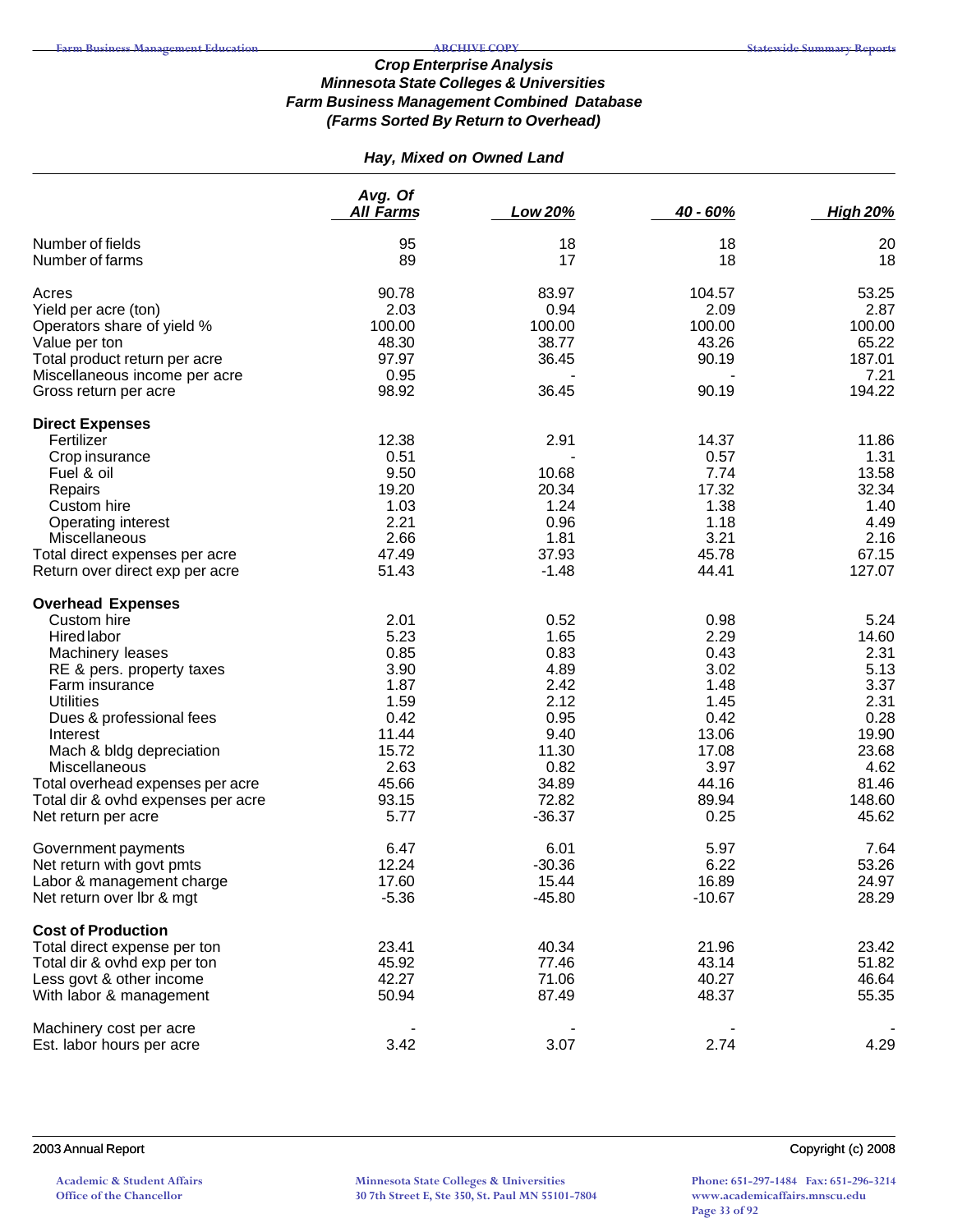# *Hay, Mixed on Cash Rent*

|                                    | Avg. Of          |          |          |                 |
|------------------------------------|------------------|----------|----------|-----------------|
|                                    | <b>All Farms</b> | Low 20%  | 40 - 60% | <b>High 20%</b> |
| Number of fields                   | 85               | 20       | 16       | 16              |
| Number of farms                    | 80               | 16       | 16       | 16              |
| Acres                              | 104.08           | 47.43    | 206.95   | 66.69           |
| Yield per acre (ton)               | 1.83             | 1.00     | 1.69     | 3.21            |
| Operators share of yield %         | 100.00           | 100.00   | 100.00   | 100.00          |
| Value per ton                      | 56.36            | 46.57    | 52.39    | 70.23           |
| Total product return per acre      | 103.14           | 46.72    | 88.31    | 225.70          |
| Miscellaneous income per acre      | 1.24             |          | 0.53     |                 |
| Gross return per acre              | 104.38           | 46.72    | 88.83    | 225.70          |
| <b>Direct Expenses</b>             |                  |          |          |                 |
| Fertilizer                         | 7.96             | 4.97     | 9.42     | 11.81           |
| Crop insurance                     | 0.47             |          | 0.64     | 0.09            |
| Irrigation energy                  | 0.14             | 1.28     |          |                 |
| Fuel & oil                         | 8.55             | 10.06    | 7.63     | 9.90            |
| Repairs                            | 16.47            | 18.51    | 16.14    | 19.58           |
| Custom hire                        | 0.43             | 1.42     | 0.25     | 0.73            |
| <b>Hired labor</b>                 | 0.23             |          |          | 1.06            |
| Land rent                          | 14.33            | 23.97    | 8.68     | 19.96           |
| Operating interest                 | 3.80             | 3.52     | 5.27     | 4.55            |
| Miscellaneous                      | 2.01             | 2.56     | 1.10     | 2.87            |
| Total direct expenses per acre     | 54.38            | 66.28    | 49.13    | 70.55           |
| Return over direct exp per acre    | 50.00            | $-19.56$ | 39.71    | 155.15          |
| <b>Overhead Expenses</b>           |                  |          |          |                 |
| Custom hire                        | 2.56             | 1.32     | 2.67     | 2.67            |
| Hired labor                        | 3.29             | 1.76     | 4.89     | 5.29            |
| Machinery leases                   | 1.93             | 0.14     | 0.18     | 0.06            |
| Farm insurance                     | 1.90             | 2.49     | 1.27     | 1.90            |
| <b>Utilities</b>                   | 1.63             | 1.25     | 1.18     | 1.88            |
| Dues & professional fees           | 0.29             | 0.09     | 0.14     | 0.63            |
| Interest                           | 3.21             | 4.65     | 2.78     | 3.04            |
| Mach & bldg depreciation           | 12.44            | 14.00    | 9.71     | 16.50           |
| Miscellaneous                      | 3.22             | 1.42     | 3.86     | 4.08            |
| Total overhead expenses per acre   | 30.47            | 27.10    | 26.69    | 36.05           |
| Total dir & ovhd expenses per acre | 84.85            | 93.38    | 75.82    | 106.60          |
| Net return per acre                | 19.53            | $-46.66$ | 13.02    | 119.10          |
| Government payments                | 7.19             | 13.42    | 5.99     | 5.96            |
| Net return with govt pmts          | 26.72            | $-33.25$ | 19.00    | 125.06          |
| Labor & management charge          | 16.61            | 16.80    | 13.07    | 26.40           |
| Net return over Ibr & mgt          | 10.10            | $-50.05$ | 5.93     | 98.67           |
| <b>Cost of Production</b>          |                  |          |          |                 |
| Total direct expense per ton       | 29.71            | 66.07    | 29.15    | 21.95           |
| Total dir & ovhd exp per ton       | 46.36            | 93.09    | 44.98    | 33.17           |
| Less govt & other income           | 41.76            | 79.71    | 41.11    | 31.32           |
| With labor & management            | 50.84            | 96.46    | 48.87    | 39.53           |
| Machinery cost per acre            |                  |          |          |                 |
| Est. labor hours per acre          | 3.00             | 2.51     | 2.60     | 3.28            |

**Phone: 651-297-1484 Fax: 651-296-3214 www.academicaffairs.mnscu.edu Page 34 of 92**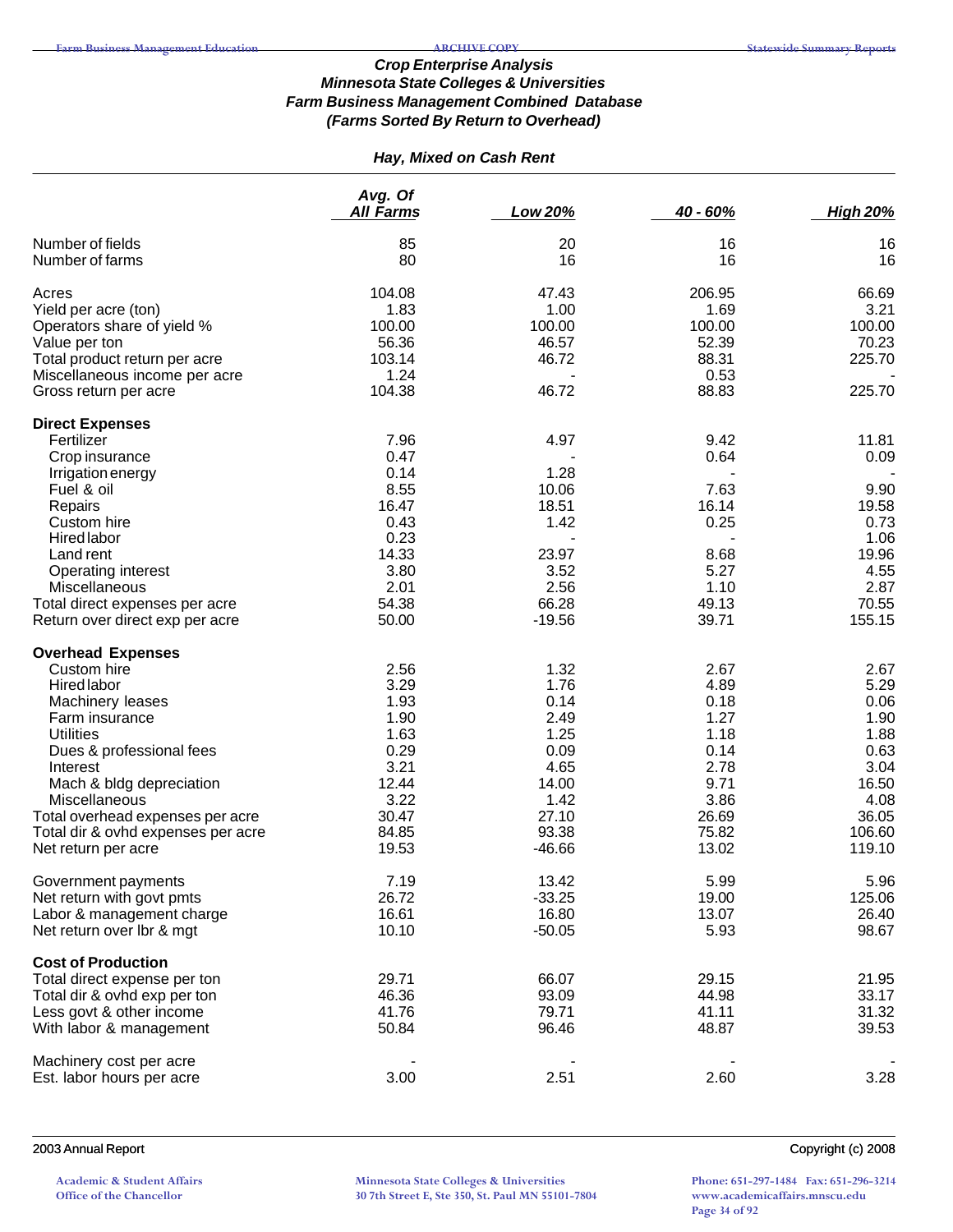## *Hay, Small Grain on Owned Land*

|                                                                                                                                                                                                                                                                                                                                            | Avg. Of<br><b>All Farms</b>                                                                                   |
|--------------------------------------------------------------------------------------------------------------------------------------------------------------------------------------------------------------------------------------------------------------------------------------------------------------------------------------------|---------------------------------------------------------------------------------------------------------------|
| Number of fields<br>Number of farms                                                                                                                                                                                                                                                                                                        | 17<br>17                                                                                                      |
| Acres<br>Yield per acre (ton)<br>Operators share of yield %<br>Value per ton<br>Total product return per acre<br>Miscellaneous income per acre<br>Gross return per acre                                                                                                                                                                    | 21.95<br>2.12<br>100.00<br>45.06<br>95.67<br>2.14<br>97.82                                                    |
| <b>Direct Expenses</b><br>Seed<br>Fertilizer<br>Crop insurance<br>Fuel & oil<br>Repairs<br>Custom hire<br>Operating interest<br>Miscellaneous<br>Total direct expenses per acre<br>Return over direct exp per acre                                                                                                                         | 15.91<br>10.01<br>1.54<br>9.31<br>15.15<br>2.51<br>3.22<br>2.09<br>59.74<br>38.08                             |
| <b>Overhead Expenses</b><br>Custom hire<br><b>Hired</b> labor<br>Machinery leases<br>RE & pers. property taxes<br>Farm insurance<br><b>Utilities</b><br>Dues & professional fees<br>Interest<br>Mach & bldg depreciation<br>Miscellaneous<br>Total overhead expenses per acre<br>Total dir & ovhd expenses per acre<br>Net return per acre | 1.78<br>2.64<br>2.10<br>6.40<br>2.65<br>1.86<br>1.01<br>22.16<br>16.39<br>3.96<br>60.95<br>120.69<br>$-22.88$ |
| Government payments<br>Net return with govt pmts<br>Labor & management charge<br>Net return over Ibr & mgt                                                                                                                                                                                                                                 | 10.83<br>$-12.05$<br>21.34<br>$-33.39$                                                                        |
| <b>Cost of Production</b><br>Total direct expense per ton<br>Total dir & ovhd exp per ton<br>Less govt & other income<br>With labor & management                                                                                                                                                                                           | 28.14<br>56.84<br>50.73<br>60.78                                                                              |
| Machinery cost per acre<br>Est. labor hours per acre                                                                                                                                                                                                                                                                                       | 3.43                                                                                                          |

### 2003 Annual Report Copyright (c) 2008

**Minnesota State Colleges & Universities 30 7th Street E, Ste 350, St. Paul MN 55101-7804** **Phone: 651-297-1484 Fax: 651-296-3214 www.academicaffairs.mnscu.edu Page 35 of 92**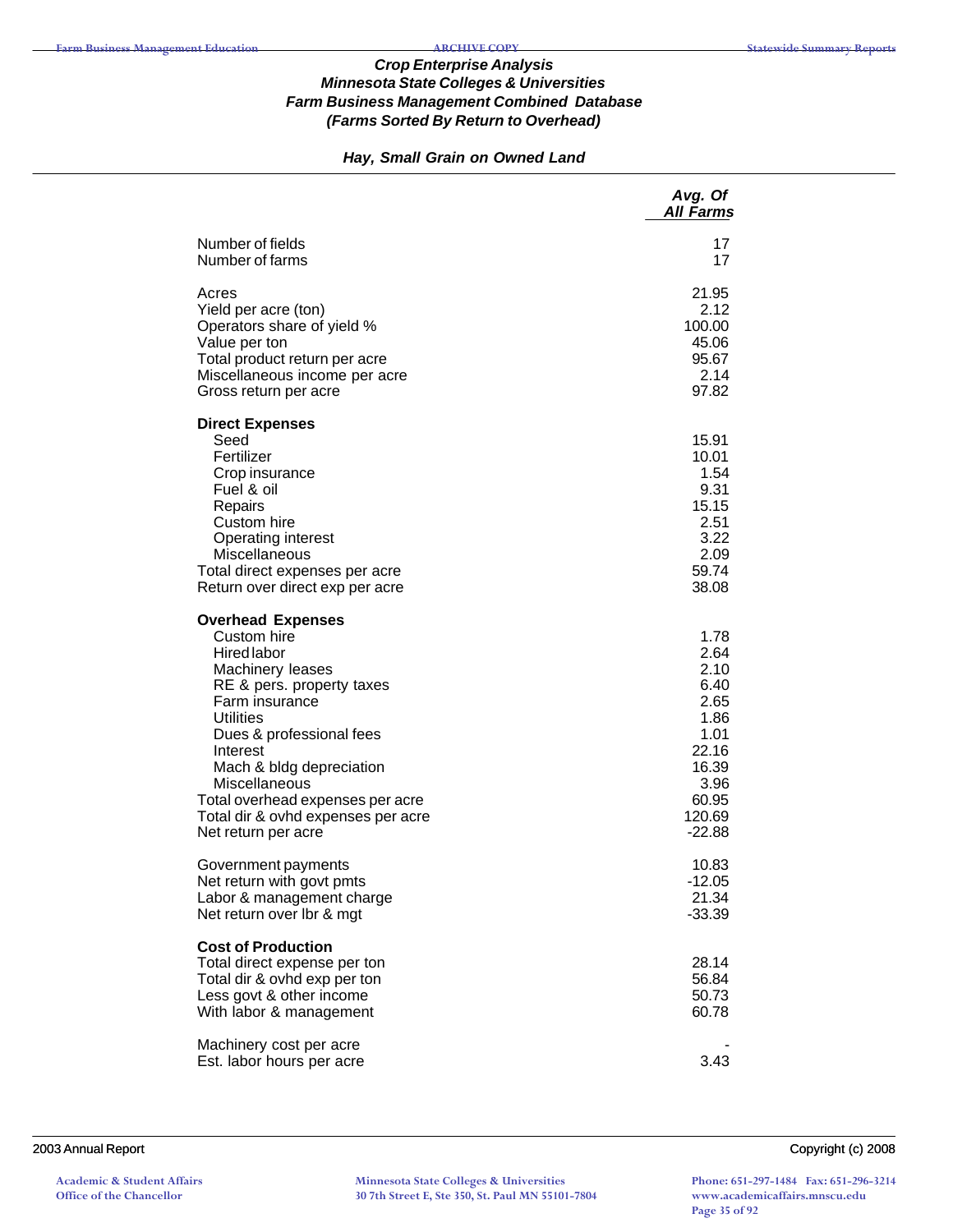# *Hay, Small Grain on Cash Rent*

|                                                                                                                                                                                                                                                                                                               | Avg. Of<br><b>All Farms</b>                                                                          |
|---------------------------------------------------------------------------------------------------------------------------------------------------------------------------------------------------------------------------------------------------------------------------------------------------------------|------------------------------------------------------------------------------------------------------|
| Number of fields<br>Number of farms                                                                                                                                                                                                                                                                           | 12<br>11                                                                                             |
| Acres<br>Yield per acre (ton)<br>Operators share of yield %<br>Value per ton<br>Total product return per acre<br>Miscellaneous income per acre<br>Gross return per acre                                                                                                                                       | 24.73<br>1.85<br>100.00<br>39.14<br>72.32<br>1.75<br>74.07                                           |
| <b>Direct Expenses</b><br>Seed<br>Fertilizer<br>Crop insurance<br>Fuel & oil<br>Repairs<br>Custom hire<br>Land rent<br>Operating interest<br>Miscellaneous<br>Total direct expenses per acre<br>Return over direct exp per acre                                                                               | 16.73<br>6.17<br>0.70<br>8.25<br>17.91<br>0.20<br>33.62<br>2.24<br>0.50<br>86.32<br>$-12.25$         |
| <b>Overhead Expenses</b><br>Custom hire<br><b>Hired labor</b><br>Machinery leases<br>Farm insurance<br><b>Utilities</b><br>Dues & professional fees<br>Interest<br>Mach & bldg depreciation<br>Miscellaneous<br>Total overhead expenses per acre<br>Total dir & ovhd expenses per acre<br>Net return per acre | 3.67<br>1.45<br>4.26<br>2.21<br>1.78<br>1.52<br>5.75<br>11.14<br>1.22<br>33.00<br>119.32<br>$-45.25$ |
| Government payments<br>Net return with govt pmts<br>Labor & management charge<br>Net return over Ibr & mgt                                                                                                                                                                                                    | 9.41<br>$-35.84$<br>19.80<br>$-55.64$                                                                |
| <b>Cost of Production</b><br>Total direct expense per ton<br>Total dir & ovhd exp per ton<br>Less govt & other income<br>With labor & management                                                                                                                                                              | 46.72<br>64.58<br>58.54<br>69.25                                                                     |
| Machinery cost per acre<br>Est. labor hours per acre                                                                                                                                                                                                                                                          | 3.54                                                                                                 |

### 2003 Annual Report Copyright (c) 2008

**Minnesota State Colleges & Universities 30 7th Street E, Ste 350, St. Paul MN 55101-7804**

**Phone: 651-297-1484 Fax: 651-296-3214 www.academicaffairs.mnscu.edu Page 36 of 92**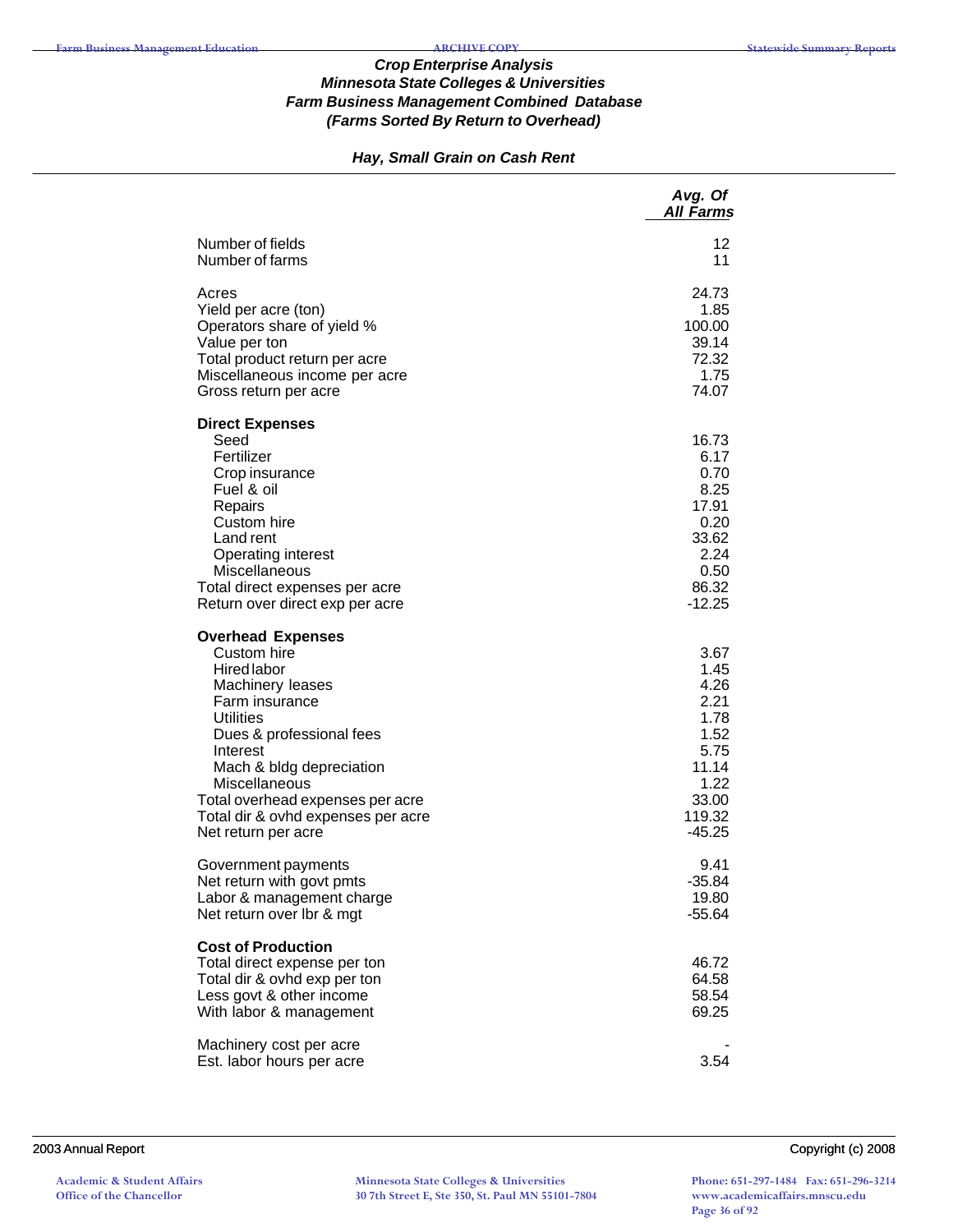# *Haylage, Alfalfa on Owned Land*

|                                                                                                                                                                                                                                                                                                                                     | Avg. Of<br>All Farms                                                                                                |
|-------------------------------------------------------------------------------------------------------------------------------------------------------------------------------------------------------------------------------------------------------------------------------------------------------------------------------------|---------------------------------------------------------------------------------------------------------------------|
| Number of fields<br>Number of farms                                                                                                                                                                                                                                                                                                 | 39<br>39                                                                                                            |
| Acres<br>Yield per acre (ton)<br>Operators share of yield %<br>Value per ton<br>Total product return per acre<br>Miscellaneous income per acre<br>Gross return per acre                                                                                                                                                             | 51.69<br>8.15<br>100.00<br>43.28<br>352.61<br>3.13<br>355.74                                                        |
| <b>Direct Expenses</b><br>Seed<br>Fertilizer<br>Crop chemicals<br>Crop insurance<br>Fuel & oil<br>Repairs<br>Custom hire<br>Hired labor<br>Utilities<br>Marketing<br><b>Operating interest</b><br>Miscellaneous<br>Total direct expenses per acre<br>Return over direct exp per acre                                                | 0.25<br>21.96<br>9.48<br>0.91<br>12.70<br>24.38<br>14.34<br>0.69<br>1.16<br>0.84<br>2.48<br>3.17<br>92.35<br>263.39 |
| <b>Overhead Expenses</b><br>Custom hire<br><b>Hired labor</b><br>Machinery leases<br>RE & pers. property taxes<br>Farm insurance<br>Utilities<br>Dues & professional fees<br>Interest<br>Mach & bldg depreciation<br>Miscellaneous<br>Total overhead expenses per acre<br>Total dir & ovhd expenses per acre<br>Net return per acre | 4.03<br>13.47<br>2.64<br>6.34<br>4.27<br>1.83<br>2.03<br>23.46<br>21.72<br>5.82<br>85.59<br>177.95<br>177.80        |
| Government payments<br>Net return with govt pmts<br>Labor & management charge<br>Net return over Ibr & mgt                                                                                                                                                                                                                          | 22.31<br>200.11<br>25.42<br>174.69                                                                                  |
| <b>Cost of Production</b><br>Total direct expense per ton<br>Total dir & ovhd exp per ton<br>Less govt & other income<br>With labor & management                                                                                                                                                                                    | 11.34<br>21.84<br>18.72<br>21.84                                                                                    |
| Machinery cost per acre<br>Est. labor hours per acre                                                                                                                                                                                                                                                                                | 3.71                                                                                                                |

### 2003 Annual Report Copyright (c) 2008

**Academic & Student Affairs Office of the Chancellor**

**Minnesota State Colleges & Universities 30 7th Street E, Ste 350, St. Paul MN 55101-7804**

**Phone: 651-297-1484 Fax: 651-296-3214 www.academicaffairs.mnscu.edu Page 37 of 92**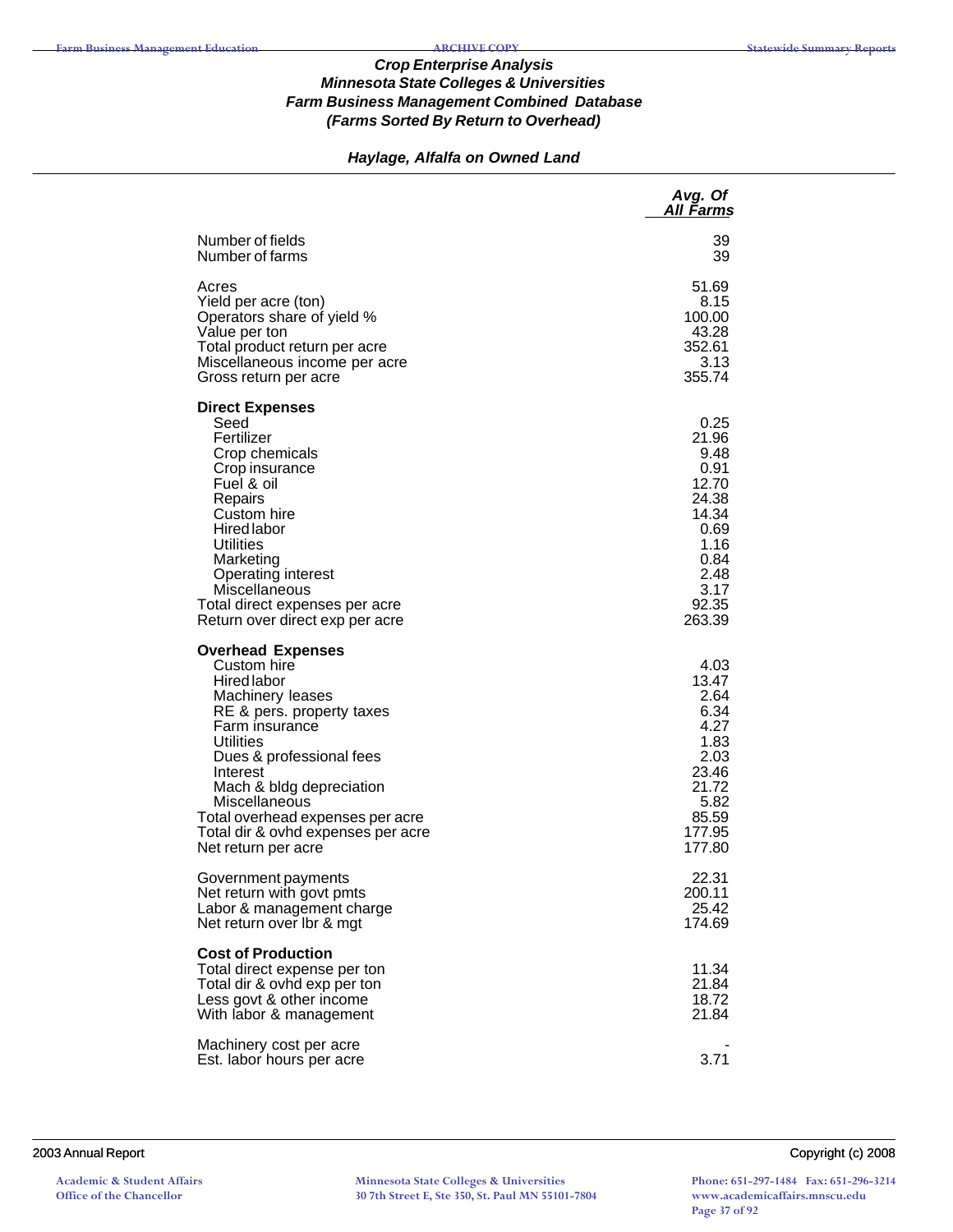# *Haylage, Alfalfa on Cash Rent*

|                                                                                                                                                                                                                                                                                                 | Avg. Of<br>All Farms                                                                                                   |
|-------------------------------------------------------------------------------------------------------------------------------------------------------------------------------------------------------------------------------------------------------------------------------------------------|------------------------------------------------------------------------------------------------------------------------|
| Number of fields<br>Number of farms                                                                                                                                                                                                                                                             | 22<br>21                                                                                                               |
| Acres<br>Yield per acre (ton)<br>Operators share of yield %<br>Value per ton<br>Total product return per acre<br>Miscellaneous income per acre<br>Gross return per acre                                                                                                                         | 72.75<br>7.50<br>100.00<br>40.49<br>303.54<br>4.64<br>308.18                                                           |
| <b>Direct Expenses</b><br>Seed<br>Fertilizer<br>Crop chemicals<br>Crop insurance<br>Fuel & oil<br>Repairs<br>Custom hire<br>Land rent<br>Machinery leases<br>Marketing<br><b>Operating interest</b><br>Miscellaneous<br>Total direct expenses per acre<br>Return over direct exp per acre       | 1.66<br>17.11<br>12.96<br>0.64<br>13.28<br>23.65<br>19.27<br>90.50<br>0.35<br>2.11<br>4.03<br>4.68<br>190.24<br>117.94 |
| <b>Overhead Expenses</b><br>Custom hire<br>Hired labor<br>Machinery leases<br>Farm insurance<br>Utilities<br>Dues & professional fees<br>Interest<br>Mach & bldg depreciation<br>Miscellaneous<br>Total overhead expenses per acre<br>Total dir & ovhd expenses per acre<br>Net return per acre | 3.68<br>16.45<br>4.62<br>3.14<br>2.45<br>1.74<br>6.36<br>23.40<br>5.21<br>67.04<br>257.29<br>50.89                     |
| Government payments<br>Net return with govt pmts<br>Labor & management charge<br>Net return over Ibr & mgt                                                                                                                                                                                      | 18.00<br>68.90<br>23.43<br>45.46                                                                                       |
| <b>Cost of Production</b><br>Total direct expense per ton<br>Total dir & ovhd exp per ton<br>Less govt & other income<br>With labor & management                                                                                                                                                | 25.38<br>34.32<br>31.30<br>34.43                                                                                       |
| Machinery cost per acre<br>Est. labor hours per acre                                                                                                                                                                                                                                            | 4.31                                                                                                                   |

### 2003 Annual Report Copyright (c) 2008

**Phone: 651-297-1484 Fax: 651-296-3214 www.academicaffairs.mnscu.edu Page 38 of 92**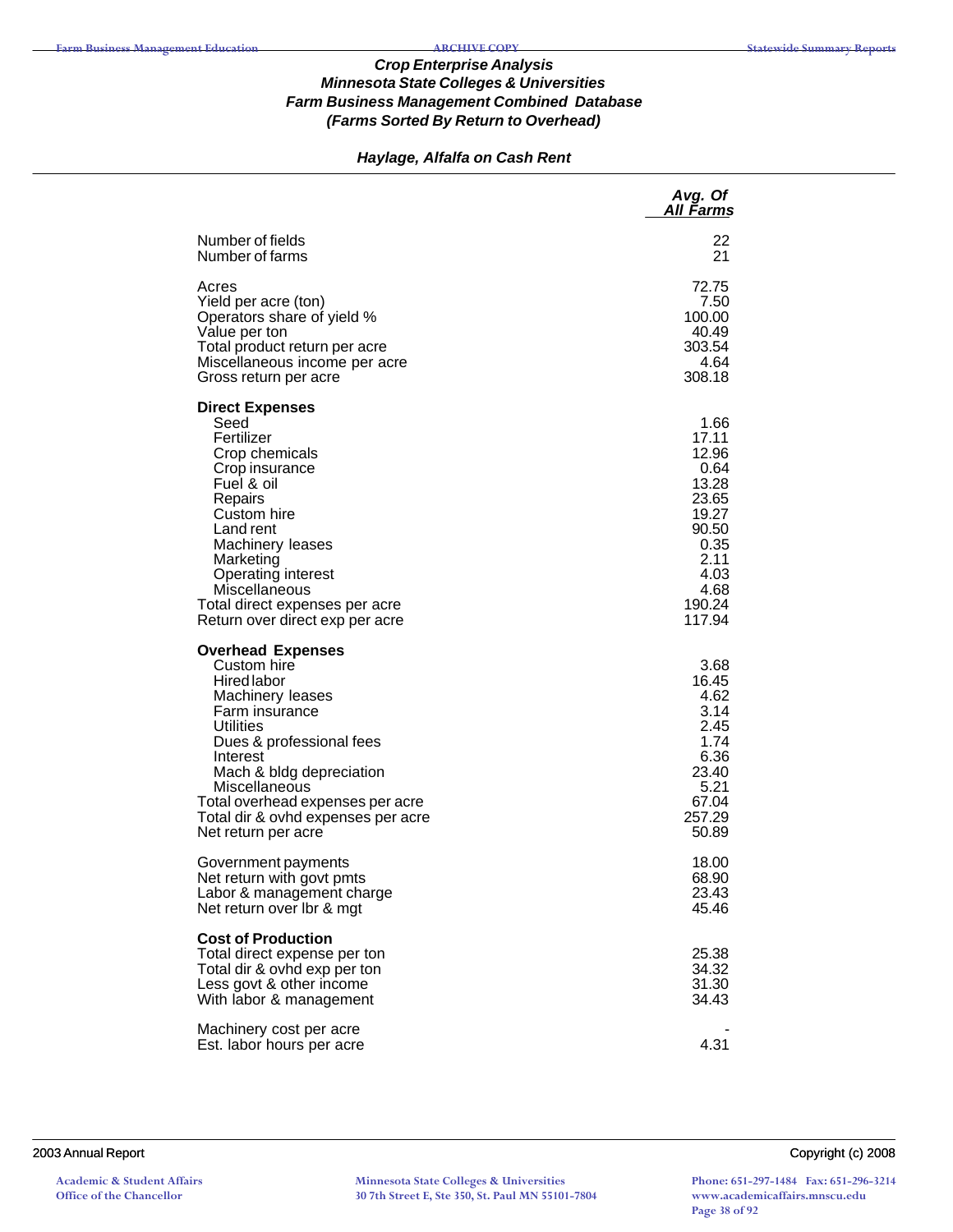## *Oatlage on Owned Land*

|                                                                                                                                                                                                                                                                                                                                            | Avg. Of<br><b>All Farms</b>                                                                                    |
|--------------------------------------------------------------------------------------------------------------------------------------------------------------------------------------------------------------------------------------------------------------------------------------------------------------------------------------------|----------------------------------------------------------------------------------------------------------------|
| Number of fields<br>Number of farms                                                                                                                                                                                                                                                                                                        | 23<br>23                                                                                                       |
| Acres<br>Yield per acre (ton)<br>Operators share of yield %<br>Value per ton<br>Total product return per acre<br>Miscellaneous income per acre<br>Gross return per acre                                                                                                                                                                    | 30.40<br>5.38<br>100.00<br>20.23<br>108.74<br>0.43<br>109.17                                                   |
| <b>Direct Expenses</b><br>Seed<br>Fertilizer<br>Crop chemicals<br>Crop insurance<br>Fuel & oil<br>Repairs<br>Custom hire<br><b>Operating interest</b><br>Miscellaneous<br>Total direct expenses per acre<br>Return over direct exp per acre                                                                                                | 22.28<br>8.83<br>1.36<br>0.68<br>11.84<br>22.63<br>5.08<br>4.50<br>1.79<br>78.98<br>30.19                      |
| <b>Overhead Expenses</b><br>Custom hire<br><b>Hired labor</b><br>Machinery leases<br>RE & pers. property taxes<br>Farm insurance<br><b>Utilities</b><br>Dues & professional fees<br>Interest<br>Mach & bldg depreciation<br>Miscellaneous<br>Total overhead expenses per acre<br>Total dir & ovhd expenses per acre<br>Net return per acre | 3.68<br>10.63<br>0.80<br>6.21<br>3.73<br>2.17<br>1.47<br>26.22<br>17.91<br>4.09<br>76.92<br>155.91<br>$-46.74$ |
| Government payments<br>Net return with govt pmts<br>Labor & management charge<br>Net return over Ibr & mgt                                                                                                                                                                                                                                 | 22.06<br>$-24.68$<br>25.24<br>-49.91                                                                           |
| <b>Cost of Production</b><br>Total direct expense per ton<br>Total dir & ovhd exp per ton<br>Less govt & other income<br>With labor & management                                                                                                                                                                                           | 14.69<br>29.00<br>24.82<br>29.51                                                                               |
| Machinery cost per acre<br>Est. labor hours per acre                                                                                                                                                                                                                                                                                       | 3.64                                                                                                           |

### 2003 Annual Report Copyright (c) 2008

**Academic & Student Affairs Office of the Chancellor**

**Minnesota State Colleges & Universities 30 7th Street E, Ste 350, St. Paul MN 55101-7804**

**Phone: 651-297-1484 Fax: 651-296-3214 www.academicaffairs.mnscu.edu Page 39 of 92**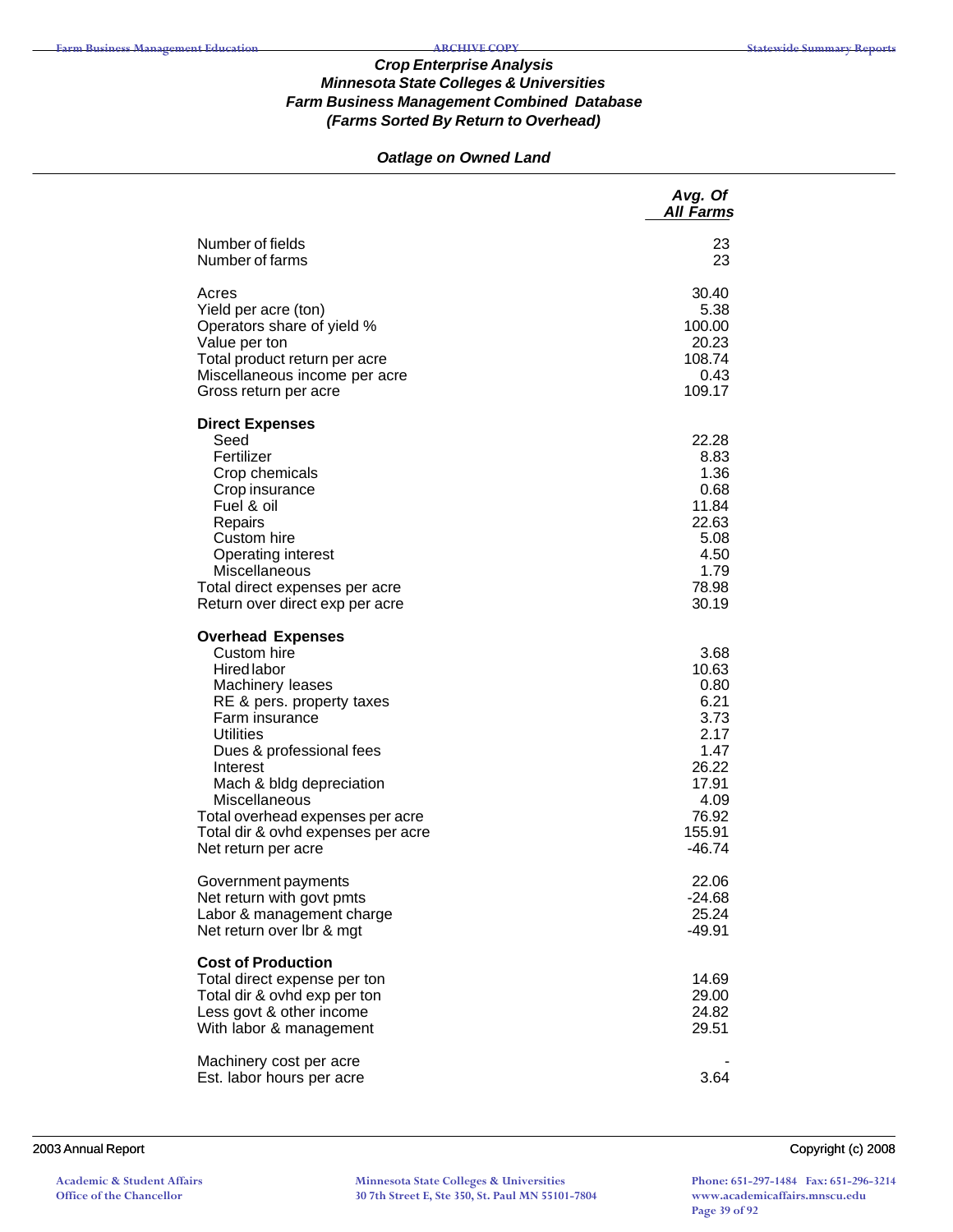## *Oatlage on Cash Rent*

|                                                                                                                                                                                                                                                                                                               | Avg. Of<br><b>All Farms</b>                                                                            |
|---------------------------------------------------------------------------------------------------------------------------------------------------------------------------------------------------------------------------------------------------------------------------------------------------------------|--------------------------------------------------------------------------------------------------------|
| Number of fields<br>Number of farms                                                                                                                                                                                                                                                                           | 21<br>20                                                                                               |
| Acres<br>Yield per acre (ton)<br>Operators share of yield %<br>Value per ton<br>Total product return per acre<br>Miscellaneous income per acre<br>Gross return per acre                                                                                                                                       | 33.70<br>5.44<br>100.00<br>19.49<br>106.07<br>1.99<br>108.06                                           |
| <b>Direct Expenses</b><br>Seed<br>Fertilizer<br>Crop chemicals<br>Crop insurance<br>Fuel & oil<br>Repairs<br>Custom hire<br>Land rent<br>Operating interest<br>Miscellaneous<br>Total direct expenses per acre<br>Return over direct exp per acre                                                             | 26.98<br>7.03<br>2.67<br>0.55<br>10.63<br>19.90<br>2.93<br>83.63<br>3.36<br>1.10<br>158.78<br>$-50.71$ |
| <b>Overhead Expenses</b><br>Custom hire<br><b>Hired labor</b><br>Machinery leases<br>Farm insurance<br><b>Utilities</b><br>Dues & professional fees<br>Interest<br>Mach & bldg depreciation<br>Miscellaneous<br>Total overhead expenses per acre<br>Total dir & ovhd expenses per acre<br>Net return per acre | 2.91<br>10.09<br>2.03<br>3.16<br>1.72<br>1.38<br>2.67<br>16.33<br>3.13<br>43.42<br>202.20<br>$-94.13$  |
| Government payments<br>Net return with govt pmts<br>Labor & management charge<br>Net return over Ibr & mgt                                                                                                                                                                                                    | 18.30<br>-75.83<br>17.57<br>-93.40                                                                     |
| <b>Cost of Production</b><br>Total direct expense per ton<br>Total dir & ovhd exp per ton<br>Less govt & other income<br>With labor & management<br>Machinery cost per acre                                                                                                                                   | 29.17<br>37.15<br>33.42<br>36.65                                                                       |
| Est. labor hours per acre                                                                                                                                                                                                                                                                                     | 3.11                                                                                                   |

### 2003 Annual Report Copyright (c) 2008

**Academic & Student Affairs Office of the Chancellor**

**Minnesota State Colleges & Universities 30 7th Street E, Ste 350, St. Paul MN 55101-7804**

**Phone: 651-297-1484 Fax: 651-296-3214 www.academicaffairs.mnscu.edu Page 40 of 92**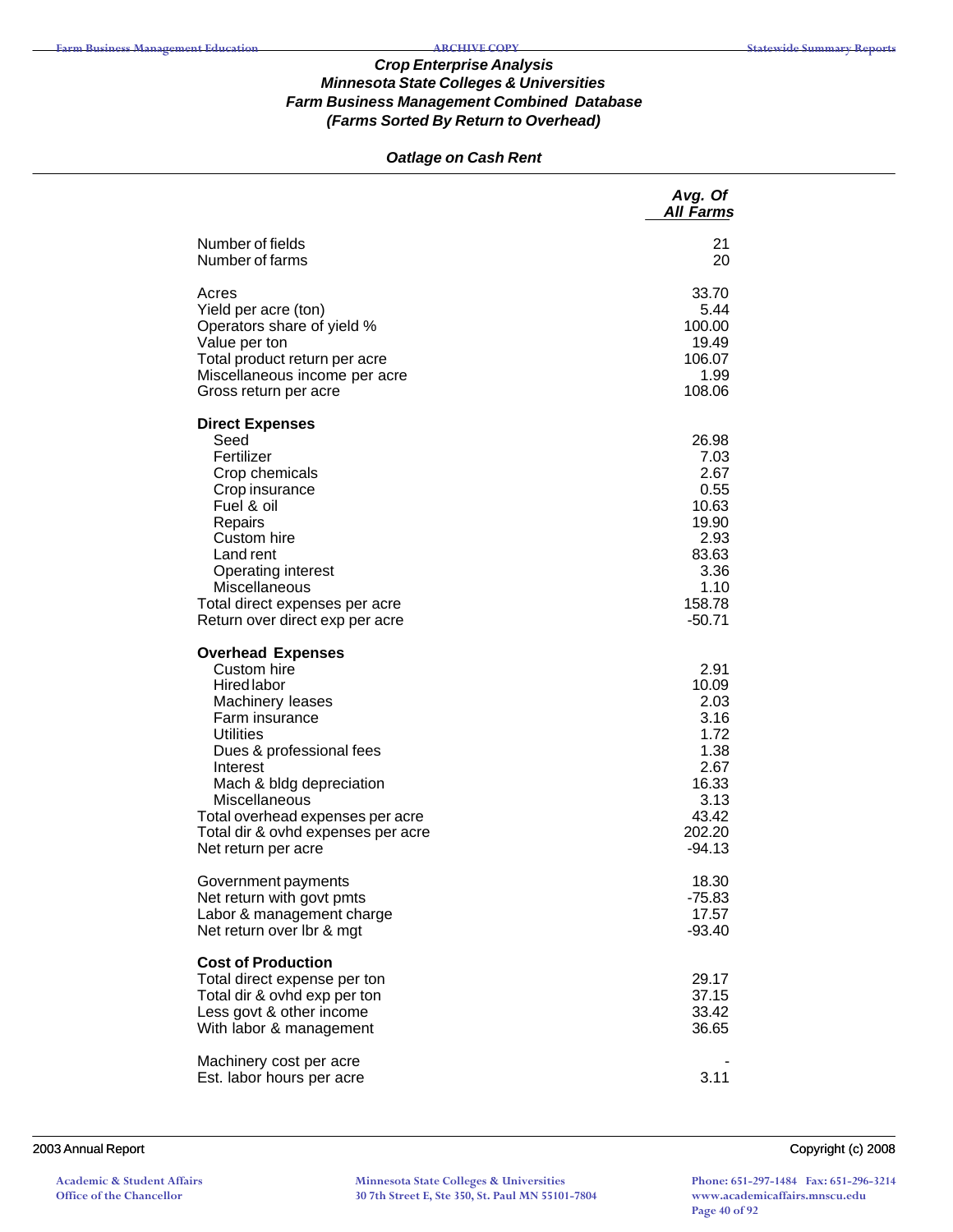## *Oats on Owned Land*

|                                             | Avg. Of          |                |                |                 |
|---------------------------------------------|------------------|----------------|----------------|-----------------|
|                                             | <b>All Farms</b> | Low 20%        | 40 - 60%       | <b>High 20%</b> |
| Number of fields                            | 110              | 22             | 22             | 22              |
| Number of farms                             | 110              | 22             | 22             | 22              |
|                                             |                  |                |                |                 |
| Acres                                       | 33.51            | 41.87          | 36.86          | 20.75           |
| Yield per acre (bu.)                        | 76.53            | 58.30          | 85.44          | 96.72           |
| Operators share of yield %<br>Value per bu. | 100.00<br>1.48   | 100.00<br>1.30 | 100.00<br>1.58 | 100.00<br>1.60  |
| Other product return per acre               | 6.44             |                | 1.61           | 41.21           |
| Total product return per acre               | 119.45           | 76.03          | 136.46         | 196.15          |
| Miscellaneous income per acre               | 22.91            | 4.30           | 24.91          | 40.62           |
| Gross return per acre                       | 142.36           | 80.32          | 161.38         | 236.77          |
| <b>Direct Expenses</b>                      |                  |                |                |                 |
| Seed                                        | 10.26            | 9.85           | 12.31          | 10.03           |
| Fertilizer                                  | 11.60            | 14.61          | 12.56          | 3.16            |
| Crop chemicals                              | 3.71             | 3.26           | 7.17           | 1.68            |
| Crop insurance                              | 2.95             | 3.00           | 4.23           | 1.65            |
| Fuel & oil                                  | 8.37             | 9.23           | 7.76           | 6.59            |
| Repairs                                     | 15.22            | 18.29          | 11.25          | 12.97           |
| Custom hire                                 | 2.93             | 0.50           | 5.41           | 3.31            |
| Operating interest                          | 2.74             | 4.31           | 2.76           | 2.19            |
| Miscellaneous                               | 1.04             | 0.60           | 1.24           | 1.03            |
| Total direct expenses per acre              | 58.83            | 63.66          | 64.69          | 42.62           |
| Return over direct exp per acre             | 83.53            | 16.67          | 96.69          | 194.15          |
| <b>Overhead Expenses</b>                    |                  |                |                |                 |
| Custom hire                                 | 1.96             | 1.55           | 1.41           | 2.35            |
| Hired labor                                 | 4.10             | 6.51           | 3.71           | 2.75            |
| Machinery leases                            | 1.45             | 0.10           | 1.75           | 2.37            |
| RE & pers. property taxes                   | 5.86             | 4.20           | 5.37           | 9.18            |
| Farm insurance                              | 2.66             | 2.54           | 2.14           | 2.72            |
| <b>Utilities</b>                            | 1.91             | 2.22           | 1.56           | 1.91            |
| Dues & professional fees                    | 0.49             | 0.65           | 0.34           | 1.04            |
| Interest                                    | 20.68            | 12.85          | 31.58          | 25.07           |
| Mach & bldg depreciation                    | 13.57            | 14.56          | 10.09          | 17.43           |
| Miscellaneous                               | 3.45             | 2.42           | 2.88           | 2.35            |
| Total overhead expenses per acre            | 56.13            | 47.60          | 60.83          | 67.16           |
| Total dir & ovhd expenses per acre          | 114.97           | 111.26         | 125.52         | 109.79          |
| Net return per acre                         | 27.40            | $-30.93$       | 35.85          | 126.99          |
| Government payments                         | 13.50            | 10.82          | 14.83          | 21.23           |
| Net return with govt pmts                   | 40.90            | $-20.12$       | 50.68          | 148.22          |
| Labor & management charge                   | 16.77            | 19.26          | 17.43          | 14.87           |
| Net return over lbr & mgt                   | 24.14            | $-39.38$       | 33.25          | 133.35          |
| <b>Cost of Production</b>                   |                  |                |                |                 |
| Total direct expense per bu.                | 0.77             | 1.09           | 0.76           | 0.44            |
| Total dir & ovhd exp per bu.                | 1.50             | 1.91           | 1.47           | 1.14            |
| Less govt & other income                    | 0.94             | 1.65           | 0.99           | 0.07            |
| With labor & management                     | 1.16             | 1.98           | 1.19           | 0.22            |
| Machinery cost per acre                     |                  |                |                |                 |
| Est. labor hours per acre                   | 2.67             | 4.15           | 2.32           | 2.11            |
|                                             |                  |                |                |                 |

**Academic & Student Affairs Office of the Chancellor**

**Minnesota State Colleges & Universities 30 7th Street E, Ste 350, St. Paul MN 55101-7804**

2003 Annual Report Copyright (c) 2008

**Phone: 651-297-1484 Fax: 651-296-3214 www.academicaffairs.mnscu.edu Page 41 of 92**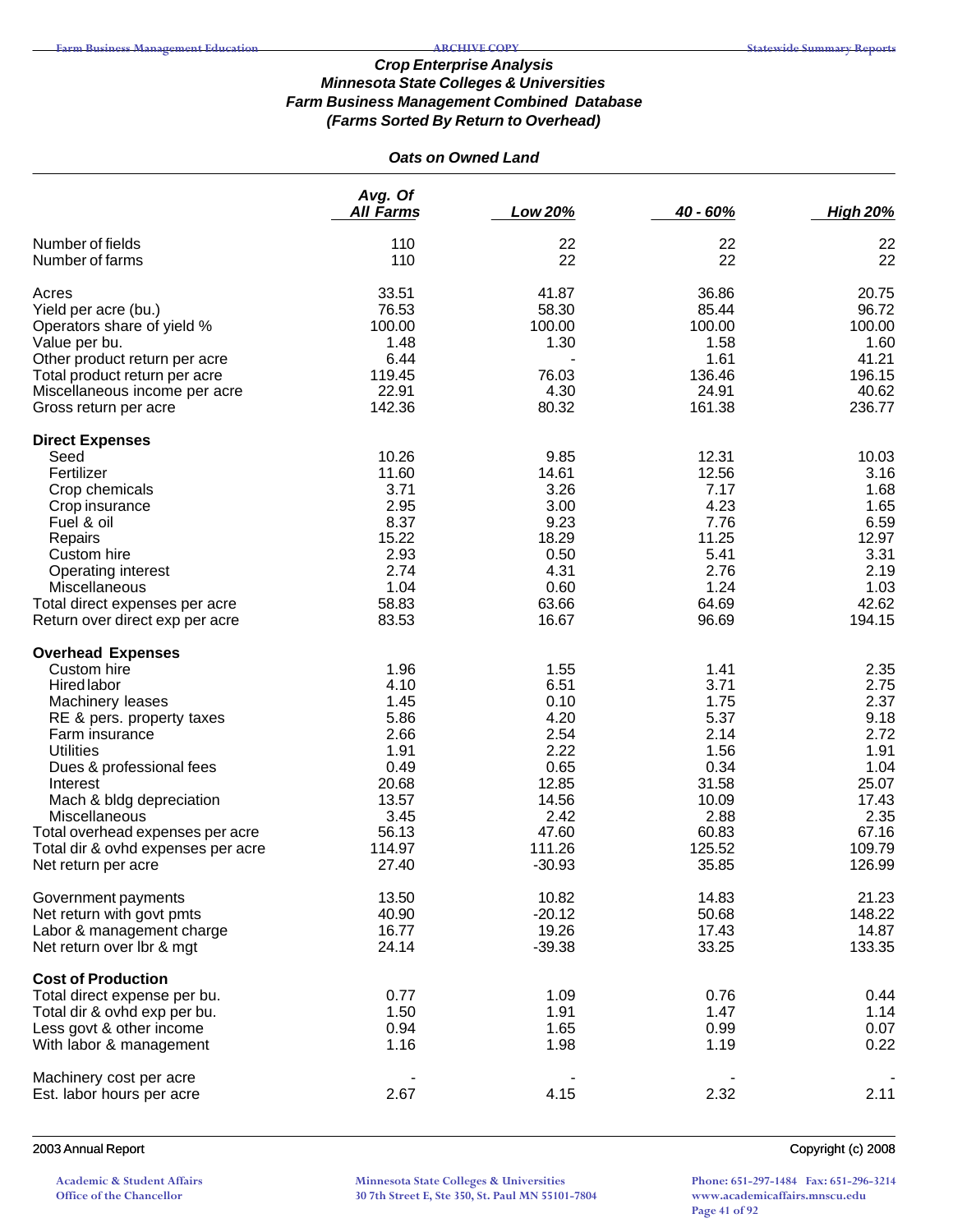## *Oats on Cash Rent*

|                                                                   | Avg. Of<br><b>All Farms</b> | Low 20%            | 40 - 60%        | <b>High 20%</b>  |
|-------------------------------------------------------------------|-----------------------------|--------------------|-----------------|------------------|
|                                                                   |                             |                    |                 |                  |
| Number of fields<br>Number of farms                               | 95<br>92                    | 20<br>18           | 19<br>19        | 20<br>19         |
| Acres                                                             | 29.30                       | 25.29              | 35.23           | 19.55            |
| Yield per acre (bu.)                                              | 77.99                       | 53.35              | 78.45           | 104.10           |
| Operators share of yield %                                        | 100.00                      | 100.00             | 100.00          | 100.00           |
| Value per bu.                                                     | 1.46                        | 1.33               | 1.47            | 1.47             |
| Other product return per acre                                     | 7.08                        | 4.37               | 0.50            | 26.91            |
| Total product return per acre<br>Miscellaneous income per acre    | 120.67<br>31.17             | 75.09<br>17.05     | 115.83<br>23.82 | 180.27<br>66.49  |
| Gross return per acre                                             | 151.84                      | 92.14              | 139.65          | 246.76           |
| <b>Direct Expenses</b>                                            |                             |                    |                 |                  |
| Seed                                                              | 10.99                       | 10.32              | 9.20            | 10.46            |
| Fertilizer                                                        | 13.66                       | 23.42              | 9.46            | 11.19            |
| Crop chemicals                                                    | 2.81                        | 1.55               | 3.97            | 1.52             |
| Crop insurance                                                    | 3.69                        | 2.01               | 3.54            | 2.33             |
| Fuel & oil                                                        | 7.21                        | 6.35               | 7.81            | 7.52             |
| Repairs                                                           | 13.70                       | 12.91              | 12.94           | 16.49            |
| Custom hire                                                       | 4.21                        | 5.03               | 2.70            | 8.85             |
| Land rent                                                         | 46.98                       | 51.84              | 46.25           | 60.08            |
| <b>Operating interest</b>                                         | 2.87                        | 2.46               | 2.22            | 3.08             |
| Miscellaneous                                                     | 1.10                        | 1.72               | 0.19            | 1.23             |
| Total direct expenses per acre<br>Return over direct exp per acre | 107.20<br>44.63             | 117.62<br>$-25.49$ | 98.27<br>41.37  | 122.75<br>124.00 |
| <b>Overhead Expenses</b>                                          |                             |                    |                 |                  |
| Custom hire                                                       | 2.47                        | 3.34               | 0.41            | 2.76             |
| Hired labor                                                       | 2.60                        | 2.29               | 1.50            | 2.56             |
| Machinery leases                                                  | 1.78                        | 4.16               | 2.46            | 1.21             |
| Farm insurance                                                    | 1.80                        | 2.05               | 1.50            | 2.41             |
| <b>Utilities</b>                                                  | 1.52                        | 1.48               | 1.47            | 1.69             |
| Dues & professional fees                                          | 0.31                        | 0.26               | 0.26            | 0.53             |
| Interest                                                          | 4.05                        | 3.34               | 3.98            | 2.57             |
| Mach & bldg depreciation                                          | 11.16                       | 9.53               | 12.90           | 10.46            |
| Miscellaneous                                                     | 1.67                        | 1.71               | 1.54            | 1.58             |
| Total overhead expenses per acre                                  | 27.36                       | 28.15              | 26.02           | 25.76            |
| Total dir & ovhd expenses per acre<br>Net return per acre         | 134.57<br>17.27             | 145.77<br>$-53.64$ | 124.29<br>15.36 | 148.51<br>98.24  |
| Government payments                                               | 14.69                       | 14.79              | 12.85           | 21.63            |
| Net return with govt pmts                                         | 31.96                       | $-38.85$           | 28.20           | 119.87           |
| Labor & management charge                                         | 14.85                       | 15.12              | 15.82           | 15.22            |
| Net return over lbr & mgt                                         | 17.10                       | $-53.97$           | 12.38           | 104.66           |
| <b>Cost of Production</b>                                         |                             |                    |                 |                  |
| Total direct expense per bu.                                      | 1.37                        | 2.20               | 1.25            | 1.18             |
| Total dir & ovhd exp per bu.                                      | 1.73                        | 2.73               | 1.58            | 1.43             |
| Less govt & other income                                          | 1.05                        | 2.05               | 1.11            | 0.32             |
| With labor & management                                           | 1.24                        | 2.34               | 1.31            | 0.47             |
| Machinery cost per acre                                           |                             |                    |                 |                  |
| Est. labor hours per acre                                         | 1.95                        | 2.01               | 1.76            | 2.26             |
|                                                                   |                             |                    |                 |                  |

### 2003 Annual Report Copyright (c) 2008

**Academic & Student Affairs Office of the Chancellor**

**Minnesota State Colleges & Universities 30 7th Street E, Ste 350, St. Paul MN 55101-7804**

**Phone: 651-297-1484 Fax: 651-296-3214 www.academicaffairs.mnscu.edu Page 42 of 92**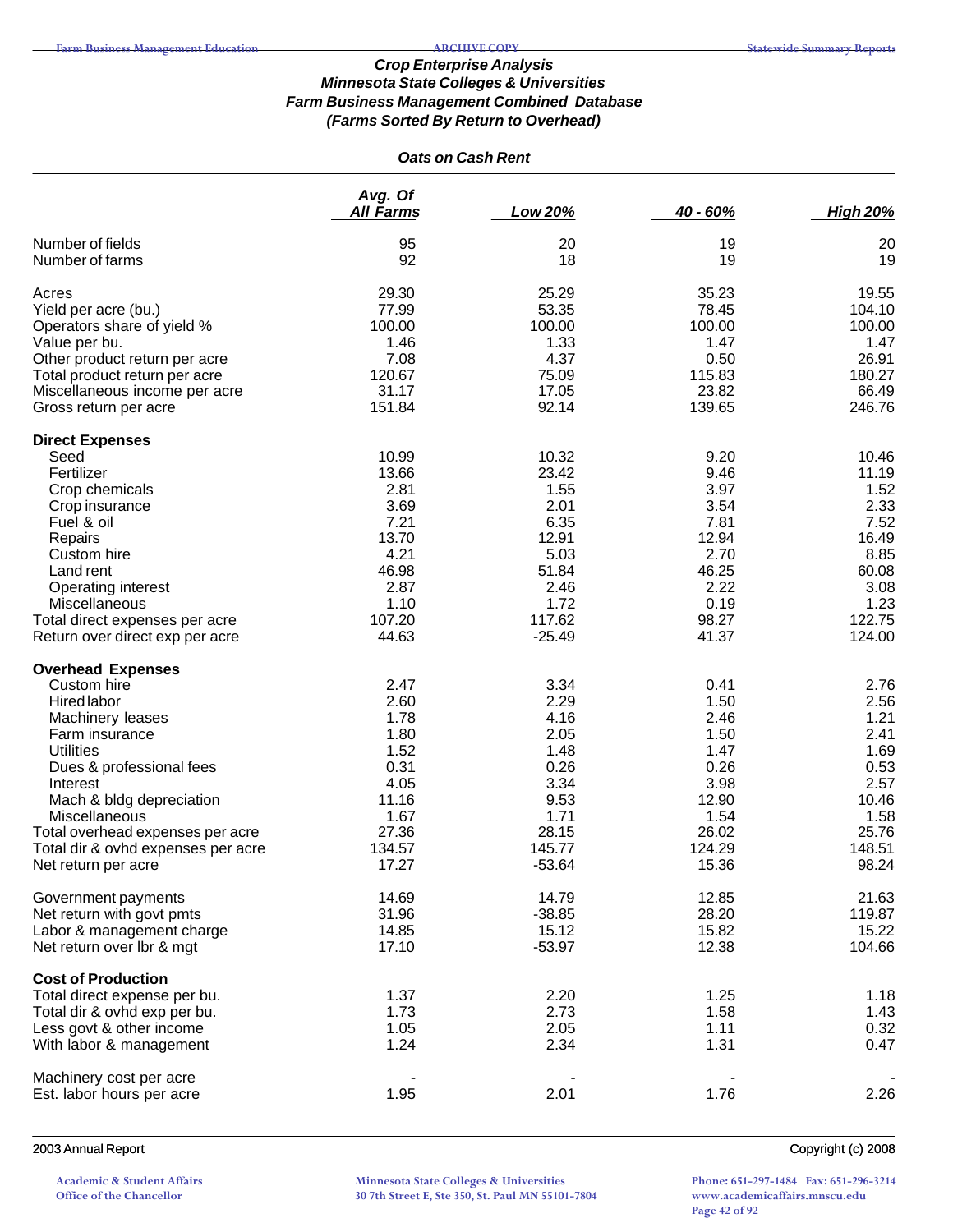# *Pasture on Owned Land*

|                                                        | Avg. Of<br><b>All Farms</b> | Low 20%      | 40 - 60%     | <b>High 20%</b> |
|--------------------------------------------------------|-----------------------------|--------------|--------------|-----------------|
| Number of fields                                       | 118                         | 26           | 22           | 23              |
| Number of farms                                        | 113                         | 22           | 22           | 23              |
| Acres                                                  | 72.76                       | 80.18        | 55.48        | 43.07           |
| Yield per acre (aum)                                   | 3.42                        | 0.90         | 2.90         | 5.93            |
| Operators share of yield %                             | 100.00                      | 100.00       | 100.00       | 100.00          |
| Value per aum                                          | 6.67                        | 6.66         | 6.77         | 12.28           |
| Total product return per acre                          | 22.78                       | 6.00         | 19.65        | 72.85           |
| Miscellaneous income per acre<br>Gross return per acre | 0.23<br>23.01               | 0.94<br>6.94 | 19.65        | 72.85           |
|                                                        |                             |              |              |                 |
| <b>Direct Expenses</b>                                 |                             |              |              |                 |
| Seed<br>Fertilizer                                     | 0.22<br>1.67                | 0.29<br>3.24 |              | 1.21<br>5.14    |
|                                                        | 0.17                        | 0.05         | 0.58<br>0.59 | 0.47            |
| Crop chemicals<br>Fuel & oil                           | 1.12                        | 1.29         | 1.15         | 0.94            |
| Repairs                                                | 2.20                        | 2.71         | 2.42         | 1.49            |
| <b>Hired labor</b>                                     | 0.20                        | 0.83         |              |                 |
| Miscellaneous                                          | 0.44                        | 0.30         | 0.38         | 0.11            |
| Total direct expenses per acre                         | 6.03                        | 8.72         | 5.12         | 9.36            |
| Return over direct exp per acre                        | 16.98                       | $-1.78$      | 14.53        | 63.49           |
| <b>Overhead Expenses</b>                               |                             |              |              |                 |
| Hired labor                                            | 0.56                        | 0.62         | 0.60         | 0.34            |
| RE & pers. property taxes                              | 4.11                        | 3.19         | 3.56         | 8.77            |
| Farm insurance                                         | 0.86                        | 0.82         | 0.53         | 1.17            |
| Interest                                               | 9.99                        | 8.28         | 6.83         | 14.20           |
| Mach & bldg depreciation                               | 1.67                        | 1.48         | 1.53         | 1.91            |
| Miscellaneous                                          | 1.15                        | 0.90         | 1.29         | 0.99            |
| Total overhead expenses per acre                       | 18.34                       | 15.28        | 14.34        | 27.38           |
| Total dir & ovhd expenses per acre                     | 24.37                       | 24.00        | 19.46        | 36.75           |
| Net return per acre                                    | $-1.36$                     | $-17.06$     | 0.19         | 36.11           |
| Government payments                                    | 1.41                        | 2.00         | 2.24         | 1.85            |
| Net return with govt pmts                              | 0.04                        | $-15.06$     | 2.42         | 37.96           |
| Labor & management charge                              | 2.26                        | 2.72         | 2.31         | 1.61            |
| Net return over lbr & mgt                              | $-2.21$                     | $-17.78$     | 0.11         | 36.35           |
| <b>Cost of Production</b>                              |                             |              |              |                 |
| Total direct expense per aum                           | 1.76                        | 9.68         | 1.76         | 1.58            |
| Total dir & ovhd exp per aum                           | 7.13                        | 26.63        | 6.70         | 6.19            |
| Less govt & other income                               | 6.65                        | 23.37        | 5.93         | 5.88            |
| With labor & management                                | 7.31                        | 26.39        | 6.73         | 6.15            |
| Machinery cost per acre                                |                             |              |              |                 |
| Est. labor hours per acre                              | 0.43                        | 0.56         | 0.52         | 0.27            |

2003 Annual Report Copyright (c) 2008

**Phone: 651-297-1484 Fax: 651-296-3214 www.academicaffairs.mnscu.edu Page 43 of 92**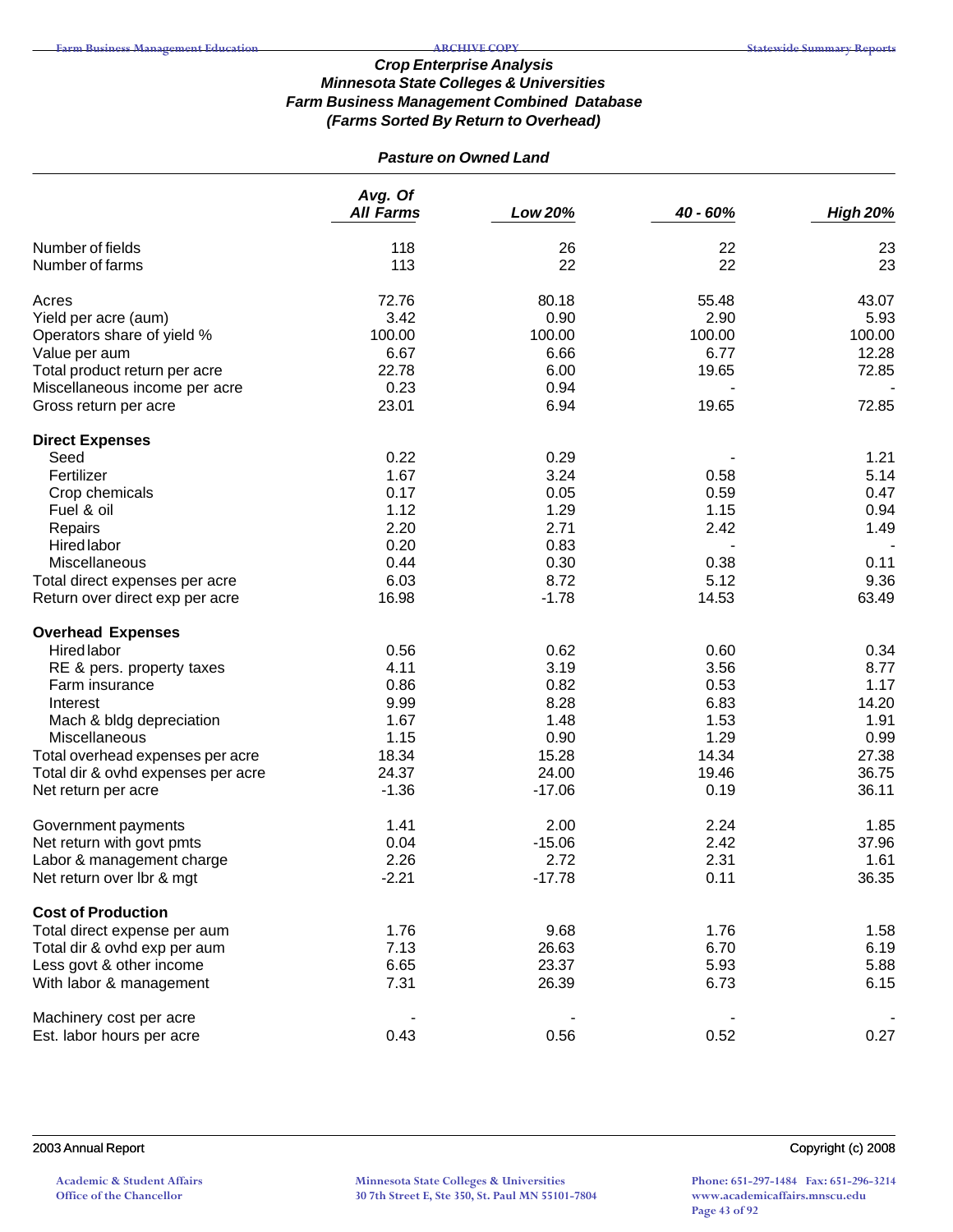## *Pasture on Cash Rent*

|                                    | Avg. Of<br><b>All Farms</b> | Low 20%  | 40 - 60% | <b>High 20%</b> |
|------------------------------------|-----------------------------|----------|----------|-----------------|
| Number of fields                   | 57                          | 11       | 12       | 12              |
| Number of farms                    | 56                          | 11       | 11       | 12              |
| Acres                              | 154.00                      | 78.23    | 135.29   | 153.83          |
| Yield per acre (aum)               | 2.35                        | 2.59     | 1.99     | 4.64            |
| Operators share of yield %         | 100.00                      | 100.00   | 100.00   | 100.00          |
| Value per aum                      | 7.82                        | 6.69     | 8.89     | 8.32            |
| Other product return per acre      | 0.57                        |          | 2.03     |                 |
| Total product return per acre      | 18.96                       | 17.32    | 19.76    | 38.62           |
| Miscellaneous income per acre      |                             |          |          |                 |
| Gross return per acre              | 18.96                       | 17.32    | 19.76    | 38.62           |
| <b>Direct Expenses</b>             |                             |          |          |                 |
| Fertilizer                         | 0.20                        | 0.34     | 0.65     | 0.22            |
| Crop chemicals                     | 0.17                        | 0.21     | 0.55     | 0.13            |
| Fuel & oil                         | 1.07                        | 1.32     | 0.63     | 1.22            |
| Repairs                            | 1.64                        | 1.81     | 1.39     | 2.14            |
| Land rent                          | 8.90                        | 23.43    | 10.23    | 8.13            |
| Miscellaneous                      | 0.33                        | 1.06     | 0.55     | 0.14            |
| Total direct expenses per acre     | 12.31                       | 28.17    | 14.00    | 11.97           |
| Return over direct exp per acre    | 6.65                        | $-10.86$ | 5.76     | 26.65           |
| <b>Overhead Expenses</b>           |                             |          |          |                 |
| Custom hire                        | 0.31                        | 0.15     | 0.24     | 0.93            |
| Farm insurance                     | 0.44                        | 0.67     | 0.28     | 1.02            |
| Interest                           | 0.38                        | 0.68     | 0.34     | 0.16            |
| Mach & bldg depreciation           | 0.88                        | 0.94     | 0.93     | 1.46            |
| Miscellaneous                      | 0.98                        | 0.78     | 1.21     | 1.14            |
| Total overhead expenses per acre   | 2.99                        | 3.23     | 2.99     | 4.71            |
| Total dir & ovhd expenses per acre | 15.30                       | 31.40    | 17.00    | 16.69           |
| Net return per acre                | 3.66                        | $-14.08$ | 2.76     | 21.94           |
| Government payments                | 0.26                        | 2.62     |          |                 |
| Net return with govt pmts          | 3.92                        | $-11.46$ | 2.76     | 21.94           |
| Labor & management charge          | 1.68                        | 2.67     | 2.15     | 1.29            |
| Net return over lbr & mgt          | 2.24                        | $-14.13$ | 0.61     | 20.64           |
| <b>Cost of Production</b>          |                             |          |          |                 |
| Total direct expense per aum       | 5.24                        | 10.89    | 7.02     | 2.58            |
| Total dir & ovhd exp per aum       | 6.51                        | 12.13    | 8.52     | 3.60            |
| Less govt & other income           | 6.15                        | 11.12    | 7.50     | 3.60            |
| With labor & management            | 6.87                        | 12.15    | 8.58     | 3.87            |
| Machinery cost per acre            |                             |          |          |                 |
| Est. labor hours per acre          | 0.32                        | 0.38     | 0.37     | 0.15            |

2003 Annual Report Copyright (c) 2008

**Academic & Student Affairs Office of the Chancellor**

**Minnesota State Colleges & Universities 30 7th Street E, Ste 350, St. Paul MN 55101-7804**

**Phone: 651-297-1484 Fax: 651-296-3214 www.academicaffairs.mnscu.edu Page 44 of 92**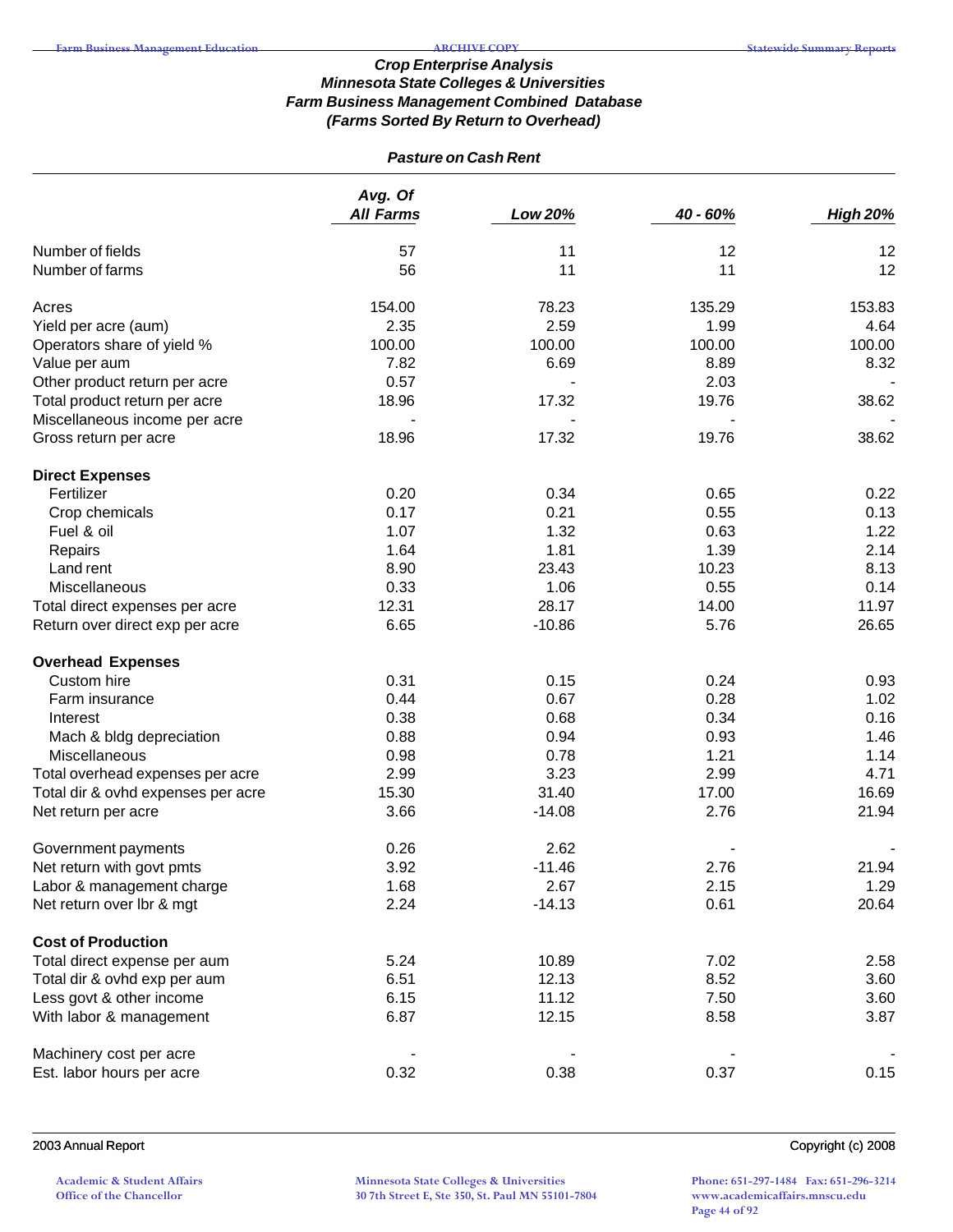## *Peas on Owned Land*

|                                                                                                                                                                                                                                                                                                                                     | Avg. Of<br><b>All Farms</b>                                                                                  |
|-------------------------------------------------------------------------------------------------------------------------------------------------------------------------------------------------------------------------------------------------------------------------------------------------------------------------------------|--------------------------------------------------------------------------------------------------------------|
| Number of fields<br>Number of farms                                                                                                                                                                                                                                                                                                 | 21<br>19                                                                                                     |
| Acres<br>Yield per acre (lb.)<br>Operators share of yield %<br>Value per lb.<br>Total product return per acre<br>Miscellaneous income per acre<br>Gross return per acre                                                                                                                                                             | 45.44<br>3,765.87<br>100.00<br>0.09<br>352.17<br>2.56<br>354.72                                              |
| <b>Direct Expenses</b><br>Fertilizer<br>Crop chemicals<br>Crop insurance<br>Fuel & oil<br>Repairs<br>Custom hire<br>Marketing<br><b>Operating interest</b><br>Miscellaneous<br>Total direct expenses per acre<br>Return over direct exp per acre                                                                                    | 23.21<br>13.87<br>6.90<br>5.09<br>11.48<br>1.75<br>0.88<br>2.13<br>0.16<br>65.47<br>289.25                   |
| <b>Overhead Expenses</b><br>Custom hire<br>Hired labor<br>Machinery leases<br>RE & pers. property taxes<br>Farm insurance<br><b>Utilities</b><br>Dues & professional fees<br>Interest<br>Mach & bldg depreciation<br>Miscellaneous<br>Total overhead expenses per acre<br>Total dir & ovhd expenses per acre<br>Net return per acre | 1.06<br>2.99<br>0.60<br>11.78<br>2.19<br>2.20<br>0.53<br>40.66<br>13.70<br>2.50<br>78.21<br>143.68<br>211.04 |
| Government payments<br>Net return with govt pmts<br>Labor & management charge<br>Net return over lbr & mgt                                                                                                                                                                                                                          | 211.04<br>15.29<br>195.75                                                                                    |
| <b>Cost of Production</b><br>Total direct expense per lb.<br>Total dir & ovhd exp per lb.<br>Less govt & other income<br>With labor & management                                                                                                                                                                                    | 0.02<br>0.04<br>0.04<br>0.04                                                                                 |
| Machinery cost per acre<br>Est. labor hours per acre                                                                                                                                                                                                                                                                                | 1.35                                                                                                         |

### 2003 Annual Report Copyright (c) 2008

**Academic & Student Affairs Office of the Chancellor**

**Minnesota State Colleges & Universities 30 7th Street E, Ste 350, St. Paul MN 55101-7804**

**Phone: 651-297-1484 Fax: 651-296-3214 www.academicaffairs.mnscu.edu Page 45 of 92**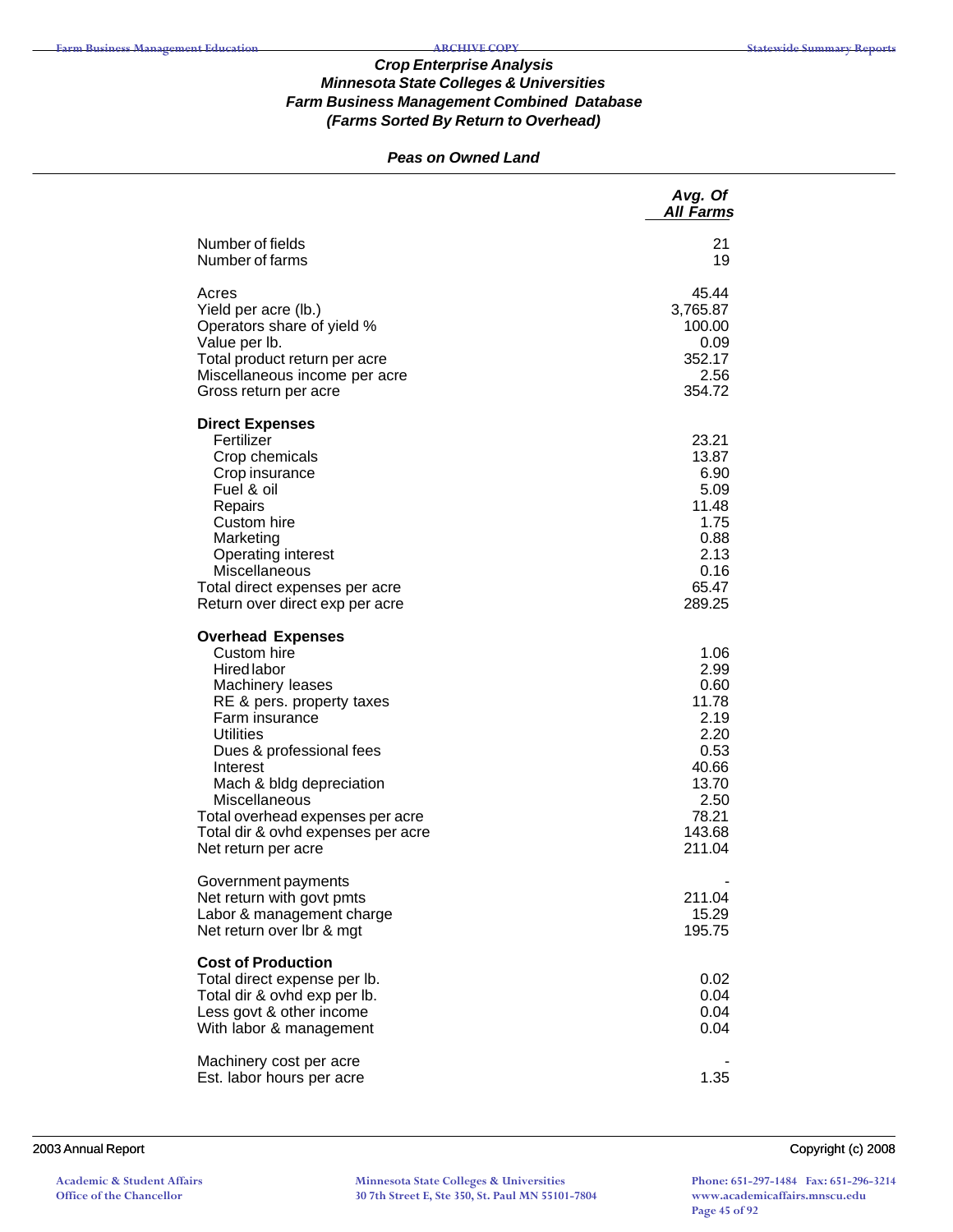## *Peas on Cash Rent*

|                                    | Avg. Of<br><b>All Farms</b> | Low 20%  | 40 - 60% | <b>High 20%</b> |
|------------------------------------|-----------------------------|----------|----------|-----------------|
| Number of fields                   | 66                          | 13       | 14       | 13              |
| Number of farms                    | 65                          | 13       | 13       | 13              |
| Acres                              | 60.08                       | 90.61    | 69.07    | 47.05           |
| Yield per acre (lb.)               | 3,864.05                    | 2,442.34 | 3,876.13 | 5,886.21        |
| Operators share of yield %         | 100.00                      | 100.00   | 100.00   | 100.00          |
| Value per lb.                      | 0.08                        | 0.09     | 0.09     | 0.08            |
| Total product return per acre      | 320.93                      | 214.47   | 331.69   | 482.22          |
| Miscellaneous income per acre      | 15.53                       | 15.02    | 10.49    | 32.66           |
| Gross return per acre              | 336.46                      | 229.49   | 342.18   | 514.88          |
| <b>Direct Expenses</b>             |                             |          |          |                 |
| Fertilizer                         | 14.17                       | 13.19    | 13.04    | 18.62           |
| Crop chemicals                     | 13.65                       | 14.13    | 12.26    | 13.88           |
| Crop insurance                     | 5.10                        | 3.93     | 3.62     | 7.24            |
| Fuel & oil                         | 5.27                        | 5.20     | 5.14     | 5.53            |
| Repairs                            | 9.95                        | 9.56     | 10.01    | 12.32           |
| Custom hire                        | 2.14                        | 1.71     | 1.68     | 0.46            |
| Land rent                          | 111.08                      | 114.10   | 109.88   | 107.98          |
| Marketing                          | 1.29                        | 0.10     | 4.39     | 0.12            |
| Operating interest                 | 3.62                        | 2.93     | 4.64     | 3.88            |
| Miscellaneous                      | 1.03                        | 0.32     | 0.37     | 0.66            |
| Total direct expenses per acre     | 167.31                      | 165.16   | 165.04   | 170.67          |
| Return over direct exp per acre    | 169.16                      | 64.33    | 177.14   | 344.21          |
| <b>Overhead Expenses</b>           |                             |          |          |                 |
| Custom hire                        | 0.50                        | 0.38     | 0.89     | 0.27            |
| Hired labor                        | 3.97                        | 6.49     | 3.48     | 1.71            |
| Machinery leases                   | 1.45                        | 1.52     | 2.34     | 0.45            |
| Farm insurance                     | 2.65                        | 3.69     | 2.51     | 2.07            |
| <b>Utilities</b>                   | 1.65                        | 2.32     | 1.56     | 1.21            |
| Dues & professional fees           | 0.72                        | 0.95     | 0.64     | 1.02            |
| Interest                           | 3.54                        | 4.34     | 3.01     | 3.62            |
| Mach & bldg depreciation           | 10.02                       | 9.96     | 8.63     | 12.00           |
| Miscellaneous                      | 2.72                        | 5.30     | 1.51     | 1.41            |
| Total overhead expenses per acre   | 27.21                       | 34.94    | 24.57    | 23.76           |
| Total dir & ovhd expenses per acre | 194.52                      | 200.10   | 189.61   | 194.43          |
| Net return per acre                | 141.95                      | 29.39    | 152.57   | 320.45          |
| Government payments                |                             |          |          |                 |
| Net return with govt pmts          | 141.95                      | 29.39    | 152.57   | 320.45          |
| Labor & management charge          | 13.81                       | 16.06    | 13.31    | 13.27           |
| Net return over lbr & mgt          | 128.14                      | 13.33    | 139.26   | 307.18          |
| <b>Cost of Production</b>          |                             |          |          |                 |
| Total direct expense per lb.       | 0.04                        | 0.07     | 0.04     | 0.03            |
| Total dir & ovhd exp per lb.       | 0.05                        | 0.08     | 0.05     | 0.03            |
| Less govt & other income           | 0.05                        | 0.08     | 0.05     | 0.03            |
| With labor & management            | 0.05                        | 0.08     | 0.05     | 0.03            |
| Machinery cost per acre            |                             |          |          |                 |
| Est. labor hours per acre          | 1.50                        | 2.11     | 1.15     | 1.38            |

2003 Annual Report Copyright (c) 2008

**Academic & Student Affairs Office of the Chancellor**

**Minnesota State Colleges & Universities 30 7th Street E, Ste 350, St. Paul MN 55101-7804**

**Phone: 651-297-1484 Fax: 651-296-3214 www.academicaffairs.mnscu.edu Page 46 of 92**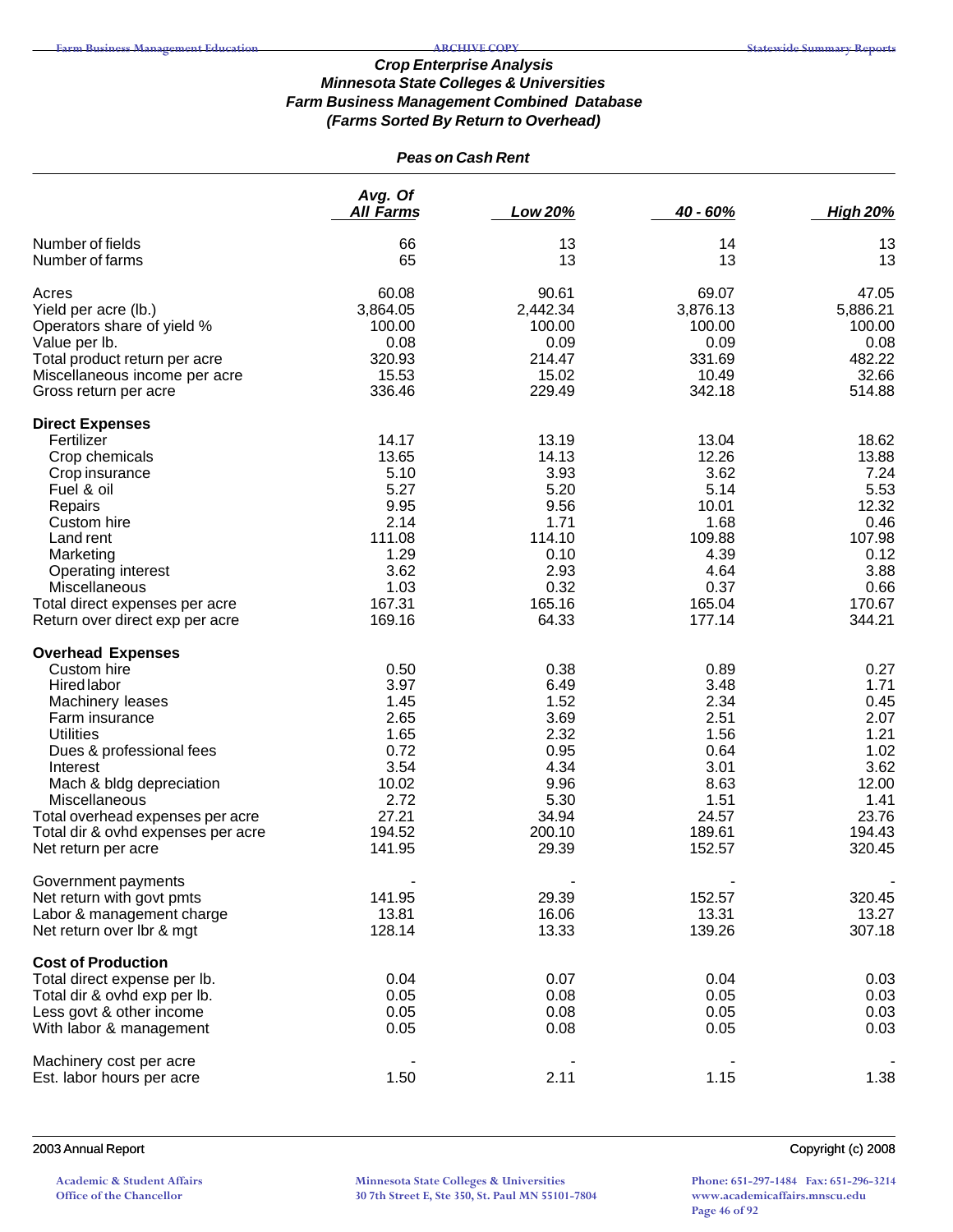# *Rented Out on Owned Land*

|                                    | Avg. Of<br><b>All Farms</b> | Low 20% | 40 - 60% | <b>High 20%</b> |
|------------------------------------|-----------------------------|---------|----------|-----------------|
| Number of fields                   | 54                          | 12      | 10       | 11              |
| Number of farms                    | 51                          | 10      | 10       | 11              |
| Acres                              | 175.69                      | 136.13  | 210.81   | 168.21          |
| Yield per acre (\$)                | 94.43                       | 42.62   | 100.36   | 127.43          |
| Operators share of yield %         | 100.00                      | 100.00  | 100.00   | 100.00          |
| Value per \$                       | 1.00                        | 1.00    | 1.00     | 1.00            |
| Total product return per acre      | 94.43                       | 42.62   | 100.36   | 127.43          |
| Miscellaneous income per acre      |                             |         |          |                 |
| Gross return per acre              | 94.43                       | 42.62   | 100.36   | 127.43          |
| <b>Direct Expenses</b>             |                             |         |          |                 |
| Seed                               | 0.35                        | 2.05    |          |                 |
| Fertilizer                         | 0.23                        | 1.30    |          | 0.02            |
| Fuel & oil                         | 1.18                        | 1.10    | 1.03     | 0.82            |
| Repairs                            | 5.49                        | 1.71    | 5.64     | 3.79            |
| Operating interest                 | 0.47                        | 0.47    | 0.67     | 0.18            |
| Miscellaneous                      | 0.05                        |         |          | 0.04            |
| Total direct expenses per acre     | 7.77                        | 6.63    | 7.33     | 4.84            |
| Return over direct exp per acre    | 86.66                       | 35.99   | 93.03    | 122.59          |
| <b>Overhead Expenses</b>           |                             |         |          |                 |
| Custom hire                        | 0.13                        | 0.50    | 0.04     | 0.01            |
| <b>Hired labor</b>                 | 0.84                        | 0.25    | 2.85     | 0.12            |
| RE & pers. property taxes          | 11.65                       | 6.69    | 12.38    | 17.65           |
| Farm insurance                     | 2.63                        | 2.29    | 1.15     | 4.11            |
| <b>Utilities</b>                   | 1.11                        | 0.44    | 1.19     | 2.54            |
| Interest                           | 28.57                       | 14.62   | 23.74    | 49.05           |
| Mach & bldg depreciation           | 5.51                        | 0.92    | 2.11     | 4.44            |
| Miscellaneous                      | 3.98                        | 0.75    | 4.36     | 11.15           |
| Total overhead expenses per acre   | 54.42                       | 26.47   | 47.82    | 89.07           |
| Total dir & ovhd expenses per acre | 62.19                       | 33.10   | 55.15    | 93.91           |
| Net return per acre                | 32.24                       | 9.52    | 45.21    | 33.52           |
| Government payments                | 0.36                        | 0.73    | 0.29     | 0.62            |
| Net return with govt pmts          | 32.60                       | 10.25   | 45.50    | 34.15           |
| Labor & management charge          | 7.92                        | 3.17    | 14.13    | 11.22           |
| Net return over lbr & mgt          | 24.68                       | 7.07    | 31.37    | 22.93           |
| <b>Cost of Production</b>          |                             |         |          |                 |
| Total direct expense per \$        | 0.08                        | 0.16    | 0.07     | 0.04            |
| Total dir & ovhd exp per \$        | 0.66                        | 0.78    | 0.55     | 0.74            |
| Less govt & other income           | 0.65                        | 0.76    | 0.55     | 0.73            |
| With labor & management            | 0.74                        | 0.83    | 0.69     | 0.82            |
| Machinery cost per acre            |                             |         |          |                 |
| Est. labor hours per acre          | 0.53                        | 0.30    | 0.15     | 0.47            |

**Phone: 651-297-1484 Fax: 651-296-3214 www.academicaffairs.mnscu.edu Page 47 of 92**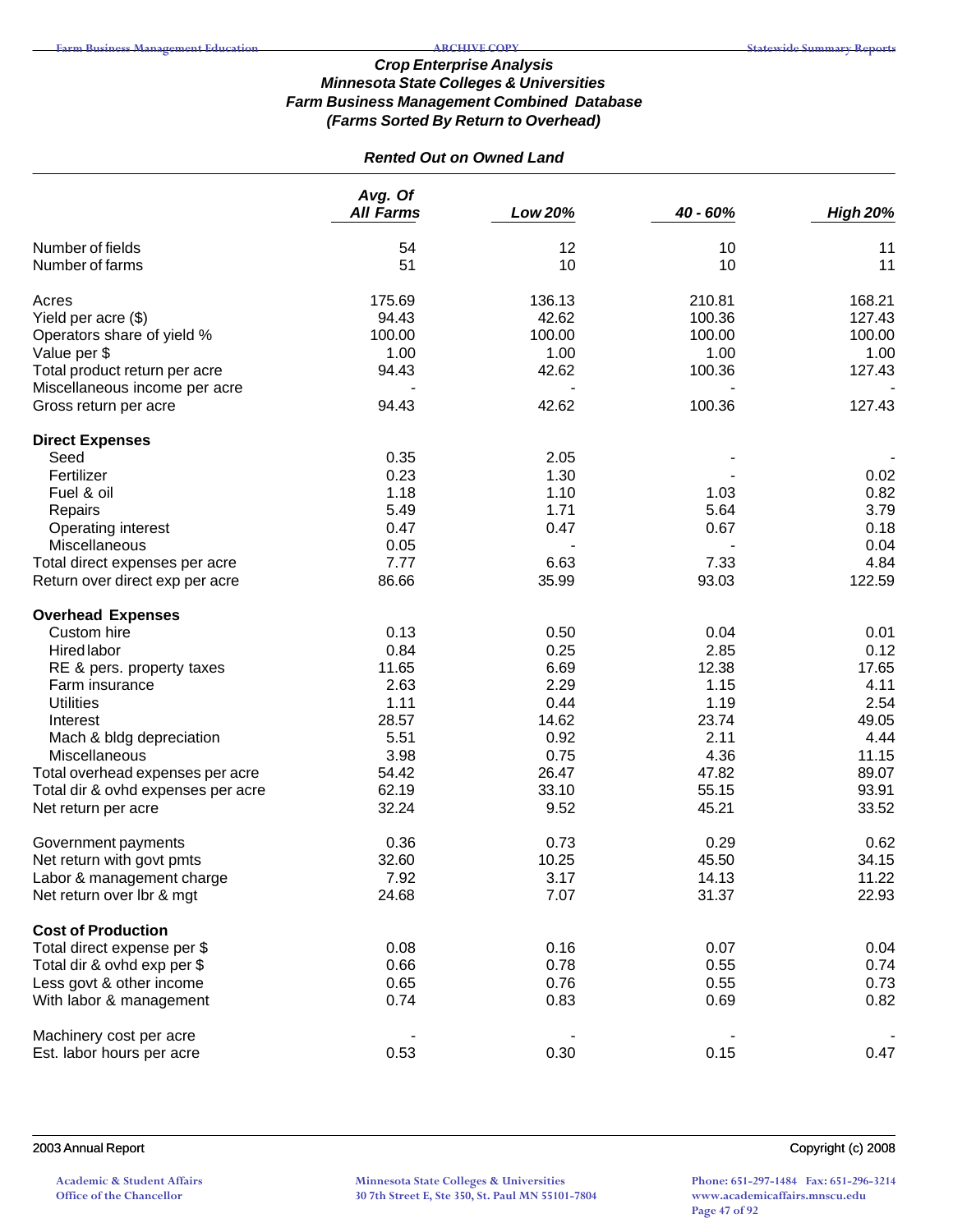# *Rented Out on Cash Rent*

|                                                                        | Avg. Of<br><b>All Farms</b> |
|------------------------------------------------------------------------|-----------------------------|
| Number of fields                                                       | 13                          |
| Number of farms                                                        | 13                          |
| Acres                                                                  | 117.35                      |
| Yield per acre (\$)                                                    | 96.10                       |
| Operators share of yield %                                             | 100.00                      |
| Value per \$                                                           | 1.00                        |
| Total product return per acre                                          | 96.10                       |
| Miscellaneous income per acre                                          |                             |
| Gross return per acre                                                  | 96.10                       |
| <b>Direct Expenses</b>                                                 |                             |
| Crop chemicals                                                         | 0.01                        |
| Fuel & oil                                                             | 0.63                        |
| Repairs                                                                | 1.73                        |
| Land rent                                                              | 43.60                       |
| Miscellaneous                                                          | 0.25                        |
| Total direct expenses per acre                                         | 46.23                       |
| Return over direct exp per acre                                        | 49.87                       |
| <b>Overhead Expenses</b>                                               |                             |
| Custom hire                                                            | 0.34                        |
| <b>Hired labor</b>                                                     | 0.20                        |
| Farm insurance                                                         | 3.51                        |
| Interest                                                               | 0.09                        |
| Mach & bldg depreciation                                               | 0.82                        |
| Miscellaneous                                                          | 0.66<br>5.61                |
| Total overhead expenses per acre<br>Total dir & ovhd expenses per acre | 51.84                       |
| Net return per acre                                                    | 44.26                       |
|                                                                        |                             |
| Government payments                                                    | 3.14                        |
| Net return with govt pmts                                              | 47.40                       |
| Labor & management charge                                              | 3.31                        |
| Net return over Ibr & mgt                                              | 44.08                       |
| <b>Cost of Production</b>                                              |                             |
| Total direct expense per \$                                            | 0.48                        |
| Total dir & ovhd exp per \$                                            | 0.54                        |
| Less govt & other income                                               | 0.51                        |
| With labor & management                                                | 0.54                        |
| Machinery cost per acre                                                |                             |
| Est. labor hours per acre                                              | 0.16                        |

**Minnesota State Colleges & Universities 30 7th Street E, Ste 350, St. Paul MN 55101-7804**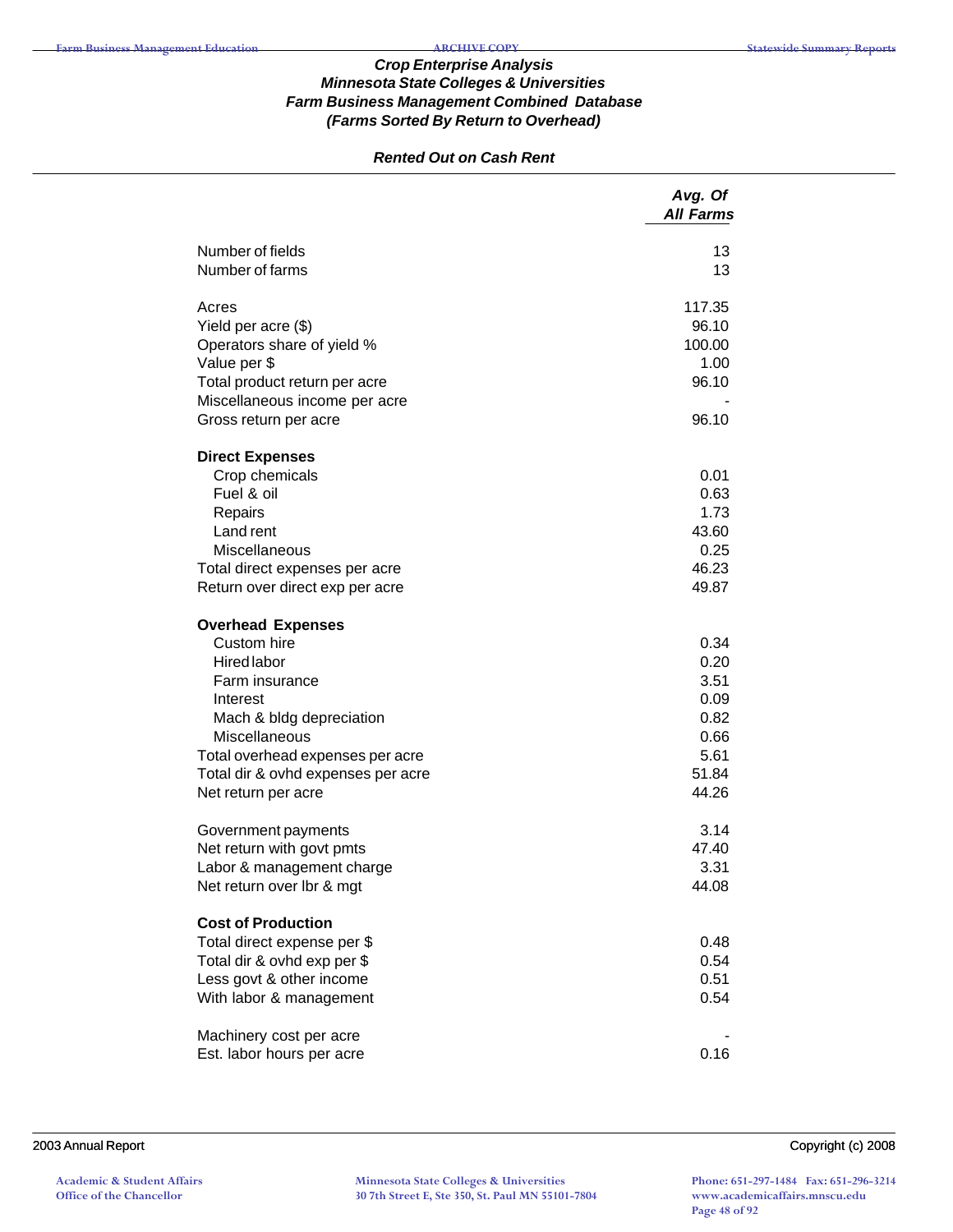**Farm Business Management Education** 

**ARCHIVE COPY**